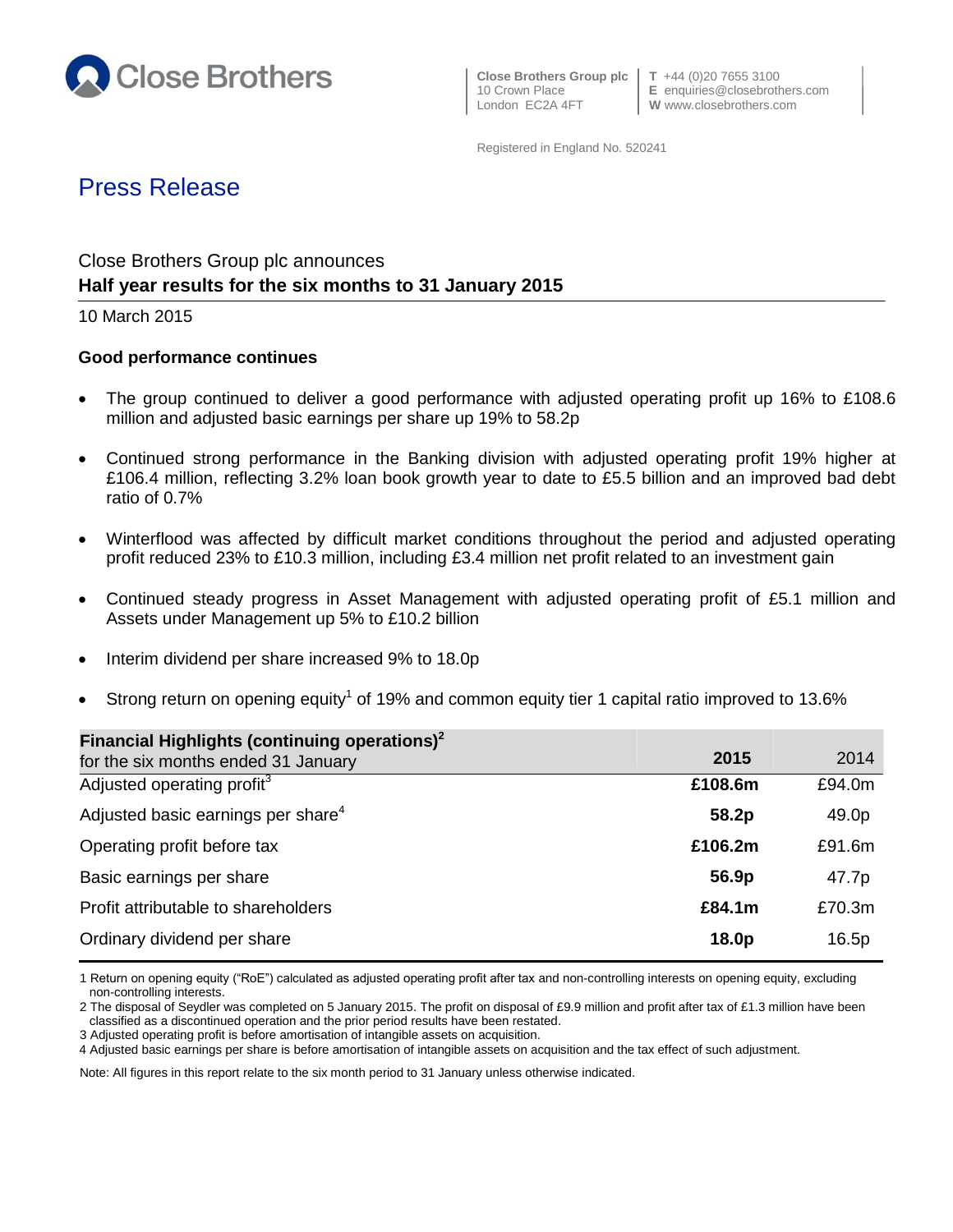### **Preben Prebensen, Chief Executive, commenting on the results said:**

"We achieved another good result in the first half, building on our long track record of performance. We continued to achieve strong returns in the Banking division and Asset Management has made steady progress, although performance in Securities was affected by difficult trading conditions.

Looking forward, we remain committed to our strategic priorities and remain confident in the outlook for the current financial year."

#### **Enquiries to:**

| Sophie Gillingham - Investor Relations | Close Brothers Group plc | 020 7655 3844 |
|----------------------------------------|--------------------------|---------------|
| Robert Coates - Investor Relations     | Close Brothers Group plc | 020 7655 3350 |
| Lois Hutchings - Investor Relations    | Close Brothers Group plc | 020 7655 3468 |
| Peter Ogden - Media Relations          | Maitland                 | 020 7379 5151 |

A presentation to analysts and investors will be held today at 9.30 am GMT at our offices at 10 Crown Place, London EC2A 4FT. A listen-only dial-in facility will be available by dialling +44 203 059 8125. A recording of this call will be available for replay for two weeks by dialling +44 121 260 4861, access code 0271039#.

### **About Close Brothers:**

Close Brothers is a leading UK merchant banking group providing lending, deposit taking, wealth management services and securities trading.

Our Banking division provides lending to small businesses and individuals, with an emphasis on specialist finance. We also offer deposit taking services to UK businesses and individuals.

In Securities, we provide trading services in the UK through Winterflood, a leading market-maker.

Close Brothers Asset Management provides a range of financial advice, investment management and online investing services, helping clients to secure their financial future.

Established in 1878, we believe our traditional merchant banking values, based on service and integrity, continue to be relevant today. We define our approach to business as "Modern Merchant Banking" – values that are embedded in our culture and that underpin everything we do.

Today, Close Brothers Group plc employs 2,800 people, principally in the UK. We are listed on the London Stock Exchange and are a member of the FTSE 250.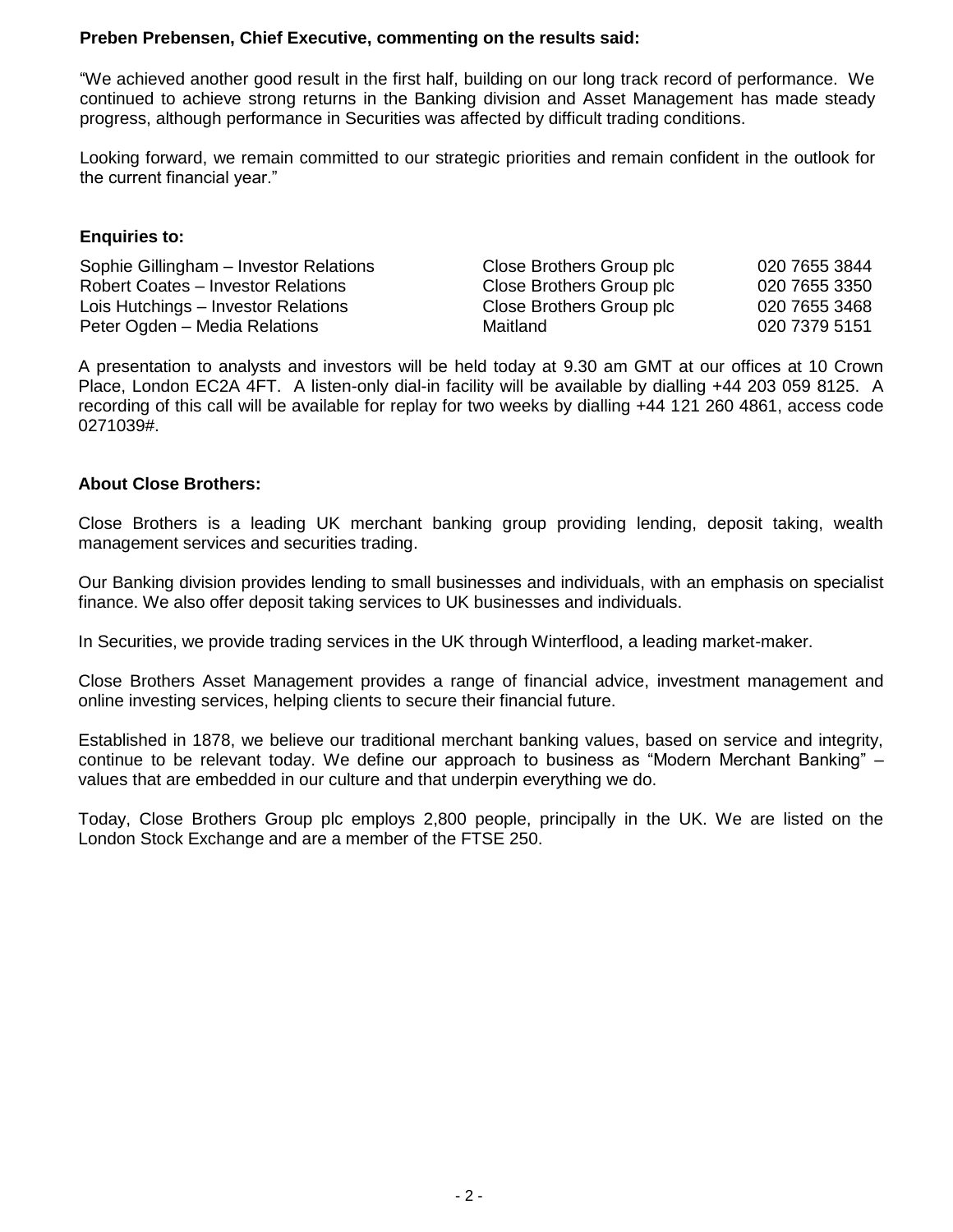## **Chairman's and Chief Executive's Statement**

We are pleased to report a good result in the first half, as adjusted operating profit increased 16% year on year to £108.6 million, driven by continued strong performance from the Banking division. This once again demonstrates that our business model continues to deliver good financial performance in a variety of market conditions.

The Banking division achieved strong profit growth, benefiting from the high quality loan book growth achieved in recent years and lower impairments. Although Winterflood has experienced difficult market conditions, it has continued to trade profitably and maintained its market leading position. Asset Management is benefiting from the development of our attractive client led service proposition in recent years, achieving good growth in Assets under Management ("AuM") and improved profitability year on year.

In an evolving and often challenging market environment, we remain fully committed to our strategy of building leading positions in niche markets, through strong customer relationships and maintaining a prudent financial position. This allows us to support our customers and deliver strong shareholder returns in all market conditions. Our business model is underpinned by our core values of expertise, service and relationships, which drive our commitment to supporting small businesses and individuals in meeting their financial needs.

### **Good results support strong financial position**

Overall, adjusted operating profit increased 16% to £108.6 million (2014: £94.0 million), and adjusted earnings per share increased 19% to 58.2p (2014: 49.0p). As a result, we have again delivered a strong return on opening equity of 19% (2014: 17%).

In the first half, our capital position improved further, with a common equity tier 1 ratio of 13.6% (31 July 2014: 13.1%), and a leverage ratio of 9.9% (31 July 2014: 9.2%). As the market and regulatory environment continue to evolve, we will continue to maintain a prudent level of capital to ensure we can meet current and future requirements, while giving us the flexibility to pursue growth opportunities.

We will also maintain our strong funding and liquidity position, and have further diversified our sources of funding in the period through participation in the government's Funding for Lending Scheme.

The Board has declared an interim dividend of 18.0p (2014: 16.5p), a 9% increase reflecting our strong financial performance and our commitment to delivering sustainable, progressive dividend growth to our shareholders.

In the period we completed the sale of Seydler, our German securities business. As a result, statutory basic earnings per share from continuing and discontinued operations, which includes a £9.9 million profit on disposal, increased to 64.5p (2014: 49.2p).

## **Proven business model in evolving market conditions**

The market and regulatory environment is constantly evolving, but our proven business model, prudent approach and strong financial position leave us well placed to adapt and make the most of prevailing market conditions.

In Banking, we continued to deliver a strong performance, benefiting from our specialist market positions, local presence, strong client relationships, and prudent underwriting criteria. Adjusted operating profit increased by 19% to £106.4 million (2014: £89.6 million) in the first half, reflecting 12.5% loan book growth year on year to £5.5 billion (31 July 2014: £5.3 billion), a strong and stable net interest margin of 8.8% and lower impairments. We continue to see opportunities for growth across the business, and our priority remains to maintain our loan book quality through prudent and consistent underwriting to ensure that we continue to price risk appropriately through the cycle.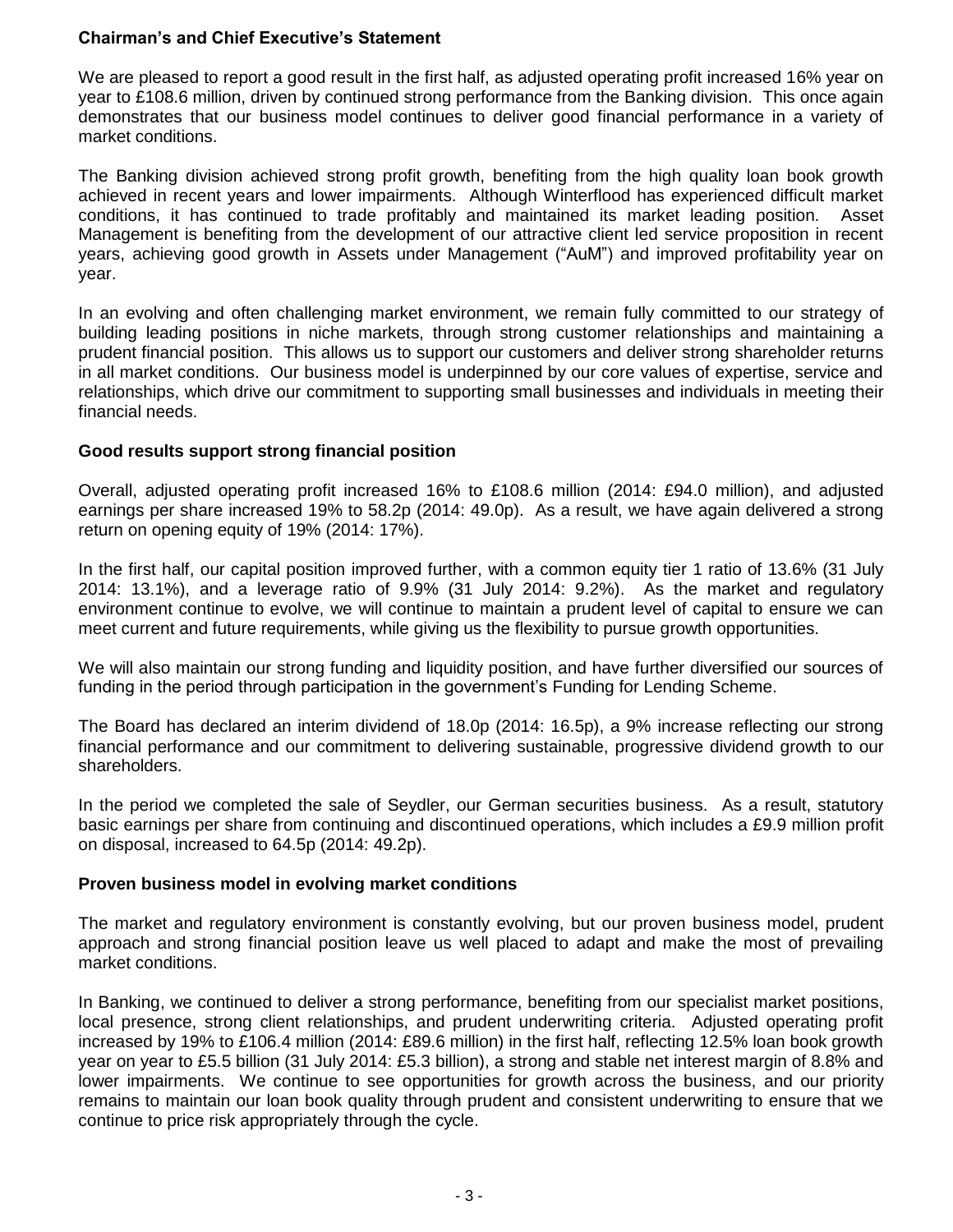## **Chairman's and Chief Executive's Statement** continued

As we continue to see the supply of credit increase in our market, we will remain focused on our core attributes which differentiate us and underpin our long track record of profitable growth through the cycle. We have a strong distribution network, with over 500 direct sales people and a network of specialist intermediaries, motor dealers and insurance brokers. Our people are experts in their specific fields, and have local underwriting responsibility allowing us to make fast decisions. We build deep and lasting client relationships, with repeat business levels of up to 90% across our businesses. Our lending is short term, predominantly secured, with small loan sizes diversified across industry sectors.

Winterflood has experienced difficult market conditions, characterised by both low retail investor risk appetite throughout the period, and episodes of increased volatility. Overall, adjusted operating profit reduced 23% to £10.3 million (2014: £13.4 million), which includes £3.4 million in respect of an investment gain. Winterflood continues to benefit from our unique business model which allows us to provide liquidity and trade profitably, maintaining our market position even in challenging market conditions. Our model is characterised by its focus on market-making, the skill and experience of our traders, tight risk management standards and proprietary technology, and allows us to maintain capacity even during periods of reduced market activity.

In Asset Management we are well positioned to benefit from ongoing changes in the market and regulatory environment. We have developed high quality client propositions, which offer integrated financial planning advice and investment management, supported by our platform technology. Our strategy of operating a number of distribution channels including our own financial advisers and fund managers, as well as third party IFAs, is working well. We achieved good growth in the first half with gross inflows of over £700 million, and continued strong demand for our discretionary funds which now have total AuM close to £3 billion. Profitability continued to improve reflecting the leverage in our scalable model, with adjusted operating profit rising to £5.1 million (2014: £3.2 million).

## **Strengthening our people, technology and infrastructure**

We are always seeking ways to enhance our client offering and improve our processes. Our strong financial position and good levels of profitability mean that we have the financial resources to make the necessary investment in people, systems and operational capabilities. At the same time we are small enough to implement changes effectively across our businesses.

The knowledge and experience of our people and our shared values of integrity, prudence and commitment to service underpin the strength of our long-term client relationships. Today we employ 2,800 people throughout the UK and continue to focus on attracting, retaining and developing talent in each of our specialist fields.

Building on the success of our existing recruitment programmes for school leavers and graduates, we are introducing a new sales training programme for recruits in our asset finance business. In Asset Management, we are continuing to invest in the training and development of our professional adviser force. We have recently reorganised our advisers into regional practices, and strengthened our client service teams in order to maximise adviser productivity and enhance client experience.

Ongoing regulatory reform remains a significant challenge, but our strong client focus, straightforward products and prudent approach leave us well placed to respond. However, monitoring and implementing regulatory change is resource intensive and we are investing in people, systems and processes to ensure that we continue to meet increasing regulatory reporting requirements and operate in the best interests of our clients.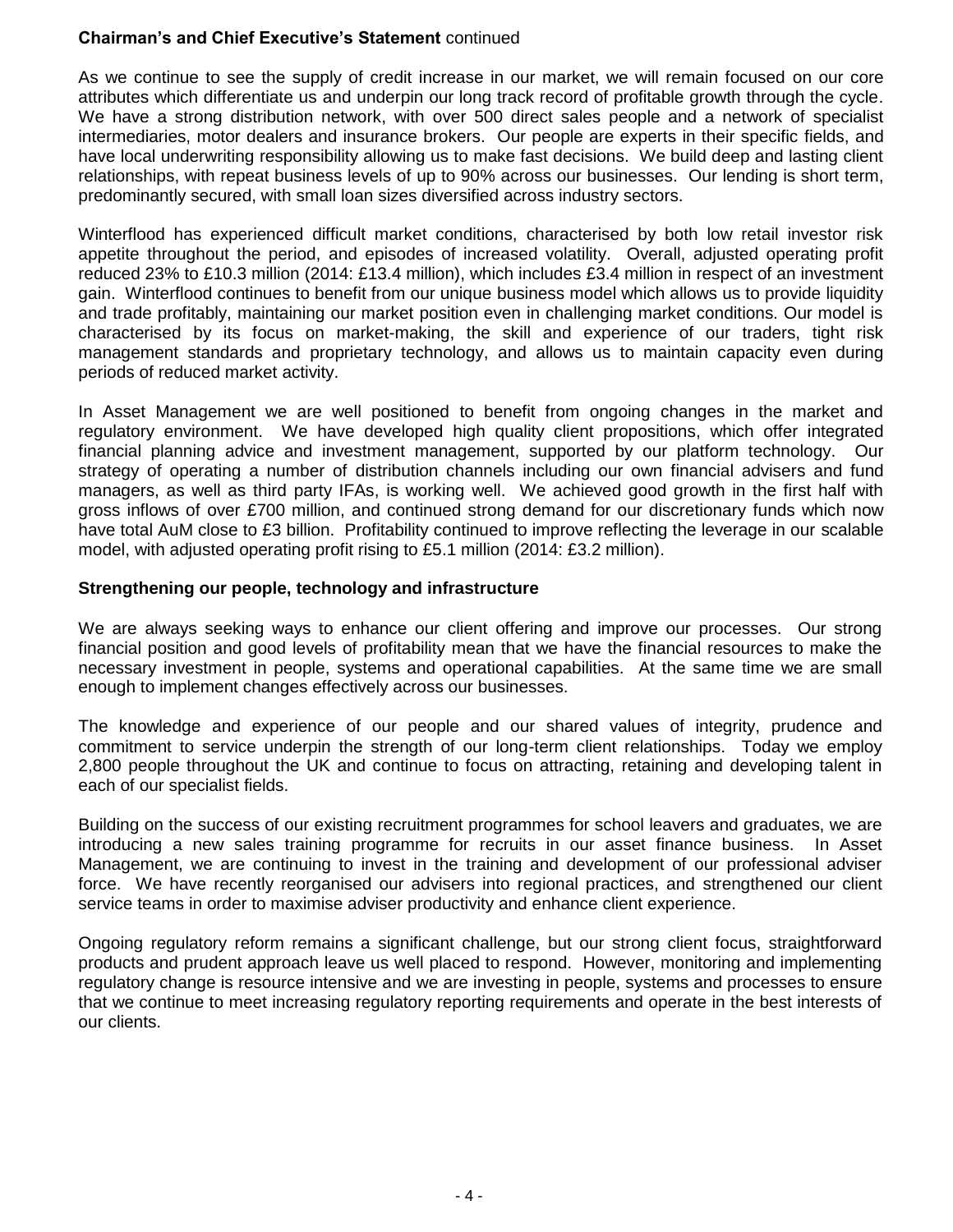## **Chairman's and Chief Executive's Statement** continued

We also continue to invest considerable resource in strengthening our IT infrastructure to ensure it remains robust, secure and efficient. Our service proposition is built on personal relationships, service and expertise, but we continually evaluate and implement new technology to improve our client offering and support our processes.

## **Outlook**

We remain well positioned to deliver good results in a range of market conditions.

We see continued opportunities for growth in the Banking division, and our priority remains to maintain our prudent risk profile and strong returns.

Winterflood remains sensitive to the current environment, but is well positioned as conditions improve.

In Asset Management we continue to expect steady growth in AuM and increasing profitability.

Overall, we remain confident in the outlook for the current financial year.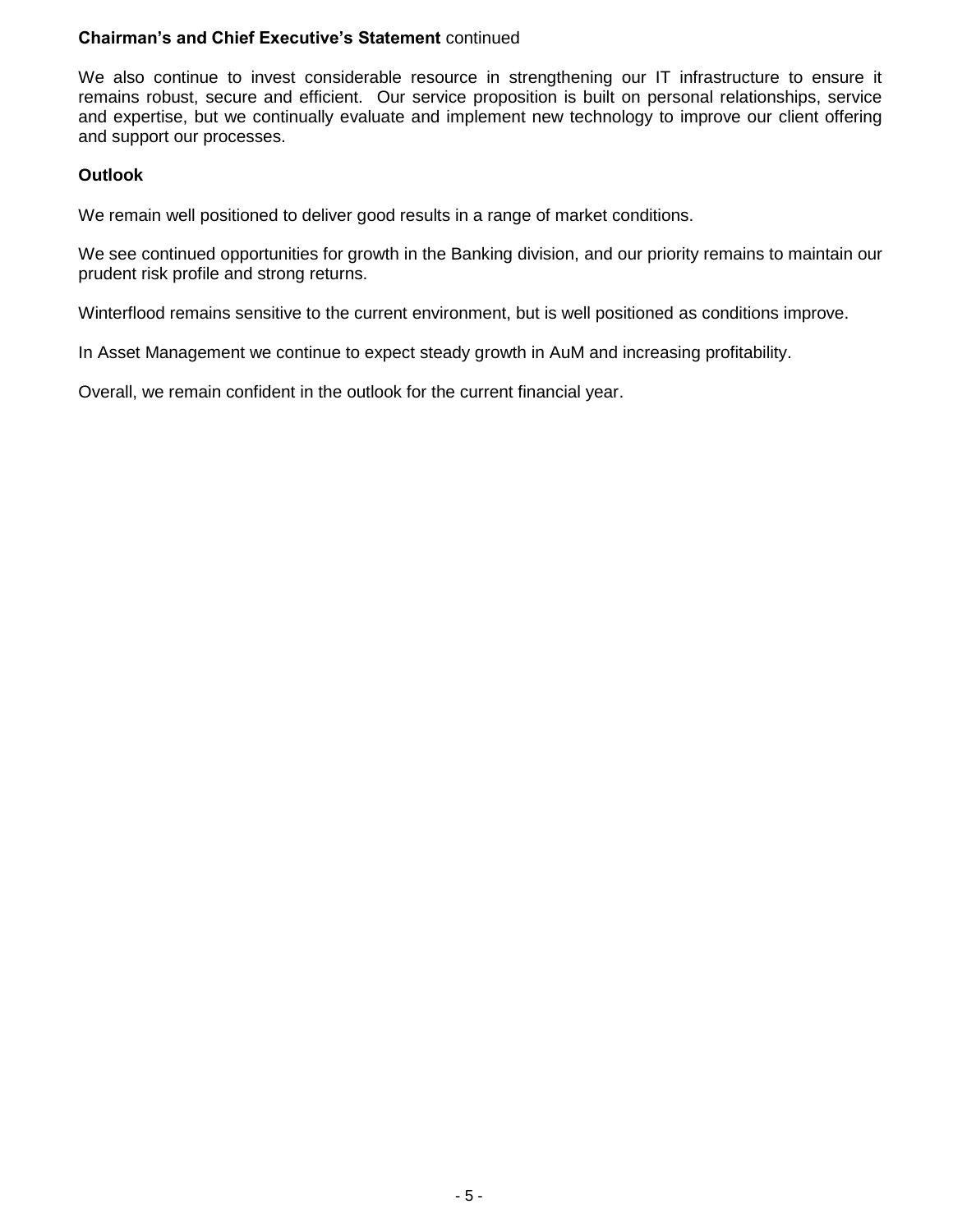Close Brothers has delivered a good result for the first half of the 2015 financial year driven by continued strong performance in the Banking division and steady progress in Asset Management, partly offset by difficult market conditions in Securities. Overall, adjusted operating profit increased 16% to £108.6 million (2014: £94.0 million) and the group's operating margin improved to 33% (2014: 31%). We continued to deliver a strong return on opening equity of 19% (2014: 17%).

#### **Group Income Statement**

|                                                            | <b>First half</b> | <b>First half</b> |        |
|------------------------------------------------------------|-------------------|-------------------|--------|
|                                                            | 2015              | 2014              | Change |
|                                                            | £ million         | £ million         | $\%$   |
| Continuing operations <sup>1</sup>                         |                   |                   |        |
| Operating income                                           | 330.4             | 306.8             | 8      |
| Adjusted operating expenses                                | (202.5)           | (190.1)           |        |
| Impairment losses on loans and advances                    | (19.3)            | (22.7)            | (15)   |
| Adjusted operating profit                                  | 108.6             | 94.0              | 16     |
| Amortisation of intangible assets on acquisition           | (2.4)             | (2.4)             |        |
| Operating profit before tax                                | 106.2             | 91.6              | 16     |
| Tax                                                        | (22.2)            | (21.1)            | 5      |
| Non-controlling interests                                  | 0.1               | (0.2)             |        |
| Profit attributable to shareholders: continuing operations | 84.1              | 70.3              | 20     |
| Profit from discontinued operations, net of tax            | 11.2              | 2.1               |        |
| Profit attributable to shareholders: continuing and        | 95.3              | 72.4              | 32     |
| discontinued operations                                    |                   |                   |        |
| Adjusted basic earnings per share: continuing operations   | 58.2p             | 49.0p             | 19     |
| Basic earnings per share: continuing operations            | 56.9p             | 47.7p             | 19     |
| Basic earnings per share: continuing and discontinued      | 64.5p             | 49.2p             | 31     |
| operations                                                 |                   |                   |        |
| Ordinary dividend per share                                | 18.0p             | 16.5p             | 9      |

1 Results from continuing operations exclude Seydler, the sale of which was completed on 5 January 2015 and which has been classified as a discontinued operation under IFRS 5.

Note: Adjusted operating expenses, operating profit and earnings per share exclude the effect of amortisation of intangible assets on acquisition, and the tax effect of such adjustment. There were no exceptional items in the period.

## **Consistent profit growth**

Total operating income grew 8% to £330.4 million (2014: £306.8 million) in the first half of the financial year. This was driven by income growth across all businesses in the Banking division and continued growth in Asset Management's private client asset base, offsetting weaker trading conditions in Securities.

While we have maintained a disciplined approach to costs, we nonetheless remain committed to investing as required to support continued growth in our businesses. Total operating expenses increased 7% to £202.5 million (2014: £190.1 million), due to loan book growth and continued investment in our people and systems in the Banking division. The variable cost model in the Securities division meant that its expenses decreased with income, while Asset Management costs increased modestly. As a result the group's expense/income ratio improved slightly to 61% (2014: 62%) and the compensation ratio (total staff costs on operating income) also improved slightly to 37% (2014: 38%).

Impairment losses on loans and advances ("bad debts") reduced to £19.3 million (2014: £22.7 million) reflecting our continued focus on credit quality and favourable economic conditions. As a result, the bad debt ratio improved to 0.7% (2014: 1.0%).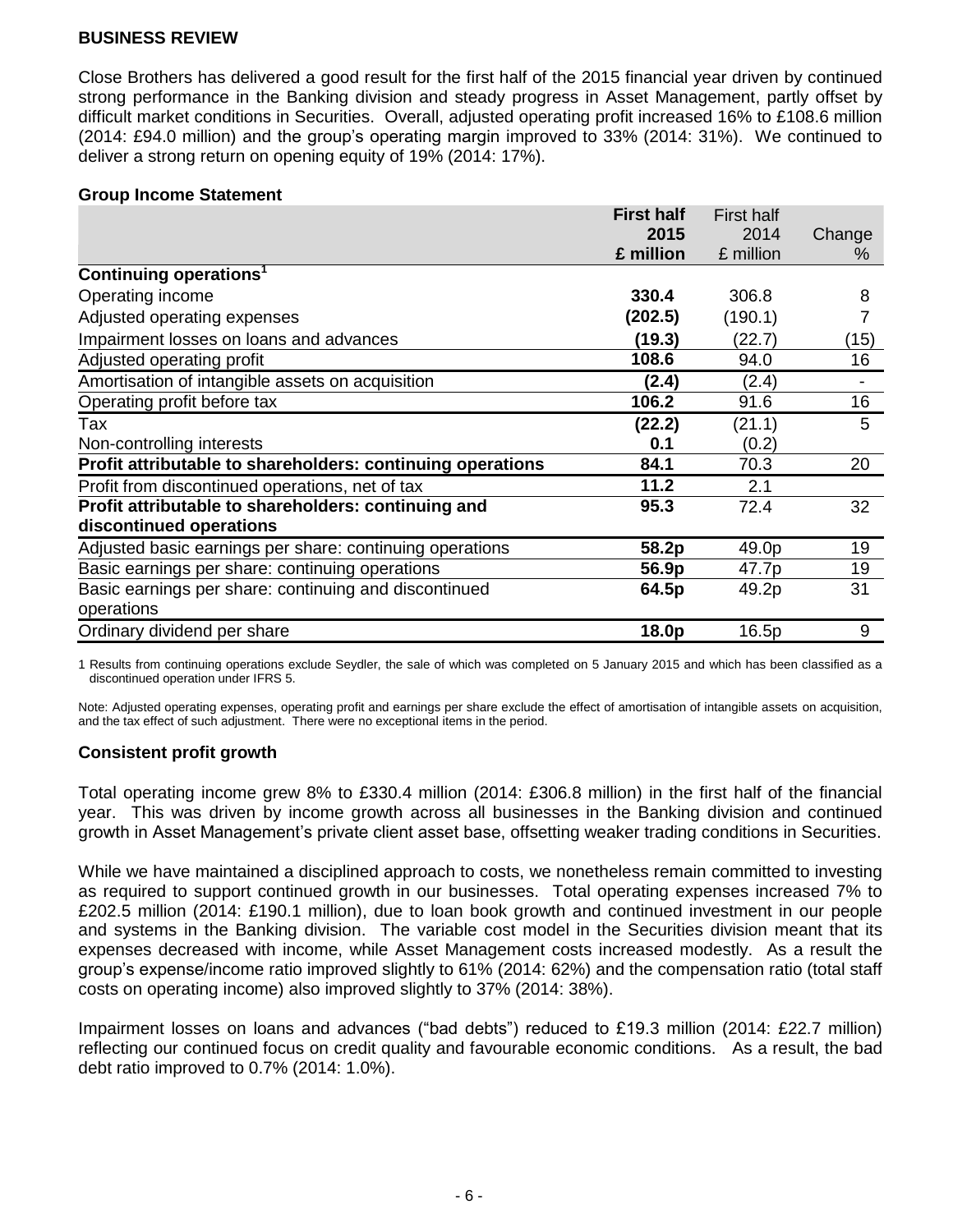The group has achieved good profit growth in the period with adjusted operating profit up 16% to £108.6 million (2014: £94.0 million). The loan book has grown 3.2% in the first half of the year and 12.5% over the last 12 months which, together with the continued improvement in credit performance, led to adjusted operating profit growth in the Banking division of 19% to £106.4 million (2014: £89.6 million). Weaker equity market trading conditions resulted in a 23% decline in Securities' adjusted operating profit to £10.3 million (2014: £13.4 million). The Asset Management division continued to make progress, delivering adjusted operating profit of £5.1 million (2014: £3.2 million). Net group expenses, which include staff and property related costs of group functions, increased slightly to £13.2 million (2014: £12.2 million).

There were no exceptional items in the period but we have recorded a charge for amortisation of intangible assets on acquisition of £2.4 million (2014: £2.4 million). Including this, operating profit before tax increased 16% to £106.2 million (2014: £91.6 million).

The tax charge for the period was £22.2 million (2014: £21.1 million), which corresponds to an effective tax rate of 21% (2014: 23%), in line with the UK corporation tax rate of 21% (2014: 22%). Profit attributable to shareholders from continuing operations increased 20% to £84.1 million (2014: £70.3 million) and basic earnings per share increased 19% to 56.9p (2014: 47.7p). Excluding amortisation of intangible assets on acquisition, adjusted basic earnings per share increased 19% to 58.2p (2014: 49.0p).

The disposal of Seydler completed on 5 January 2015. The profit on disposal of £9.9 million and the profit after tax up to the date of disposal of £1.3 million (2014: £2.1 million) have been classified as a discontinued operation, and the prior period results have been restated.

Profit attributable to shareholders including discontinued operations increased 32% to £95.3 million (2014: £72.4 million) and basic earnings per share on the same basis increased 31% to 64.5p (2014: 49.2p).

|                                  |           | First half 2015 |           | First half 2014 |      |
|----------------------------------|-----------|-----------------|-----------|-----------------|------|
|                                  | £ million | $\frac{9}{6}$   | £ million | %               | %    |
| <b>Banking</b>                   | 106.4     | 87              | 89.6      | 84              | 19   |
| <b>Securities</b>                | 10.3      | 9               | 13.4      | 13              | (23) |
| Asset Management                 | 5.1       |                 | 3.2       | 3               | 59   |
| <b>Total divisions</b>           | 121.8     | 100             | 106.2     | 100             | 15   |
| Group                            | (13.2)    |                 | (12.2)    |                 | 8    |
| <b>Adjusted operating profit</b> | 108.6     |                 | 94.0      |                 | 16   |

## **Divisional Adjusted Operating Profit (continuing operations)**

#### **Simple and transparent balance sheet**

The group has maintained its simple and transparent balance sheet. During the period, total assets were broadly stable at £7,639.7 million (31 July 2014: £7,700.4 million) as loan book growth was offset by lower liquid assets and settlement balances at the balance sheet date.

Loans and advances to customers increased by 3.2% to £5,461.0 million (31 July 2014: £5,289.7 million) and accounted for 71% (31 July 2014: 69%) of the group's total assets. The group continues to apply consistent lending principles, underpinned by strong credit discipline and prudent loan-to-value ratios, as it grows. The overall characteristics of the loan book remained unchanged, being small ticket, around 90% secured and short term with an average maturity of 14 months (31 July 2014: 14 months).

At the end of the last financial year we held surplus funding following the £300 million unsecured bond issued in June 2014. In the first half, these funds were deployed into the loan book and as a result, cash and loans and advances to banks reduced by 11% to £1,125.2 million (31 July 2014: £1,259.2 million).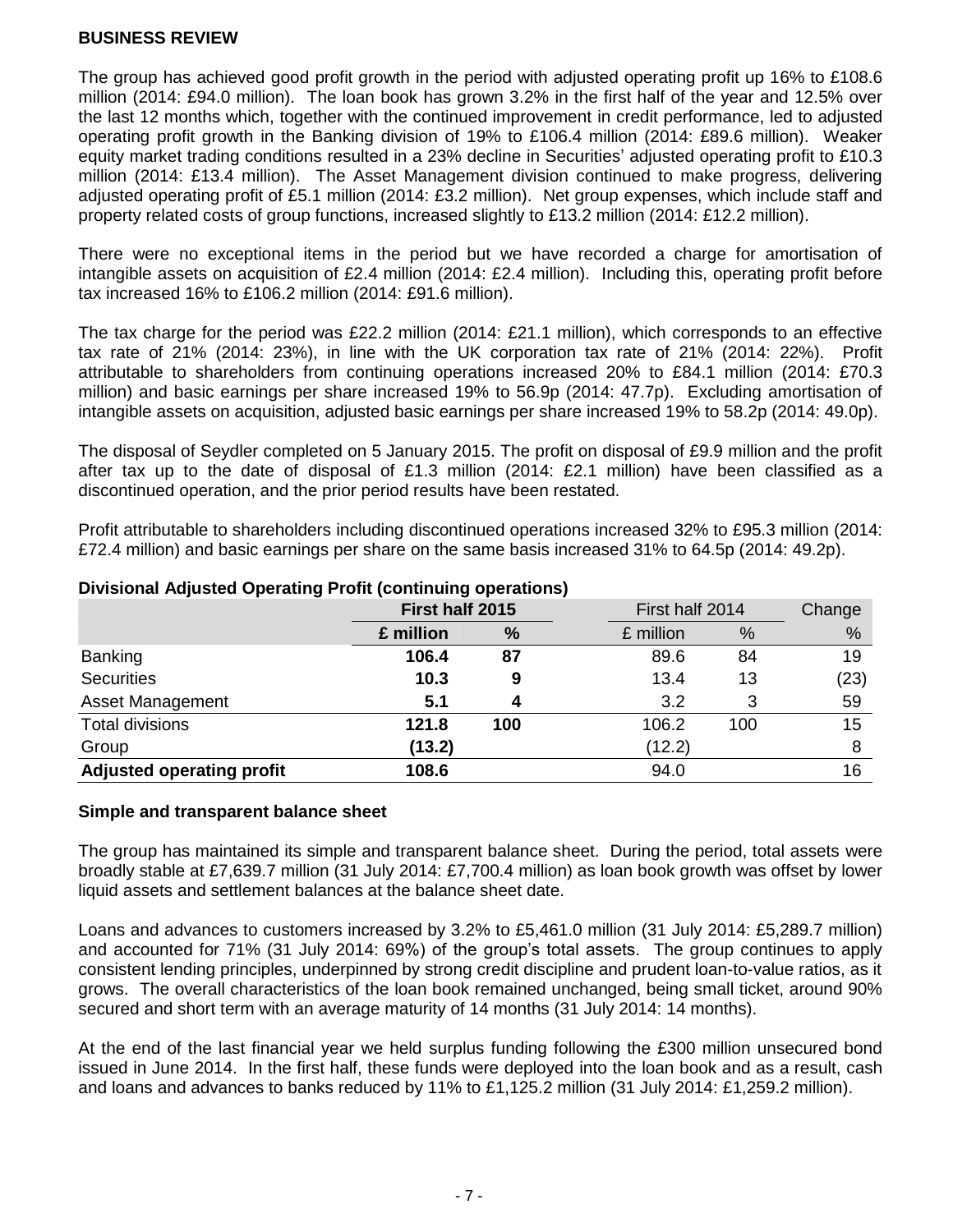#### **Group Balance Sheet**

|                                                                           | 31 January | 31 July   |
|---------------------------------------------------------------------------|------------|-----------|
|                                                                           | 2015       | 2014      |
|                                                                           | £ million  | £ million |
| <b>Assets</b>                                                             |            |           |
| Cash and loans and advances to banks                                      | 1,125.2    | 1,259.2   |
| Settlement balances, long trading positions and loans to money brokers    | 560.4      | 634.8     |
| Loans and advances to customers                                           | 5,461.0    | 5,289.7   |
| Non-trading debt securities                                               | 20.3       | 45.6      |
| Intangible assets                                                         | 141.6      | 146.3     |
| Other assets                                                              | 331.2      | 324.8     |
| <b>Total assets</b>                                                       | 7,639.7    | 7,700.4   |
| <b>Liabilities</b>                                                        |            |           |
| Settlement balances, short trading positions and loans from money brokers | 493.8      | 522.4     |
| Deposits by banks                                                         | 65.3       | 49.6      |
| Deposits by customers                                                     | 4,257.4    | 4,513.7   |
| <b>Borrowings</b>                                                         | 1,687.4    | 1,441.0   |
| <b>Other liabilities</b>                                                  | 195.4      | 256.1     |
| <b>Total liabilities</b>                                                  | 6,699.3    | 6,782.8   |
| <b>Equity</b>                                                             | 940.4      | 917.6     |
| <b>Total liabilities and equity</b>                                       | 7,639.7    | 7,700.4   |

Settlement balances, long and short trading positions and loans to and from money brokers reflect the market-making activity in the Securities division at the balance sheet date. As a result of the disposal of Seydler and lower trading positions at the end of the period, these assets decreased to £560.4 million (31 July 2014: £634.8 million) and to £493.8 million (31 July 2014: £522.4 million) on the liability side, and the net balance decreased to £66.6 million (31 July 2014: £112.4 million).

Borrowings increased 17% to £1,687.4 million (31 July 2014: £1,441.0 million) at the period end reflecting new funds raised under the Funding for Lending Scheme. As a result, we did not replace all maturing retail deposits and therefore deposits by customers decreased by 6% to £4,257.4 million (31 July 2014: £4,513.7 million).

Total equity increased to £940.4 million (31 July 2014: £917.6 million) reflecting profit for the period of £95.2 million offset by the final dividend payment of £47.7 million and other reserve movements.

#### **Prudent funding and liquidity**

The Treasury function provides funding for the group's lending with a focus on diversity and maturity, ensuring that an appropriate level of liquidity is maintained to meet the group's requirements. To achieve this, we access a range of funding sources which include equity, secured and unsecured loan facilities, bonds and deposits. This gives flexibility in our funding choices and ensures we can optimise cost while maintaining a prudent maturity profile relative to the loan book.

In the first half we have further diversified our sources of funding through the Funding for Lending Scheme which offers an additional source of term funding at attractive rates. At 31 January 2015 we had drawn down £225 million of funding secured against a portion of the asset finance loan book for a period of four years.

Total funding remained broadly stable at £7,193.0 million (31 July 2014: £7,127.9 million) in the first half, as funds raised through the £300 million unsecured bond issue in June 2014 were sufficient to fund loan book growth in the period. This represents a prudent level of funding relative to the loan book at 132% (31 July 2014: 135%).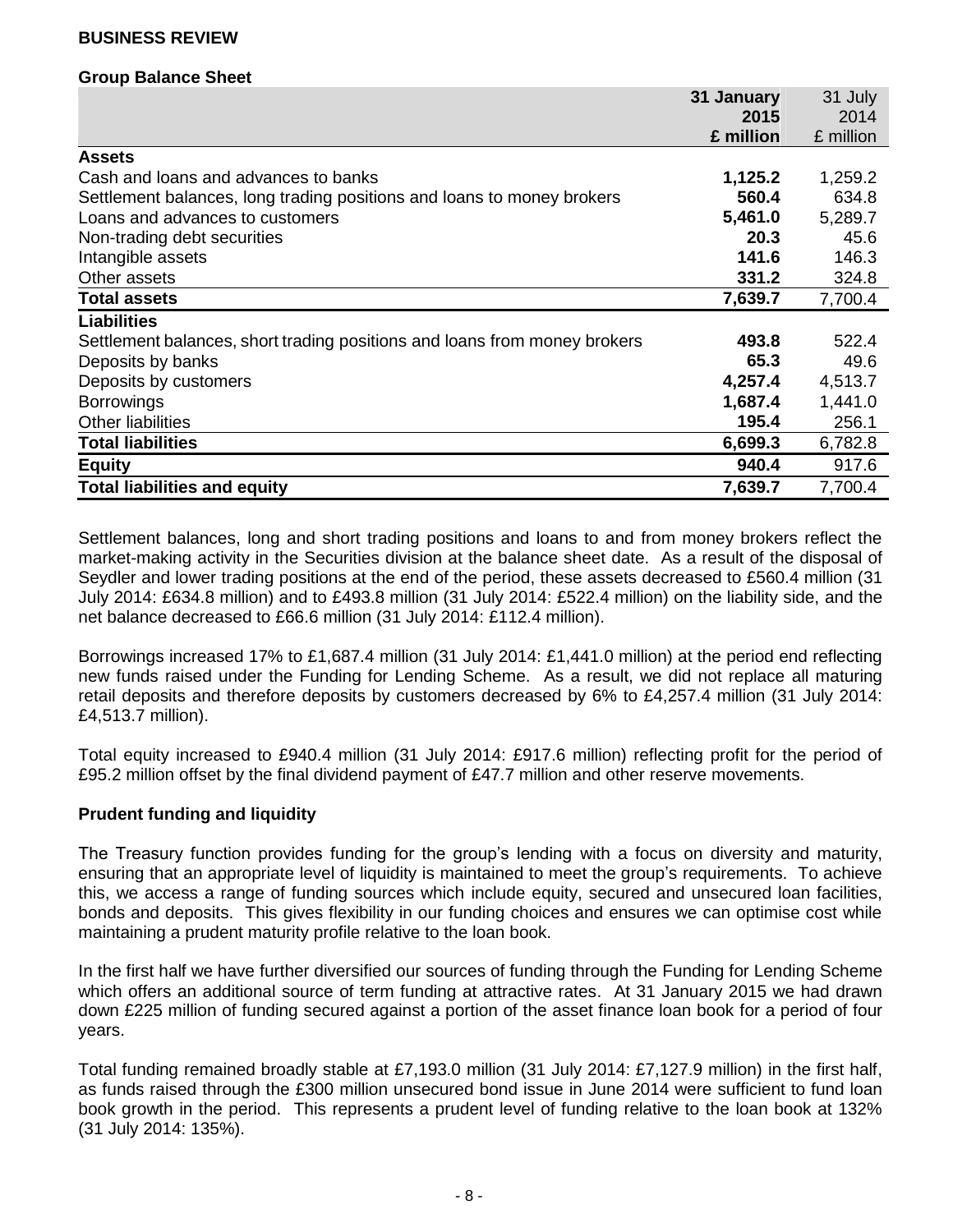Overall, drawn and undrawn facilities increased £277.5 million to £1,468.7 million (31 July 2014: £1,191.2 million), partially offset by the reduction in deposits by customers to £4,257.4 million (31 July 2014: £4,513.7 million).

### **Group Funding**

|                                           | 31 January | 31 July   |           |
|-------------------------------------------|------------|-----------|-----------|
|                                           | 2015       | 2014      | Change    |
|                                           | £ million  | £ million | £ million |
| Deposits by customers                     | 4,257.4    | 4,513.7   | (256.3)   |
| Drawn and undrawn facilities <sup>1</sup> | 1,468.7    | 1,191.2   | 277.5     |
| Senior unsecured bonds                    | 526.5      | 505.4     | 21.1      |
| Equity                                    | 940.4      | 917.6     | 22.8      |
| <b>Total available funding</b>            | 7,193.0    | 7,127.9   | 65.1      |

1 Includes £320.0 million (31 July 2014: £265.0 million) of undrawn facilities and excludes £12.2 million (31 July 2014: £9.4 million) of non-facility overdrafts included in borrowings.

The group has maintained a prudent maturity profile with a weighted average maturity of term funding at 30 months (31 July 2014: 30 months), more than double that of the loan book at 14 months (31 July 2014: 14 months). The level of term funding, greater than one year, increased slightly to £3,871.5 million (31 July 2014: £3,699.5 million) and now covers 71% (31 July 2014: 70%) of the total loan book.

#### **Group Funding Maturity Profile**

|                                            | Less than                | One to two | Greater than |           |
|--------------------------------------------|--------------------------|------------|--------------|-----------|
|                                            | one year                 | years      | two years    | Total     |
|                                            | £ million                | £ million  | £ million    | £ million |
| Deposits by customers                      | 2,990.3                  | 1,074.2    | 192.9        | 4,257.4   |
| Drawn and undrawn facilities               | 302.8                    | 280.4      | 885.5        | 1,468.7   |
| Senior unsecured bonds                     | 28.4                     |            | 498.1        | 526.5     |
| Equity                                     | $\overline{\phantom{a}}$ |            | 940.4        | 940.4     |
| Total available funding at 31 January 2015 | 3,321.5                  | 1,354.6    | 2,516.9      | 7,193.0   |
| Total available funding at 31 July 2014    | 3,428.4                  | 1,777.1    | 1,922.4      | 7,127.9   |

We manage liquidity prudently to ensure we meet all external requirements as well as our own rigorous stress testing scenarios. We also expect to comfortably exceed the minimum requirements of the Liquidity Coverage Ratio when it comes into force in October 2015.

Overall, we held £1,061.7 million (31 July 2014: £1,217.3 million) of liquid assets at the balance sheet date, substantially all in the form of deposits with the Bank of England.

#### **Treasury Assets**

|                                   | 31 January | 31 July   |           |
|-----------------------------------|------------|-----------|-----------|
|                                   | 2015       | 2014      | Change    |
|                                   | £ million  | £ million | £ million |
| Gilts                             | 20.3       | 45.6      | (25.3)    |
| Bank of England deposits          | 1,041.4    | 1,171.7   | (130.3)   |
| <b>High quality liquid assets</b> | 1,061.7    | 1,217.3   | (155.6)   |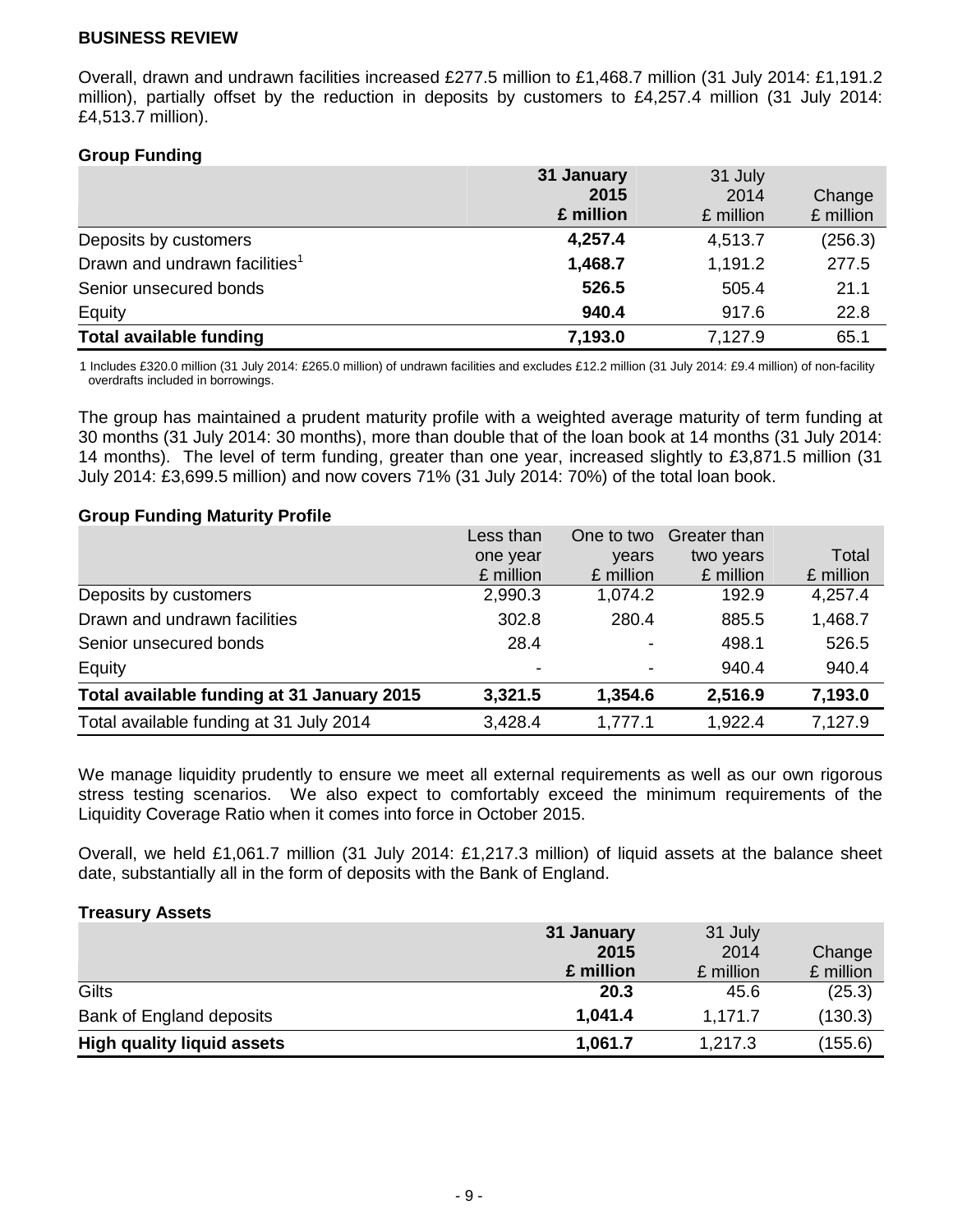## **Credit ratings**

The credit ratings for Close Brothers Group plc ("CBG") and Close Brothers Limited ("CBL"), the group's regulated banking subsidiary, from Fitch Ratings ("Fitch") and Moody's Investors Services ("Moody's") were reviewed in the first half of the year. In November 2014, Fitch reaffirmed its ratings for CBG and CBL at A/F1, both with stable outlooks. Moody's ratings for CBG and CBL were reaffirmed in December 2014 at Baa1/P2 and A3/P2 respectively, with stable outlooks.

### **Maintaining a prudent capital position**

Maintaining a prudent level of capital is a core part of our business model, and in recent years our strong capital position has given us the flexibility to grow our loan book against the backdrop of an increasingly demanding regulatory regime.

In the first half, our capital ratios under CRD IV improved, with a common equity tier 1 ("CET 1") ratio of 13.6% (31 July 2014: 13.1%) and leverage ratio of 9.9% (31 July 2014: 9.2%). We do not currently expect any further impact on our capital ratios from the full implementation of CRD IV, and accordingly our "fully loaded" CET 1 ratio at 31 January 2015 is also 13.6%.

The improvement in our CET 1 and leverage ratios reflects an increase in CET 1 capital to £756.2 million (31 July 2014: £710.8 million), due to strong profit in the period of £95.2 million. This was partly offset by a deduction of £46.3 million in respect of the foreseeable dividend, based on the average payout ratio for the previous three years in line with the European Banking Authority's technical standard on own funds.

At the same time, risk weighted assets increased modestly to £5,567.8 million (31 July 2014: £5,445.8 million), as the increase in credit and counterparty risk due to loan book growth was partly offset by a reduction in market risk due to the disposal of Seydler as well as lower trading balances at Winterflood. Our risk weighted assets continue to benefit from the provision of a discount to the risk weighting for lending to SMEs under CRD IV.

We are committed to maintaining a prudent level of capital, in order to ensure that we can adapt to any future changes in capital requirements while maintaining the flexibility to take advantage of future market opportunities. Our current capital position is strong and we remain comfortably ahead of all current regulatory requirements, but continue to closely monitor regulatory developments.

#### **Group Capital Position**

|                                    | 31 January | 31 July   |
|------------------------------------|------------|-----------|
|                                    | 2015       | 2014      |
|                                    | £ million  | £ million |
| Common equity tier 1 capital ratio | 13.6%      | 13.1%     |
| Total capital ratio                | 14.6%      | 14.3%     |
| Leverage ratio <sup>1</sup>        | 9.9%       | 9.2%      |
| Common equity tier 1 capital       | 756.2      | 710.8     |
| Total regulatory capital           | 812.0      | 780.4     |
| Risk weighted assets               | 5,567.8    | 5,445.8   |

1 The leverage ratio is calculated under the Basel Committee's 2014 methodology as required by the Prudential Regulation Authority. It is calculated as Tier 1 capital (£756.2 million) as a percentage of total balance sheet assets, adjusting for certain capital deductions, including intangible assets, and off balance sheet exposures (all of which total £7,668.5 million).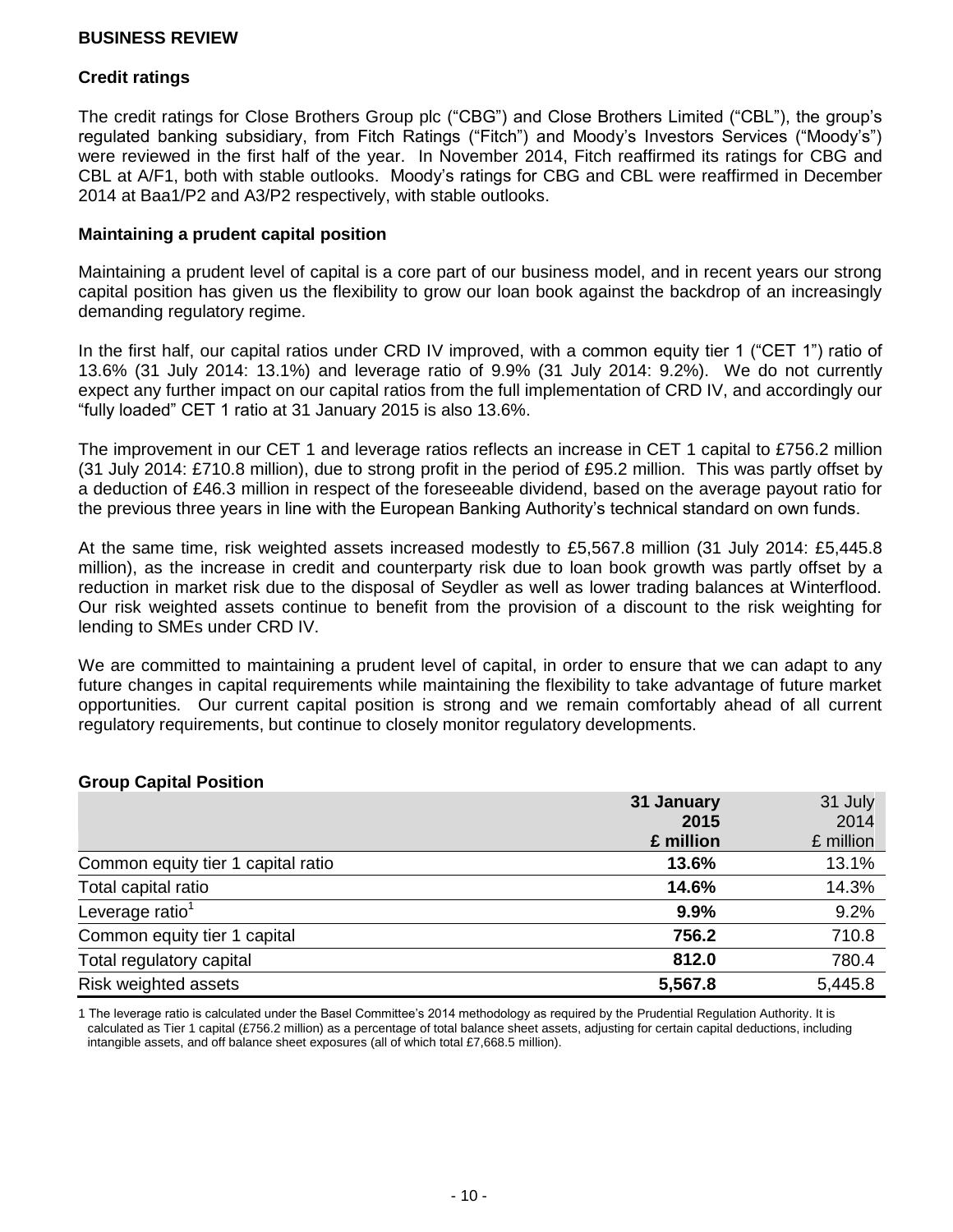## **Banking**

## **Key Financials**

|                                                 | <b>First half</b> | <b>First half</b> |        |
|-------------------------------------------------|-------------------|-------------------|--------|
|                                                 | 2015              | 2014              | Change |
|                                                 | £ million         | £ million         | %      |
| Operating income                                | 244.8             | 217.8             | 12     |
| Net interest and fees on loan book <sup>1</sup> | 237.8             | 208.6             | 14     |
| Retail                                          | 89.9              | 81.1              | 11     |
| Commercial                                      | 101.2             | 92.0              | 10     |
| <b>Property</b>                                 | 46.7              | 35.5              | 32     |
| Treasury and other non-lending income           | 7.0               | 9.2               | (24)   |
| Adjusted operating expenses                     | (119.1)           | (105.5)           | 13     |
| Impairment losses on loans and advances         | (19.3)            | (22.7)            | (15)   |
| <b>Adjusted operating profit</b>                | 106.4             | 89.6              | 19     |
| <b>Key Performance Indicators</b>               |                   |                   |        |
| Net interest margin <sup>2</sup>                | 8.8%              | 8.8%              |        |
| Bad debt ratio <sup>3</sup>                     | 0.7%              | 1.0%              |        |
| Expense/income ratio <sup>4</sup>               | 49%               | 48%               |        |
| Return on opening equity <sup>5</sup>           | 28%               | 25%               |        |
| Return on net loan book <sup>6</sup>            | 4.0%              | 3.8%              |        |

1 Includes £189.8 million (2014: £161.9 million) net interest income and £48.0 million (2014: £46.7 million) other income. Other income includes net fees and commissions, operating lease income, and other miscellaneous income.

2 Net interest and fees on average net loans and advances to customers.

3 Impairment losses on average net loans and advances to customers.

4 Adjusted operating expenses on operating income.

5 Adjusted operating profit after tax and non-controlling interests on the division's opening equity, excluding non-controlling interests.

6 Adjusted operating profit after tax and non-controlling interests on average net loans and advances to customers.

#### **Strong returns and sustainable growth**

The Banking division's strategy remains to deliver strong returns and sustainable growth throughout the economic cycle, supported by our specialist market positions, local presence and strong client relationships. In recent years, the division has benefited from reduced credit supply and strong growth. At the same time, improving economic conditions have benefited the level of impairments, helping to drive increasingly strong returns.

As competition returns to some of our key markets, we remain focused on maintaining the high quality of the loan book, and ensuring that we continue to price risk appropriately. This will enable us to continue our long track record of delivering strong returns and sustainable growth through the cycle.

#### **Distinctive business model drives good financial performance**

The Banking division continued to deliver strong returns in the first half. Adjusted operating profit increased by 19% to £106.4 million (2014: £89.6 million) due to a 12% increase in adjusted operating income and lower impairment losses. As a result, the division's return on opening equity improved to 28% (2014: 25%) and the return on net loan book increased to 4.0% (2014: 3.8%).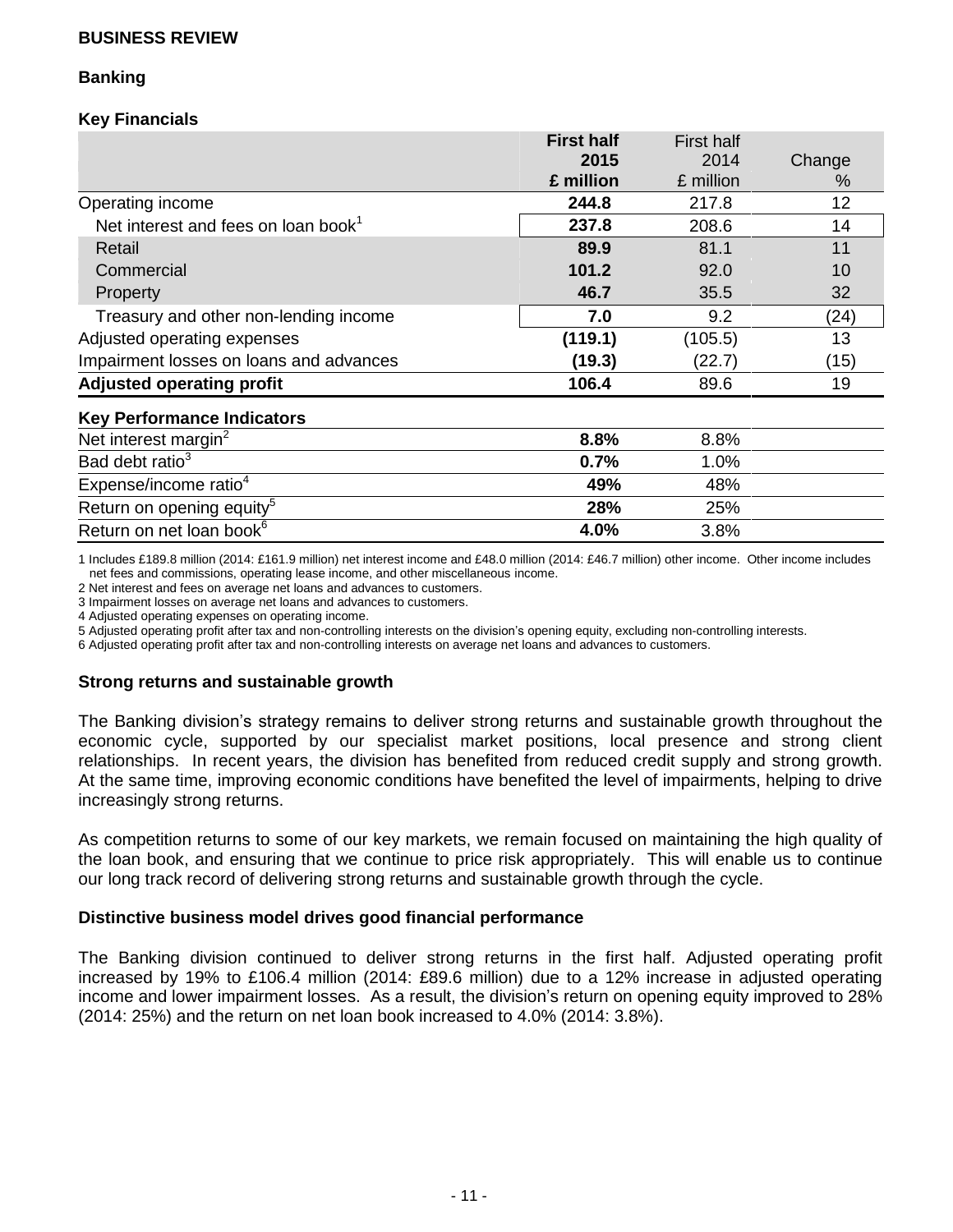#### **Banking** continued

Operating income increased 12% to £244.8 million (2014: £217.8 million) driven by increases across all our businesses with particularly strong growth in Property which increased 32% to £46.7 million (2014: £35.5 million). Despite seeing competition and pricing pressure increase in some markets, the net interest margin, which includes net interest income and other lending related income, remained strong at 8.8% (2014: 8.8%). Treasury and other income declined slightly to £7.0 million (2014: £9.2 million).

The bad debt ratio has improved steadily in recent years and reduced further in the first half to 0.7% (2014: 1.0%). The improvement in the period was driven by lower impairment charges across all businesses compared with the prior year period, and reflects our ongoing focus on credit quality and favourable economic conditions.

Adjusted operating expenses increased by 13% to £119.1 million (2014: £105.5 million) as we continue to invest in our service led business model. As a result the expense/income ratio has marginally increased to 49% (2014: 48%). Specifically, higher staff costs in the period reflect increased headcount as we invest in our operational and control functions to both support future loan book growth and ensure we operate effectively in our regulated environment. IT costs also increased to meet the continued need to invest in our systems and technology to enhance our customer proposition.

### **Continued loan book growth**

We have a track record of growing consistently through the cycle and continue to deliver growth across the loan book despite increasing competition in some of our key markets. We continued to grow in asset finance despite the market remaining competitive, and in motor, where strong growth in the overall car market allowed us to deliver further growth in the loan book whilst maintaining our margins in the face of increased competition.

In the six months to 31 January 2015, the loan book increased 3.2% to £5.5 billion (31 July 2014: £5.3 billion), a 12.5% growth rate over the last 12 months. The key characteristics of the loan book remained consistent in the period, with an average duration of 14 months (31 July 2014: 14 months) and around 90% secured.

|                          | 31 January | 31 July   |        |
|--------------------------|------------|-----------|--------|
|                          | 2015       | 2014      | Change |
|                          | £ million  | £ million | %      |
| Retail                   | 2,131.4    | 2,092.8   | 1.8    |
| Motor finance            | 1,483.3    | 1,458.9   | 1.7    |
| <b>Premium finance</b>   | 648.1      | 633.9     | 2.2    |
| <b>Commercial</b>        | 2,096.5    | 2,047.2   | 2.4    |
| Asset finance            | 1,720.6    | 1,656.0   | 3.9    |
| Invoice finance          | 375.9      | 391.2     | (3.9)  |
| <b>Property</b>          | 1,233.1    | 1,149.7   | 7.3    |
| <b>Closing loan book</b> | 5,461.0    | 5,289.7   | 3.2    |

#### **Loan Book Analysis**

Overall, the Retail loan book increased 1.8% to £2,131.4 million in the six months to 31 January 2015 (31 July 2014: £2,092.8 million). The motor finance loan book increased 1.7% to £1,483.3 million at 31 January 2015 (31 July 2014: £1,458.9 million) as underlying growth in car market volumes helped to offset the effect of increased price competition. The premium finance book increased 2.2% to £648.1 million (31 July 2014: £633.9 million) mainly due to strong demand for personal lines.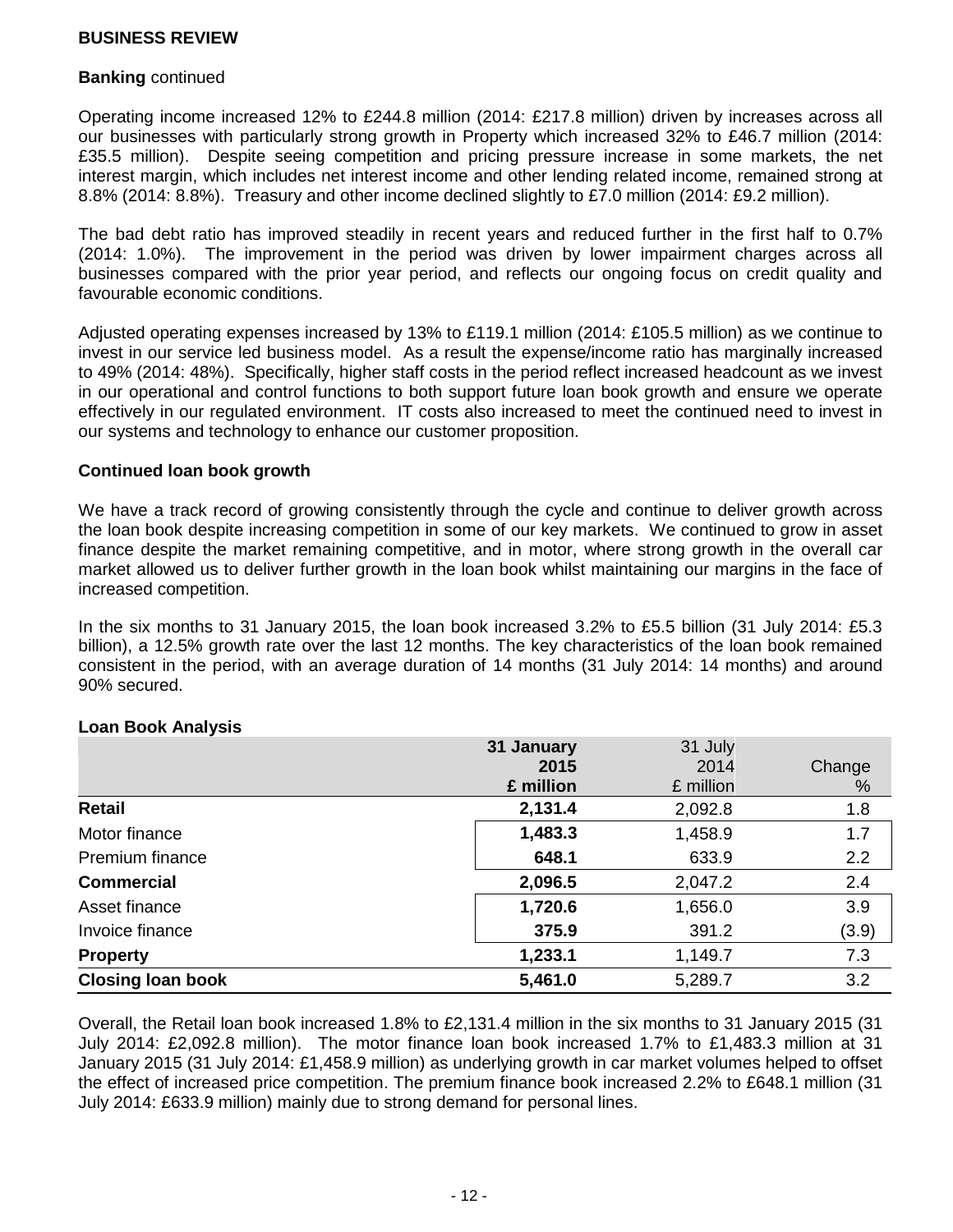#### **Banking** continued

The Commercial loan book increased 2.4% to £2,096.5 million (31 July 2014: £2,047.2 million) driven by a 3.9% increase in asset finance to £1,720.6 million (31 July 2014: £1,656.0 million) due to good levels of new business across all sectors and the benefits of our growth initiatives in Ireland and energy finance. Invoice finance reduced by 3.9% to £375.9 million (31 July 2014: £391.2 million) reflecting a seasonal reduction in January.

In Property, we continue to benefit from our strong positioning in the residential development market. The first half of 2015 saw strong loan book growth of 7.3% to £1,233.1 million (31 July 2014: £1,149.7 million). We have maintained our strict and consistent lending criteria throughout this period of increased demand.

### **Well positioned for further growth at attractive margins**

We remain confident in the outlook for the Banking division. Our business model is built upon strong customer relationships with high levels of repeat business, driven by our expertise in our chosen markets and our continued investment in both staff and technology. We remain focused on the quality of our lending and providing a sustainable demand led proposition to our customers. This will support strong returns over the long term and we continue to see growth opportunities for the division.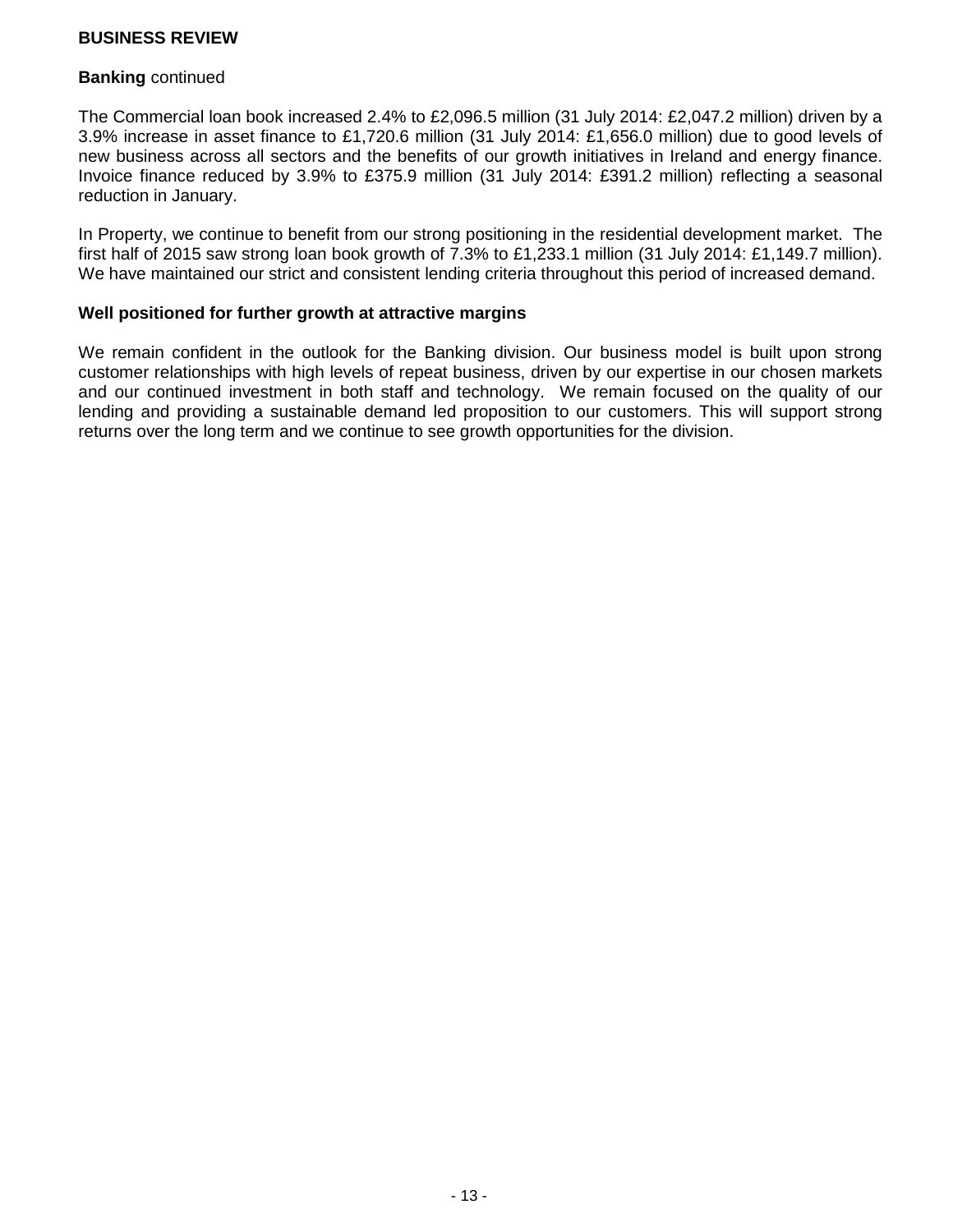#### **Securities**

### **Key Financials (continuing operations)<sup>1</sup>**

|                                        | <b>First half</b> | <b>First half</b> |        |
|----------------------------------------|-------------------|-------------------|--------|
|                                        | 2015              | 2014              | Change |
|                                        | £ million         | £ million         | %      |
| Operating income <sup>2</sup>          | 41.9              | 48.3              | (13)   |
| Operating expenses                     | (31.6)            | (34.9)            | (9)    |
| Adjusted operating profit <sup>2</sup> | 10.3              | 13.4              | (23)   |
| <b>Key Performance Indicators</b>      |                   |                   |        |
| Income per bargain $2$                 | £5.05             | £7.19             |        |
| Average bargains per day ('000)        | 55                | 52                |        |
| Operating margin <sup>3</sup>          | 25%               | 28%               |        |
| Return on opening equity <sup>4</sup>  | 21%               | 28%               |        |

1 Results from continuing operations exclude Seydler, the sale of which was completed on 5 January 2015 and which has been classified as a discontinued operation under IFRS 5.

2 Operating income and adjusted operating profit include £6.7 million and £3.4 million respectively relating to the disposal of Euroclear shares. Income per bargain has been calculated excluding this impact.

3 Adjusted operating profit on operating income.

4 Adjusted operating profit after tax and non-controlling interests on opening equity, excluding non-controlling interests. Opening equity relates to Winterflood only and excludes the brought forward equity of Seydler due to its disposal in the period.

### **Difficult market conditions affect the first half**

Winterflood has been affected by difficult market conditions since the start of the financial year, with economic and political uncertainty suppressing retail investor risk appetite.

In this challenging environment, Winterflood has maintained its leading market position, continued to provide liquidity to the markets and remained profitable with £10.3 million adjusted operating profit (2014: £13.4 million). This includes a £3.4 million net profit related to the partial disposal of Winterflood's long standing shareholding in Euroclear. The return on opening equity for the period was 21% (2014: 28%) and the operating margin was 25% (2014: 28%), both decreased due to the lower profitability compared with last year.

#### **Trading results affected by volatile markets**

Winterflood's operating income for the period was £41.9 million (2014: £48.3 million), as trading income declined reflecting lower investor risk appetite and volatile trading conditions, against the backdrop of the Scottish independence referendum, broader economic conditions and the upcoming general election.

Total bargains increased slightly to 7.0 million (2014: 6.7 million) and average daily bargains have increased to 55,000 (2014: 52,000), as growth in international trading more than offset a reduction in UK volumes.

However, income per bargain has declined significantly year on year to £5.05 (2014: £7.19) due to the difficult trading conditions. Winterflood had ten loss days in the first half (2014: one day) reflecting the volatile market conditions, especially in October 2014 which saw a sharp reduction in indices across UK markets. Increased international trading has also contributed to the decline in income per bargain, due to the high volumes and low margins in this business.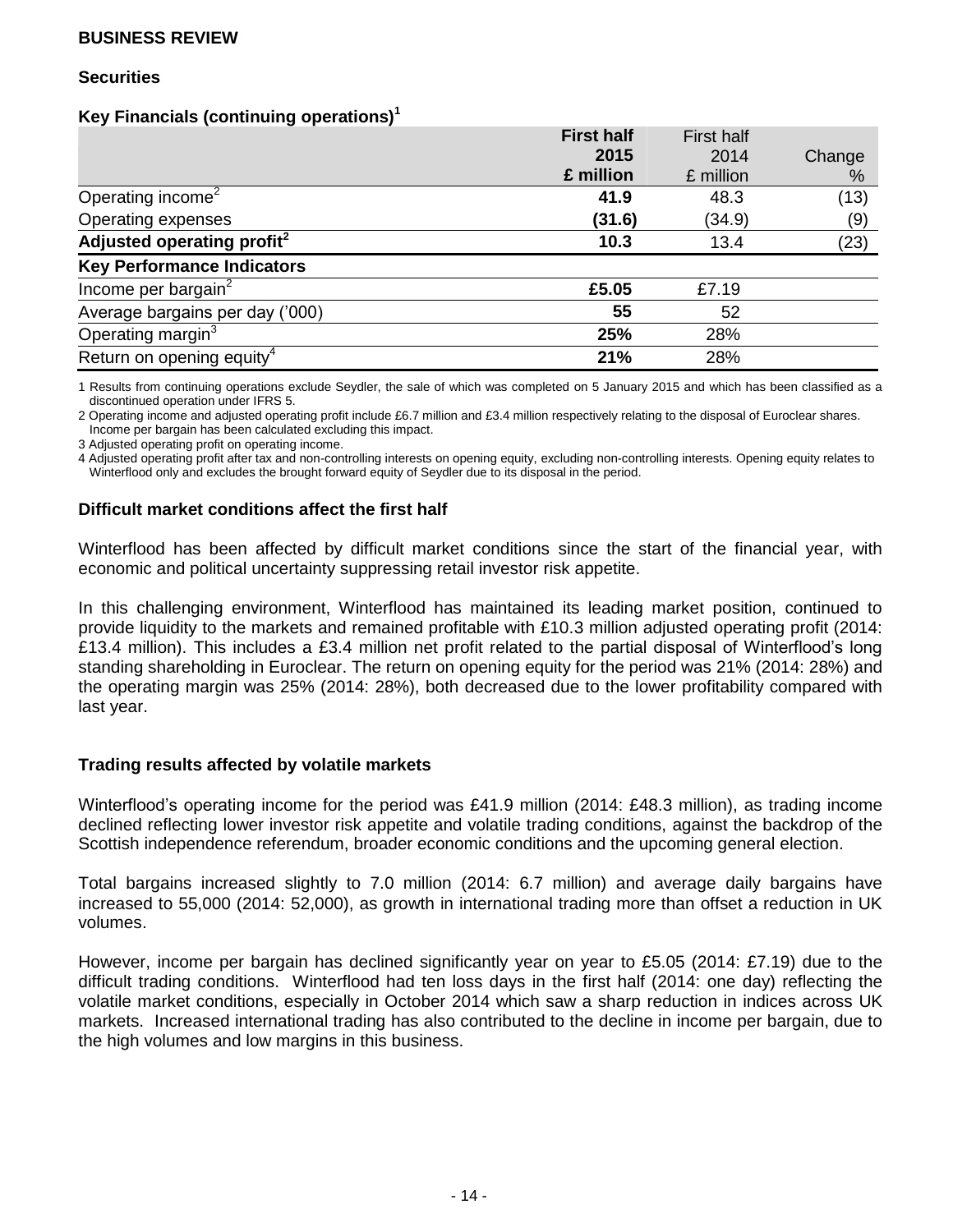#### **Securities** continued

Operating expenses reduced to £31.6 million (2014: £34.9 million), a 9% reduction year on year as a result of lower variable costs. Variable compensation reduced as expected, although settlement fees have increased slightly due to the growth in volumes. This corresponds to a slight increase in the expense/income ratio to 75% (2014: 72%), while the compensation ratio remained stable at 48% (2014: 48%).

Total adjusted operating profit was £10.3 million (2014: £13.4 million), including the £3.4 million net benefit from the disposal of Euroclear shares.

#### **Remains well positioned**

During this period of market uncertainty, Winterflood has again demonstrated our ability to maintain a leading market position, and provide continuous liquidity whilst remaining solidly profitable. Although Winterflood remains sensitive to current market conditions, we are well positioned to benefit as conditions improve.

#### **Seydler disposal completed**

The disposal of Seydler to Oddo and Cie completed on 5 January 2015 for a gross cash consideration of €47.3 million (£36.9 million). The profit on disposal of £9.9 million and the profit after tax, £1.3 million, have been classified as a discontinued operation and the prior period results have been restated. As a result, going forward the operations of the Securities division will relate exclusively to Winterflood.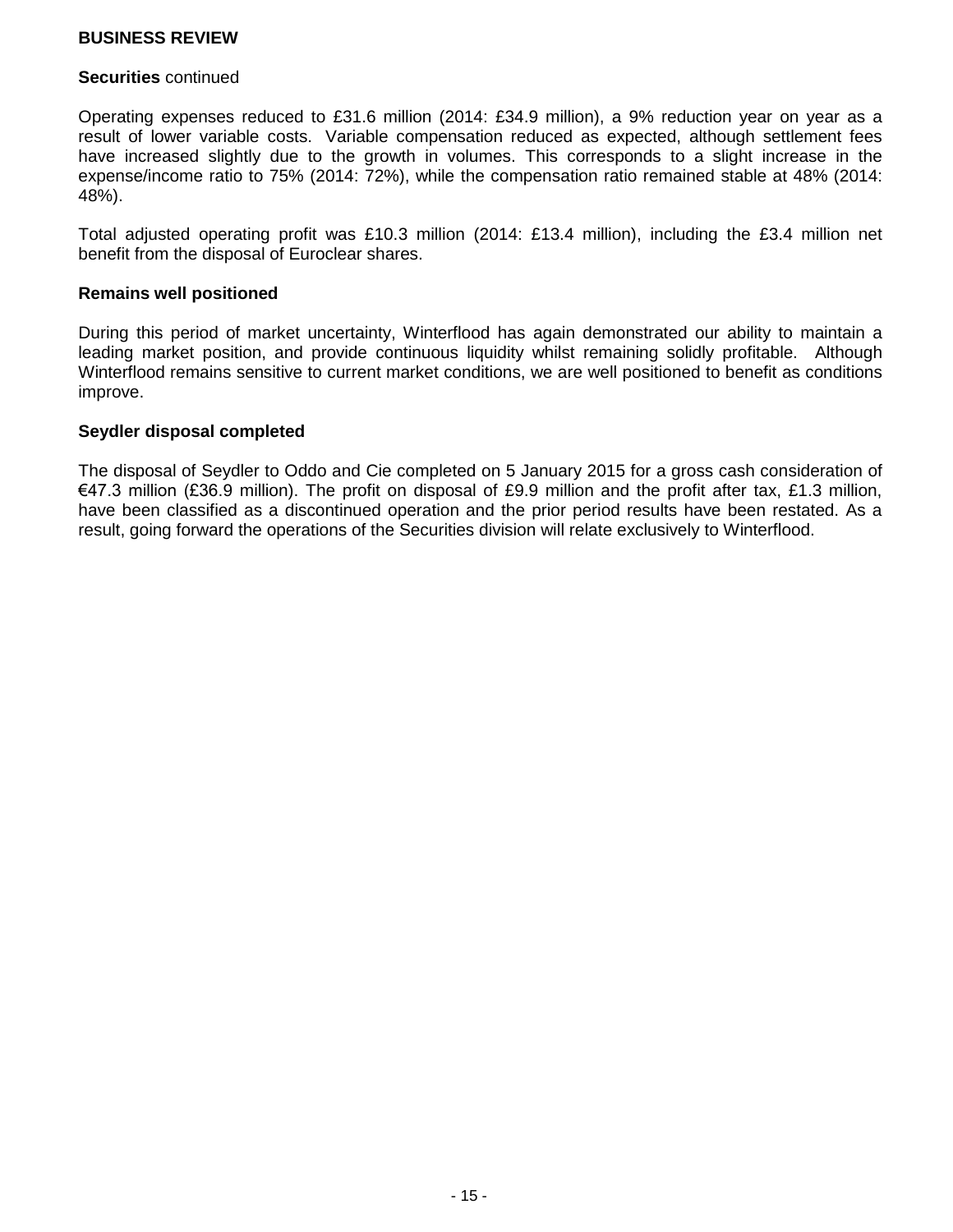#### **Asset Management**

## **Key Financials**

|                                        | <b>First half</b> | <b>First half</b> |                 |
|----------------------------------------|-------------------|-------------------|-----------------|
|                                        | 2015              | 2014              | Change          |
|                                        | £ million         | £ million         | %               |
| Operating income                       | 43.3              | 40.5              |                 |
| Income on AuM                          | 42.9              | 40.0              |                 |
| Advice and other services <sup>1</sup> | 17.2              | 17.6              | $\binom{2}{15}$ |
| Investment management                  | 25.7              | 22.4              |                 |
| Other income <sup>2</sup>              | 0.4               | 0.5               | (20)            |
| Adjusted operating expenses            | (38.2)            | (37.3)            | 2               |
| <b>Adjusted operating profit</b>       | 5.1               | 3.2               | 59              |
| <b>Key Performance Indicators</b>      |                   |                   |                 |
| Net inflows (£ million)                | 121               | 190               |                 |
| Revenue margin (basis points) $3$      | 86                | 87                |                 |
| Operating margin                       | 12%               | 8%                |                 |
| Return on opening equity <sup>4</sup>  | 23%               | 16%               |                 |

1 Income from financial advice and self directed services, excluding investment management income.

2 Interest income and expense, income on investment assets and other income.

3 Income from advice and other services and investment management over average AuM.

4 Adjusted operating profit after tax and non-controlling interests on opening equity, less non-controlling interests.

## **Steady progress**

The Asset Management division has continued to achieve steady growth, with a 5% increase in Assets under Management ("AuM") to £10.2 billion and improved profitability in the first half. We have continued to see good demand for our client focused advice and investment management services, with good inflows into our investment management solutions, both on a standalone basis and as part of our integrated wealth management proposition.

Adjusted operating income increased 7% to £43.3 million (2014: £40.5 million), reflecting growth in our investment management revenues. Operating expenses increased slightly to £38.2 million (2014: £37.3 million), reflecting the operating leverage in the business with a broadly stable fixed cost base. This resulted in an improvement in both the expense/income ratio to 88% (2014: 92%) and the compensation ratio to 57% (2014: 60%).

Overall, the division delivered adjusted operating profit of £5.1 million (2014: £3.2 million), corresponding to an improved operating margin of 12% (2014: 8%) and a return on opening equity of 23% (2014: 16%).

#### **Increasing proportion of managed AuM**

AuM increased 5% over the six month period to £10.2 billion (31 July 2014: £9.7 billion), benefiting from both positive market movements and net inflows.

We achieved strong growth into our core investment management products, with good inflows from both our advisers and bespoke fund managers and from third party IFAs. Overall, gross inflows increased on the prior year to £711 million (2014: £588 million), 7% (2014: 6%) of opening AuM.

Although net inflows remained solid across our core propositions, overall net inflows reduced to £121 million (2014: £190 million), or 1% (2014: 2%) of opening AuM, due to the loss of a large, legacy pension mandate in the first quarter. Market movements added £382 million, benefiting from rising equity markets in the period.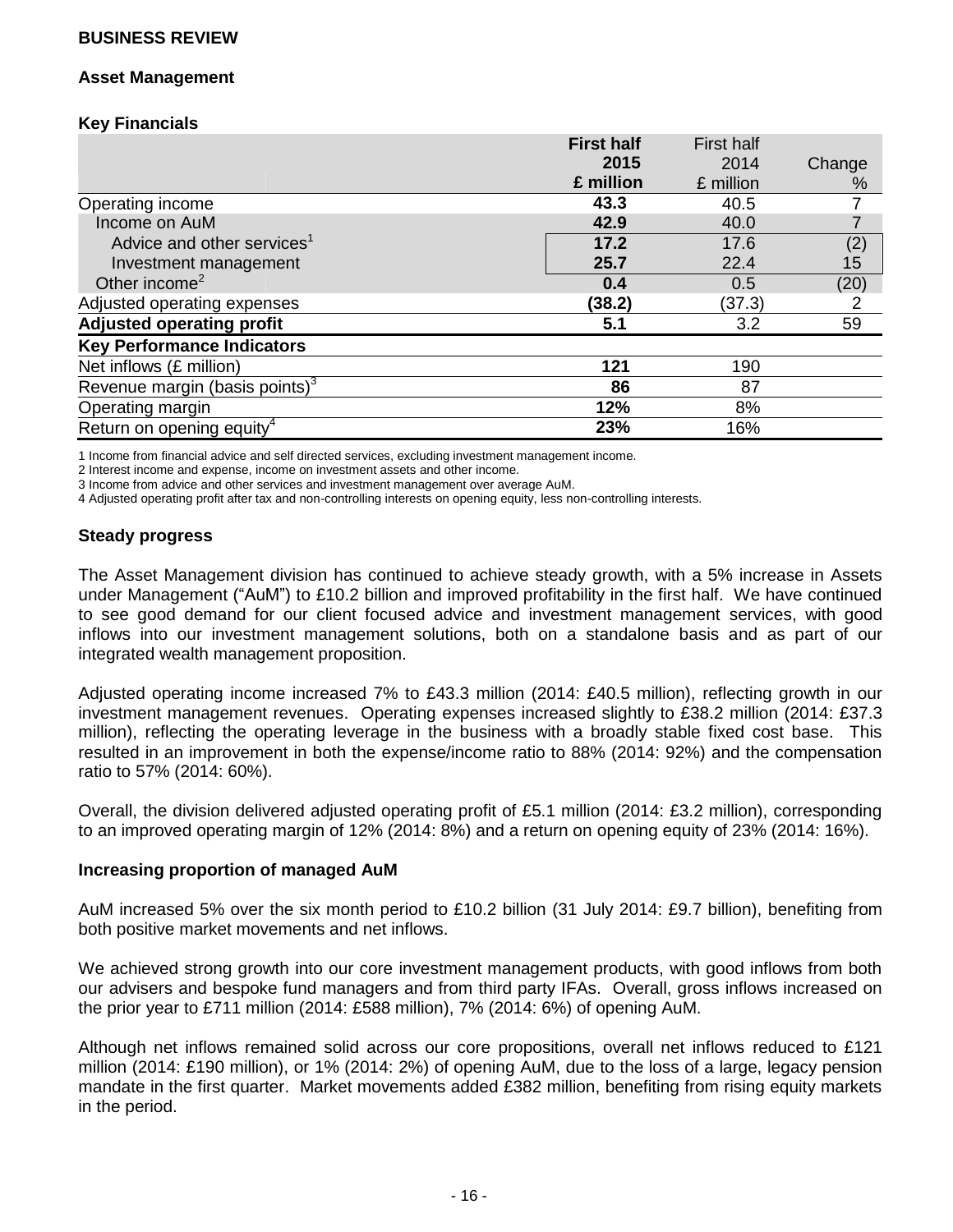#### **Asset Management** continued

#### **Movement in Assets under Management**

|                    | £ million |
|--------------------|-----------|
| At 1 August 2014   | 9,705     |
| Inflows            | 711       |
| Outflows           | (590)     |
| Net inflows        | 121       |
| Market movement    | 382       |
| At 31 January 2015 | 10,208    |
| Change             | 5%        |

Our strategy remains to grow revenue and profits both by expanding our overall asset base, and by increasing the use of our investment management products as appropriate across our advised client base. In the period, managed AuM increased 8% to £7.5 billion (31 July 2014: £6.9 billion) and now accounts for 73% (31 July 2014: 71%) of our total AuM.

We continue to see good demand for our professional, integrated advice and investment management proposition and as a result, assets both managed and advised increased 8% to £2.5 billion (31 July 2014: £2.4 billion), and now account for 48% (31 July 2014: 46%) of our advised asset base.

Overall, the revenue margin has remained broadly stable in the period at 86 basis points (2014: 87 basis points).

### **Well positioned for further growth**

In an evolving and highly regulated market environment, we believe that our business is well positioned for future growth. We have a strong client offering covering a full range of financial planning advice and investment management services, distributed through our own advisers and high net worth investment managers and as an outsourced investment management offering to third party IFAs.

We are continuing to develop our adviser force through training and development programmes, and improving internal processes to increase efficiency and accelerate the growth of both new advised business and, where appropriate, migration of existing advised assets into our range of investment management propositions. We will also continue to look at opportunities to support our organic growth potential with infill acquisitions and selective hiring of advisers and investment managers.

As we further develop our distribution capabilities, we are confident that we will continue to deliver growth in assets and revenues, and increase profitability over time.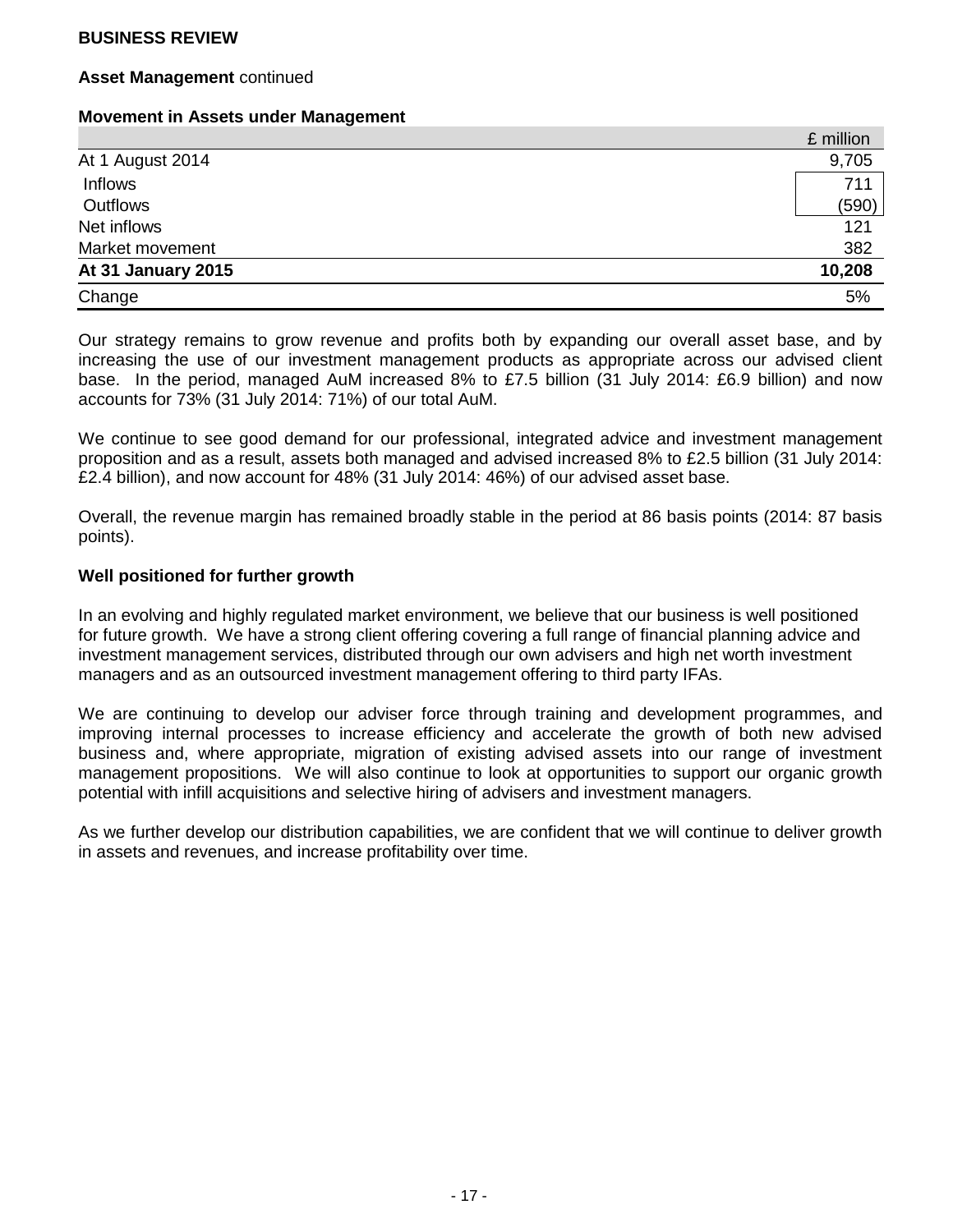## **PRINCIPAL RISKS AND UNCERTAINTIES**

In delivering the group's strategy we face a number of risks. These risks are managed by:

- Adhering to our prudent and established business model;
- Following an integrated risk management approach; and
- Maintaining clearly defined risk appetites with clear limits and metrics.

A detailed description of the principal risks and uncertainties the group faces and its approach to managing and mitigating those risks is set out on pages 30 to 33 of the Annual Report 2014 which can be accessed via the link on the Investor Relations home page of the group's website at [www.closebrothers.com.](http://www.closebrothers.com/)

During the six months to 31 January 2015, there has been no significant change to our business model, risk management approach or risk appetite.

The principal risks and uncertainties for the remaining six months of the financial year are unchanged and summarised below. This is not a comprehensive list of all potential risks and uncertainties faced by the group but rather those risks which it currently believes may have a significant impact on its performance and future prospects.

| Key risk and uncertainty            | Description                                                                                                                                                                                                                                                                                                                                                                                                                             |
|-------------------------------------|-----------------------------------------------------------------------------------------------------------------------------------------------------------------------------------------------------------------------------------------------------------------------------------------------------------------------------------------------------------------------------------------------------------------------------------------|
| <b>Credit losses</b>                | The group has £5.5 billion of loans to a range of small businesses and<br>individuals and remains exposed to credit losses if customers are unable<br>to repay loans and any outstanding interest and fees.                                                                                                                                                                                                                             |
|                                     | The group is also exposed to counterparties with which it places deposits<br>or trades.                                                                                                                                                                                                                                                                                                                                                 |
| Economic environment                | Despite the improved outlook, any deterioration in the economic<br>environment could lead to a reduction in demand for the group's products<br>and services and adversely impact our customers and counterparties.                                                                                                                                                                                                                      |
| Legal and regulatory<br>environment | Changes in legal and regulatory requirements could adversely impact on<br>the group's performance, capital and liquidity and the markets in which<br>we operate. Failing to safeguard client assets or providing advice and<br>products which are not in our customer's best interest has the potential to<br>damage the group's reputation, impact performance and may lead to<br>sanctions including litigation and customer redress. |
| Competition                         | As the UK economy improves we expect to see increased competition,<br>particularly in the lending businesses which may impact the group's<br>performance.                                                                                                                                                                                                                                                                               |
| Technology                          | Maintaining robust and secure IT infrastructure is fundamental to allow<br>the group to operate effectively, respond to new technology, protect client<br>and company data and counter the evolving cyber threat.                                                                                                                                                                                                                       |
| Employees                           | The calibre and expertise of our employees is critical to the success of<br>the group. The loss of key individuals or teams may have an adverse<br>impact on the group's operations and ability to deliver its strategy.                                                                                                                                                                                                                |
| Funding                             | Access to funding remains key to support our lending activities and to<br>manage the liquidity requirements of the group.                                                                                                                                                                                                                                                                                                               |
| <b>Exposure to markets</b>          | Volatility or a sudden dislocation in financial markets may impact the<br>group's profitability particularly in our trading operations.                                                                                                                                                                                                                                                                                                 |
|                                     | Changes in interest and exchange rates have the potential to impact the<br>group's earnings although the majority of these exposures are hedged.                                                                                                                                                                                                                                                                                        |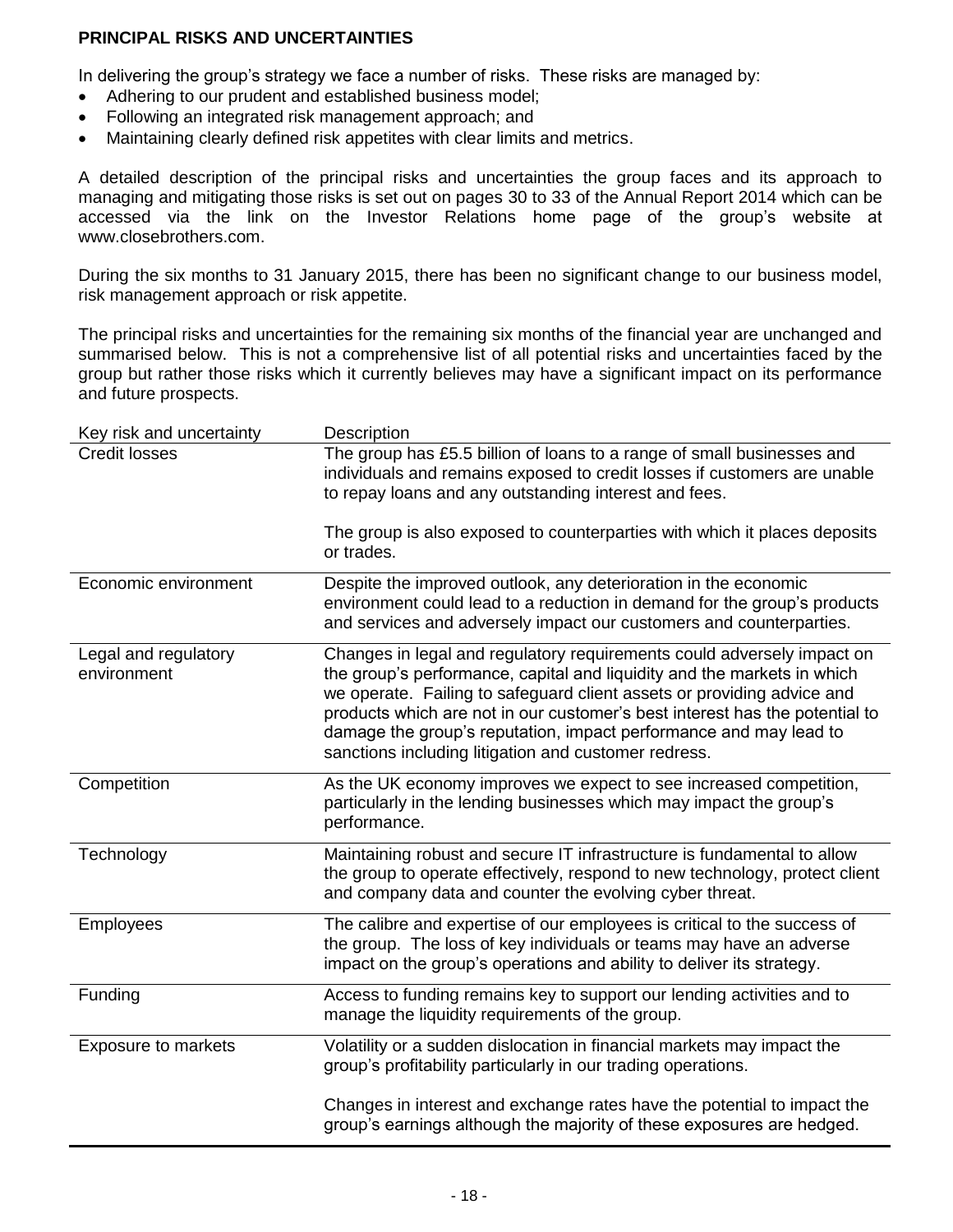## **DIRECTORS' RESPONSIBILITY STATEMENT**

We confirm that to the best of our knowledge:

- The condensed set of consolidated financial statements has been prepared in accordance with International Accounting Standard 34 "Interim Financial Reporting";
- The Interim Report 2015 includes a fair review of the information required by Disclosure and Transparency Rule 4.2.7R (indication of important events during the first six months and description of principal risks and uncertainties for the remaining six months of the year); and
- The Interim Report 2015 includes a fair review of the information required by Disclosure and Transparency Rule 4.2.8R (disclosure of related parties' transactions and changes therein).

On behalf of the board

**P.S.S. Macpherson** Chairman

**P. Prebensen** Chief Executive

10 March 2015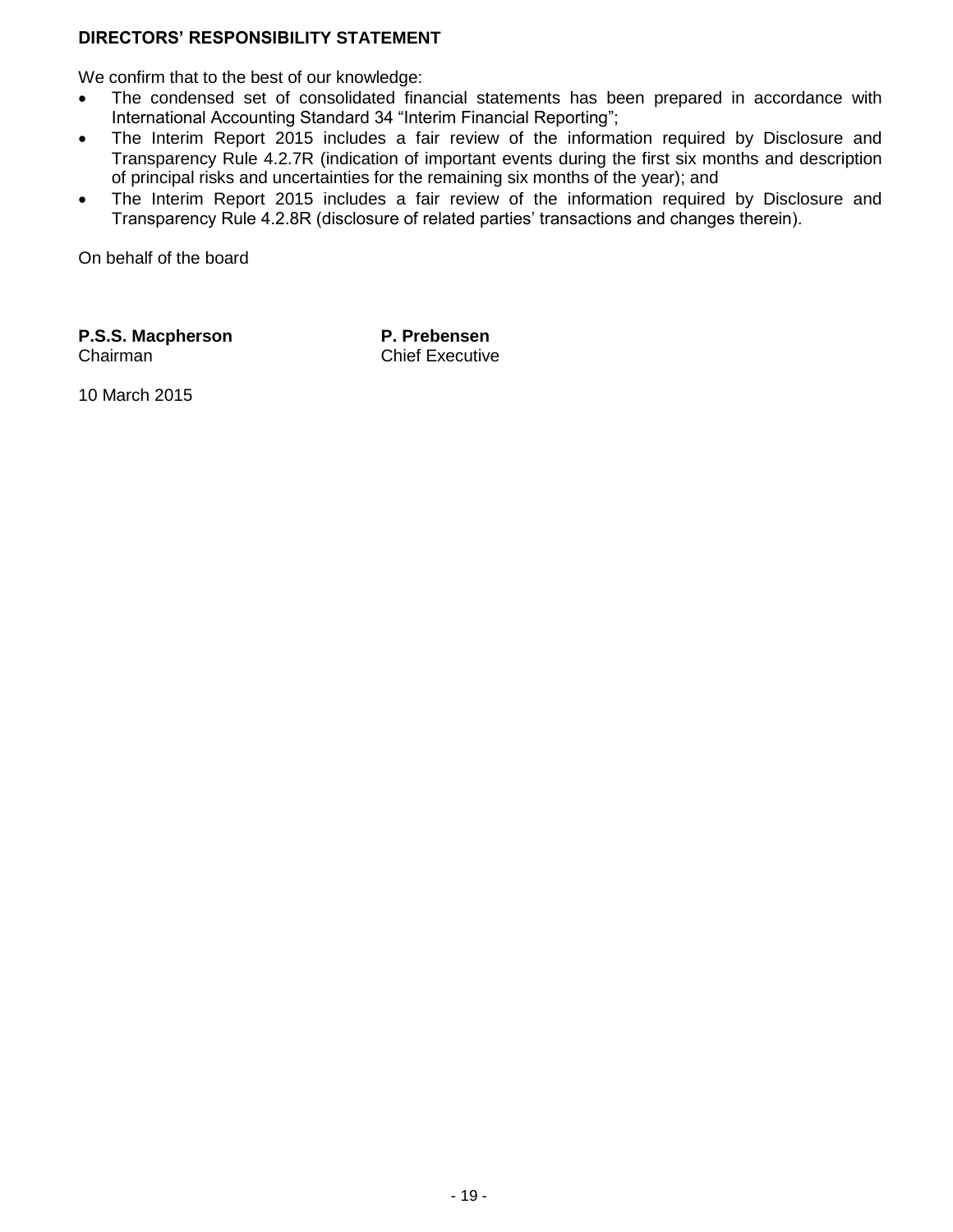#### **INDEPENDENT REVIEW REPORT**

### **Independent Review Report to Close Brothers Group plc**

We have been engaged by the company to review the condensed set of consolidated financial statements in the Interim Report 2015 for the six months ended 31 January 2015 which comprises the Consolidated Income Statement, the Consolidated Statement of Comprehensive Income, the Consolidated Balance Sheet, the Consolidated Statement of Changes in Equity, the Consolidated Cash Flow Statement and related notes 1 to 16. We have read the other information contained in the Interim Report 2015 and considered whether it contains any apparent misstatements or material inconsistencies with the information in the condensed set of consolidated financial statements.

This report is made solely to the company in accordance with International Standard on Review Engagements (UK and Ireland) 2410 "Review of Interim Financial Information Performed by the Independent Auditor of the Entity" issued by the Auditing Practices Board. Our work has been undertaken so that we might state to the company those matters we are required to state to it in an independent review report and for no other purpose. To the fullest extent permitted by law, we do not accept or assume responsibility to anyone other than the company, for our review work, for this report, or for the conclusions we have formed.

#### **Directors' responsibilities**

The Interim Report 2015 is the responsibility of, and has been approved by, the directors. The directors are responsible for preparing the Interim Report 2015 in accordance with the Disclosure and Transparency Rules of the United Kingdom's Financial Conduct Authority.

As disclosed in note 1, the annual financial statements of the group are prepared in accordance with International Financial Reporting Standards as adopted by the European Union. The condensed set of consolidated financial statements included in this Interim Report 2015 has been prepared in accordance with International Accounting Standard 34, "Interim Financial Reporting", as adopted by the European Union.

#### **Our responsibility**

Our responsibility is to express to the company a conclusion on the condensed set of consolidated financial statements in the Interim Report 2015 based on our review.

#### **Scope of review**

We conducted our review in accordance with International Standard on Review Engagements (UK and Ireland) 2410 "Review of Interim Financial Information Performed by the Independent Auditor of the Entity" issued by the Auditing Practices Board for use in the United Kingdom. A review of interim financial information consists of making inquiries, primarily of persons responsible for financial and accounting matters, and applying analytical and other review procedures. A review is substantially less in scope than an audit conducted in accordance with International Standards on Auditing (UK and Ireland) and consequently does not enable us to obtain assurance that we would become aware of all significant matters that might be identified in an audit. Accordingly, we do not express an audit opinion.

#### **Conclusion**

Based on our review, nothing has come to our attention that causes us to believe that the condensed set of consolidated financial statements in the Interim Report 2015 for the six months ended 31 January 2015 is not prepared, in all material respects, in accordance with International Accounting Standard 34 as adopted by the European Union and the Disclosure and Transparency Rules of the United Kingdom's Financial Conduct Authority.

### **Deloitte LLP**

Chartered Accountants and Statutory Auditor London, United Kingdom

10 March 2015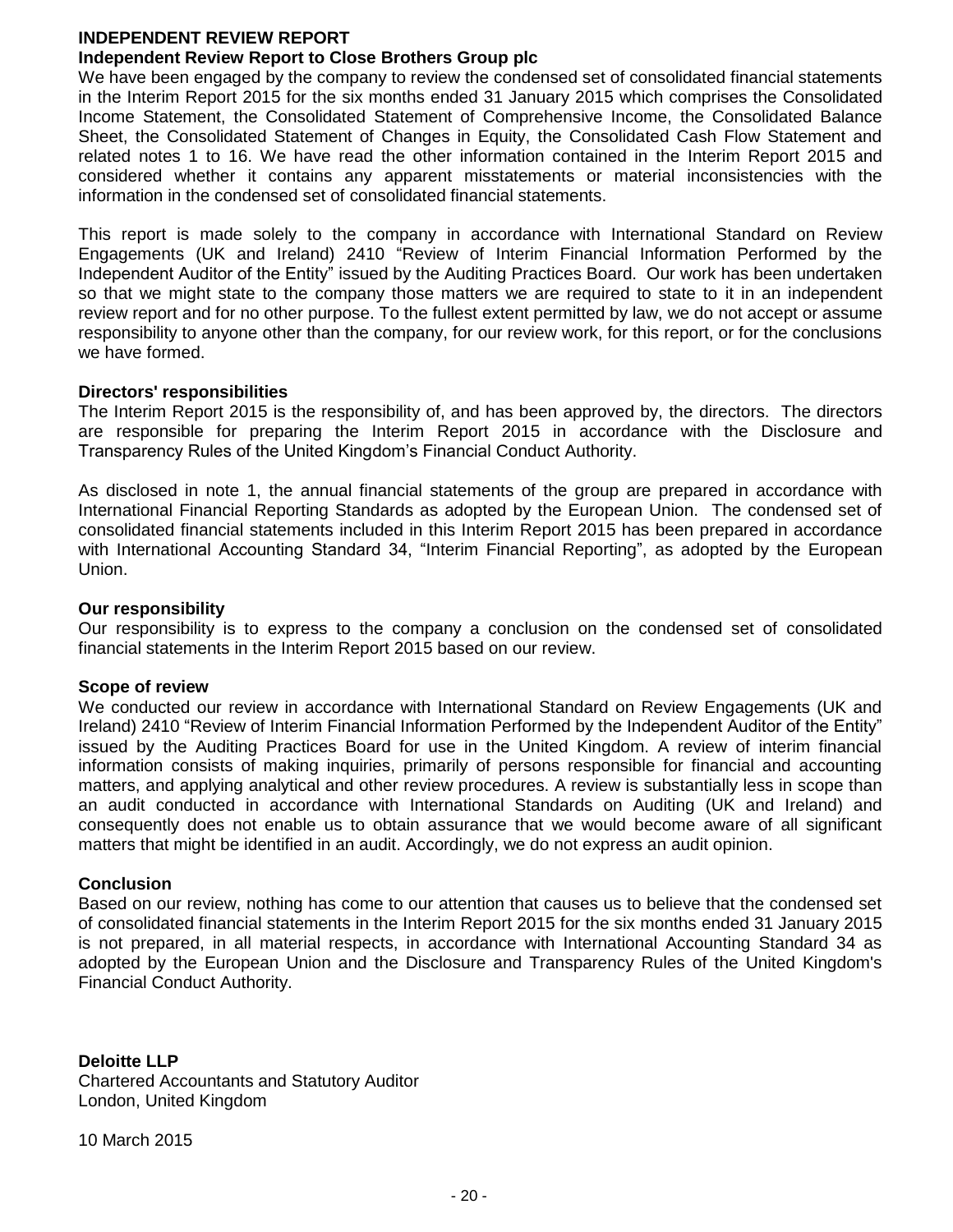# **CONSOLIDATED INCOME STATEMENT**

for the six months ended 31 January 2015

|                                                                         |                     | Six months ended | Year ended |           |
|-------------------------------------------------------------------------|---------------------|------------------|------------|-----------|
|                                                                         |                     | 31 January       |            | 31 July   |
|                                                                         |                     | 2015             | 2014       | 2014      |
|                                                                         |                     | <b>Unaudited</b> | Unaudited  | Audited   |
|                                                                         | <b>Note</b>         | £ million        | £ million  | £ million |
| Interest income                                                         |                     | 264.5            | 241.5      | 491.2     |
| Interest expense                                                        |                     | (67.1)           | (70.9)     | (139.1)   |
| Net interest income                                                     |                     | 197.4            | 170.6      | 352.1     |
|                                                                         |                     |                  |            |           |
| Fee and commission income                                               |                     | 88.8             | 86.8       | 177.9     |
| Fee and commission expense                                              |                     | (14.7)           | (14.1)     | (27.4)    |
| Gains less losses arising from dealing in securities                    |                     | 30.6             | 45.0       | 87.3      |
| Other income                                                            |                     | 28.3             | 18.5       | 38.0      |
| Non-interest income                                                     |                     | 133.0            | 136.2      | 275.8     |
|                                                                         |                     |                  |            |           |
| Operating income                                                        | $\overline{c}$      | 330.4            | 306.8      | 627.9     |
| Administrative expenses                                                 |                     | (202.5)          | (190.1)    | (390.1)   |
| Impairment losses on loans and advances                                 | $\overline{7}$      | (19.3)           | (22.7)     | (44.1)    |
| Total operating expenses before amortisation of intangible assets       |                     |                  |            |           |
| on acquisition                                                          |                     | (221.8)          | (212.8)    | (434.2)   |
| Operating profit before amortisation of intangible assets on            |                     |                  |            |           |
| acquisition                                                             |                     | 108.6            | 94.0       | 193.7     |
| Amortisation of intangible assets on acquisition                        |                     | (2.4)            | (2.4)      | (4.9)     |
|                                                                         |                     |                  |            |           |
| <b>Operating profit before tax</b>                                      |                     | 106.2            | 91.6       | 188.8     |
| Tax                                                                     | 3                   | (22.2)           | (21.1)     | (43.2)    |
|                                                                         |                     |                  |            |           |
| Profit after tax for the period from continuing operations              |                     | 84.0             | 70.5       | 145.6     |
| Profit for the period from discontinued operations, net of tax          |                     | 11.2             | 2.1        | 4.6       |
| Profit after tax for the period                                         |                     | 95.2             | 72.6       | 150.2     |
| (Loss)/profit attributable to non-controlling interests from continuing |                     |                  |            |           |
| operations                                                              |                     | (0.1)            | 0.2        | 0.4       |
|                                                                         |                     |                  |            |           |
| Profit attributable to shareholders                                     |                     | 95.3             | 72.4       | 149.8     |
|                                                                         |                     |                  |            |           |
| From continuing operations                                              |                     |                  |            |           |
| <b>Basic earnings per share</b>                                         | 5<br>$\overline{5}$ | 56.9p            | 47.7p      | 98.4p     |
| Diluted earnings per share                                              |                     | 56.2p            | 47.1p      | 96.9p     |
| From continuing and discontinued operations                             |                     |                  |            |           |
| <b>Basic earnings per share</b>                                         | 5                   | 64.5p            | 49.2p      | 101.5p    |
| Diluted earnings per share                                              | $\overline{5}$      | 63.7p            | 48.5p      | 100.0p    |
|                                                                         |                     |                  |            |           |
| Ordinary dividend per share for the period                              | 6                   | 18.0p            | 16.5p      | 32.5p     |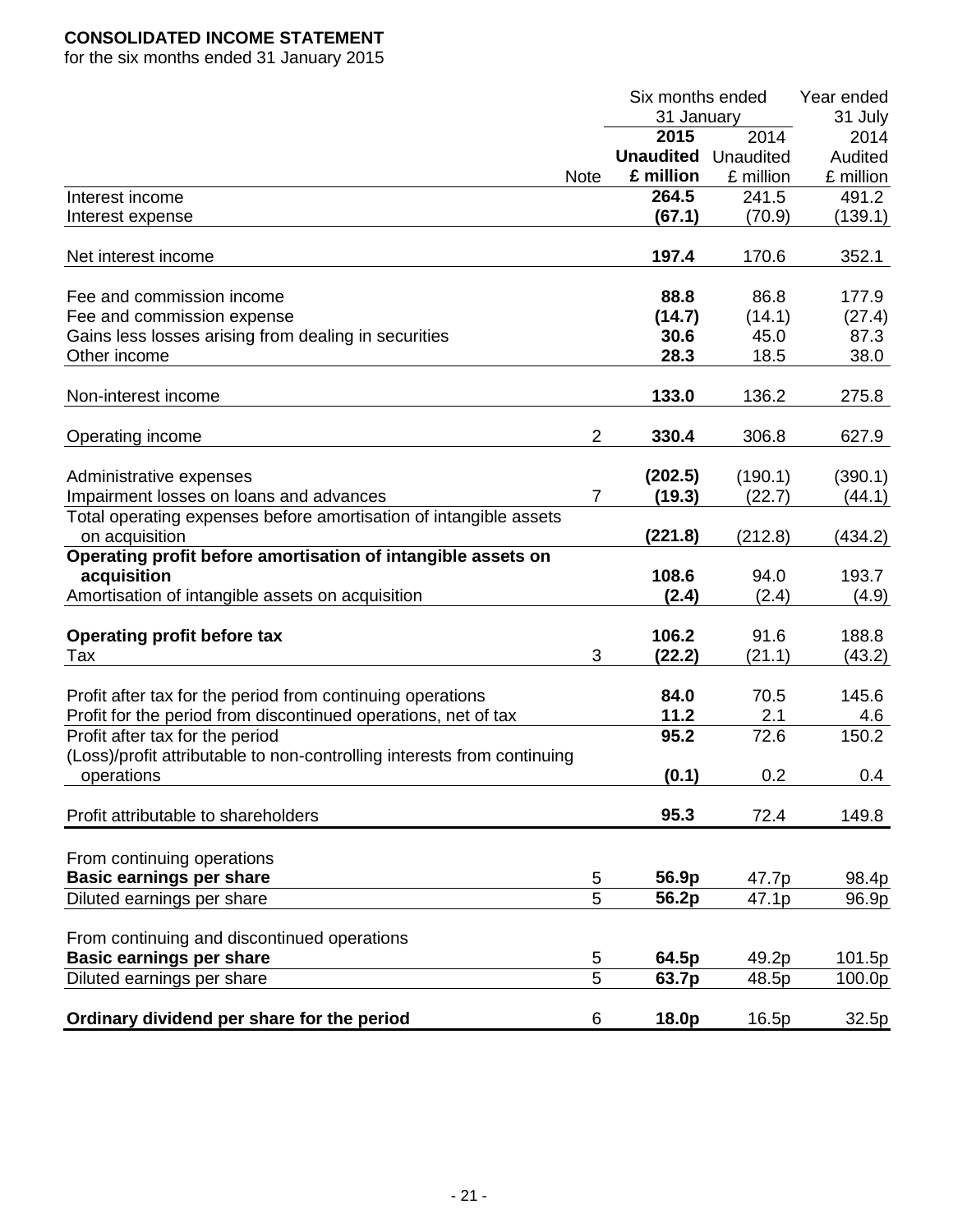## **CONSOLIDATED STATEMENT OF COMPREHENSIVE INCOME**

for the six months ended 31 January 2015

|                                                                     | Six months ended           |           | Year ended |
|---------------------------------------------------------------------|----------------------------|-----------|------------|
|                                                                     | 31 January                 |           | 31 July    |
|                                                                     | 2015                       | 2014      | 2014       |
|                                                                     | <b>Unaudited</b> Unaudited |           | Audited    |
|                                                                     | £ million                  | £ million | £ million  |
| Profit after tax for the period                                     | 95.2                       | 72.6      | 150.2      |
| Other comprehensive (expense)/income that may be reclassified       |                            |           |            |
| to income statement from continuing operations                      |                            |           |            |
| <b>Currency translation losses</b>                                  | (1.7)                      | (1.2)     | (1.7)      |
| (Losses)/gains on cash flow hedging                                 | (7.6)                      | 2.7       | 4.7        |
| (Losses)/gains on equity shares classified as available for sale    | (0.5)                      | 1.4       | 0.4        |
| Available for sale investment gains transferred to income statement |                            |           |            |
| on disposal                                                         | (6.7)                      |           |            |
| Tax relating to items that may be reclassified                      | 2.4                        | (0.9)     | (0.8)      |
|                                                                     |                            |           |            |
|                                                                     | (14.1)                     | 2.0       | 2.6        |
| Other comprehensive (expense)/income that will not be               |                            |           |            |
| reclassified to income statement from continuing operations         |                            |           |            |
| Defined benefit pension scheme losses                               | (4.7)                      | (3.2)     | (1.6)      |
| Tax relating to items that will not be reclassified                 | 1.0                        | 0.6       | 0.3        |
|                                                                     |                            |           |            |
|                                                                     | (3.7)                      | (2.6)     | (1.3)      |
|                                                                     |                            |           |            |
| Comprehensive (expense)/income for the period, net of tax           |                            |           |            |
| from continuing operations                                          | (17.8)                     | (0.6)     | 1.3        |
| Comprehensive expense for the period, net of tax                    |                            |           |            |
| from discontinued operations                                        | (1.2)                      | (1.8)     | (2.5)      |
|                                                                     |                            |           |            |
| Total comprehensive income for the period                           | 76.2                       | 70.2      | 149.0      |
|                                                                     |                            |           |            |
| <b>Attributable to</b>                                              |                            |           |            |
| Non-controlling interests                                           | (0.1)                      | 0.2       | 0.4        |
| Shareholders                                                        | 76.3                       | 70.0      | 148.6      |
|                                                                     | 76.2                       | 70.2      | 149.0      |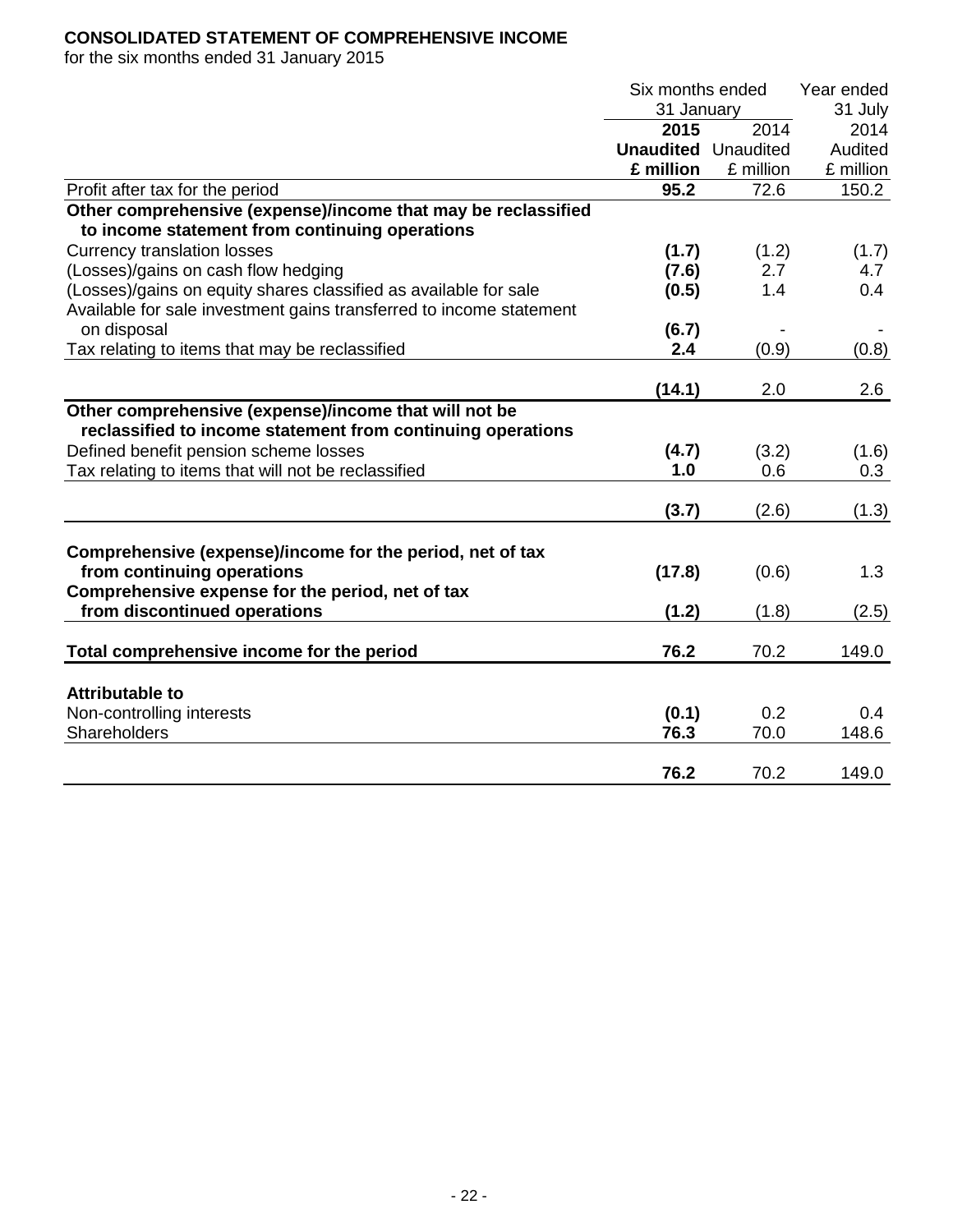## **CONSOLIDATED BALANCE SHEET**

at 31 January 2015

|                                                 |             | 31 January       |           | 31 July   |
|-------------------------------------------------|-------------|------------------|-----------|-----------|
|                                                 |             | 2015             | 2014      | 2014      |
|                                                 |             | <b>Unaudited</b> | Unaudited | Audited   |
|                                                 | <b>Note</b> | £ million        | £ million | £ million |
| <b>Assets</b>                                   |             |                  |           |           |
| Cash and balances at central banks              |             | 1,041.4          | 864.0     | 1,171.8   |
| Settlement balances                             |             | 436.9            | 606.3     | 465.8     |
| Loans and advances to banks                     |             | 83.8             | 94.6      | 87.4      |
| Loans and advances to customers                 | 7           | 5,461.0          | 4,855.5   | 5,289.7   |
| Debt securities                                 | 8           | 46.5             | 119.1     | 94.2      |
| <b>Equity shares</b>                            | 9           | 45.0             | 79.4      | 76.1      |
| Loans to money brokers against stock advanced   |             | 64.1             | 58.2      | 63.9      |
| Derivative financial instruments                |             | 49.5             | 56.3      | 27.8      |
| Intangible assets                               |             | 141.6            | 142.8     | 146.3     |
| Property, plant and equipment                   |             | 125.1            | 105.8     | 117.0     |
| Deferred tax assets                             |             | 36.8             | 29.3      | 31.7      |
| Prepayments, accrued income and other assets    |             | 108.0            | 124.9     | 128.7     |
|                                                 |             |                  |           |           |
| <b>Total assets</b>                             |             | 7,639.7          | 7,136.2   | 7,700.4   |
|                                                 |             |                  |           |           |
| <b>Liabilities</b>                              |             |                  |           |           |
| Settlement balances and short positions         | 10          | 457.6            | 616.6     | 494.0     |
| Deposits by banks                               | 11          | 65.3             | 75.8      | 49.6      |
| Deposits by customers                           | 11          | 4,257.4          | 4,149.3   | 4,513.7   |
| Loans and overdrafts from banks                 | 11          | 235.3            | 12.4      | 9.4       |
| Debt securities in issue                        | 11          | 1,374.8          | 1,055.6   | 1,354.4   |
| Loans from money brokers against stock advanced |             | 36.2             | 66.7      | 28.4      |
| Derivative financial instruments                |             | 13.2             | 44.4      | 19.5      |
| <b>Current tax liabilities</b>                  |             | 17.9             | 24.1      | 24.1      |
| Accruals, deferred income and other liabilities |             | 164.3            | 149.3     | 212.5     |
| Subordinated Ioan capital                       |             | 77.3             | 77.3      | 77.2      |
|                                                 |             |                  |           |           |
| <b>Total liabilities</b>                        |             | 6,699.3          | 6,271.5   | 6,782.8   |
| <b>Equity</b>                                   |             |                  |           |           |
| Called up share capital                         |             | 37.7             | 37.7      | 37.7      |
|                                                 |             | 283.9            |           |           |
| Share premium account                           |             |                  | 283.8     | 283.8     |
| Retained earnings                               |             | 632.2            | 538.8     | 589.8     |
| Other reserves                                  |             | (13.7)           | 2.1       | 5.2       |
| Total shareholders' equity                      |             | 940.1            | 862.4     | 916.5     |
| <b>Non-controlling interests</b>                |             | 0.3              | 2.3       | 1.1       |
|                                                 |             |                  |           |           |
| <b>Total equity</b>                             |             | 940.4            | 864.7     | 917.6     |
| <b>Total liabilities and equity</b>             |             | 7,639.7          | 7,136.2   | 7,700.4   |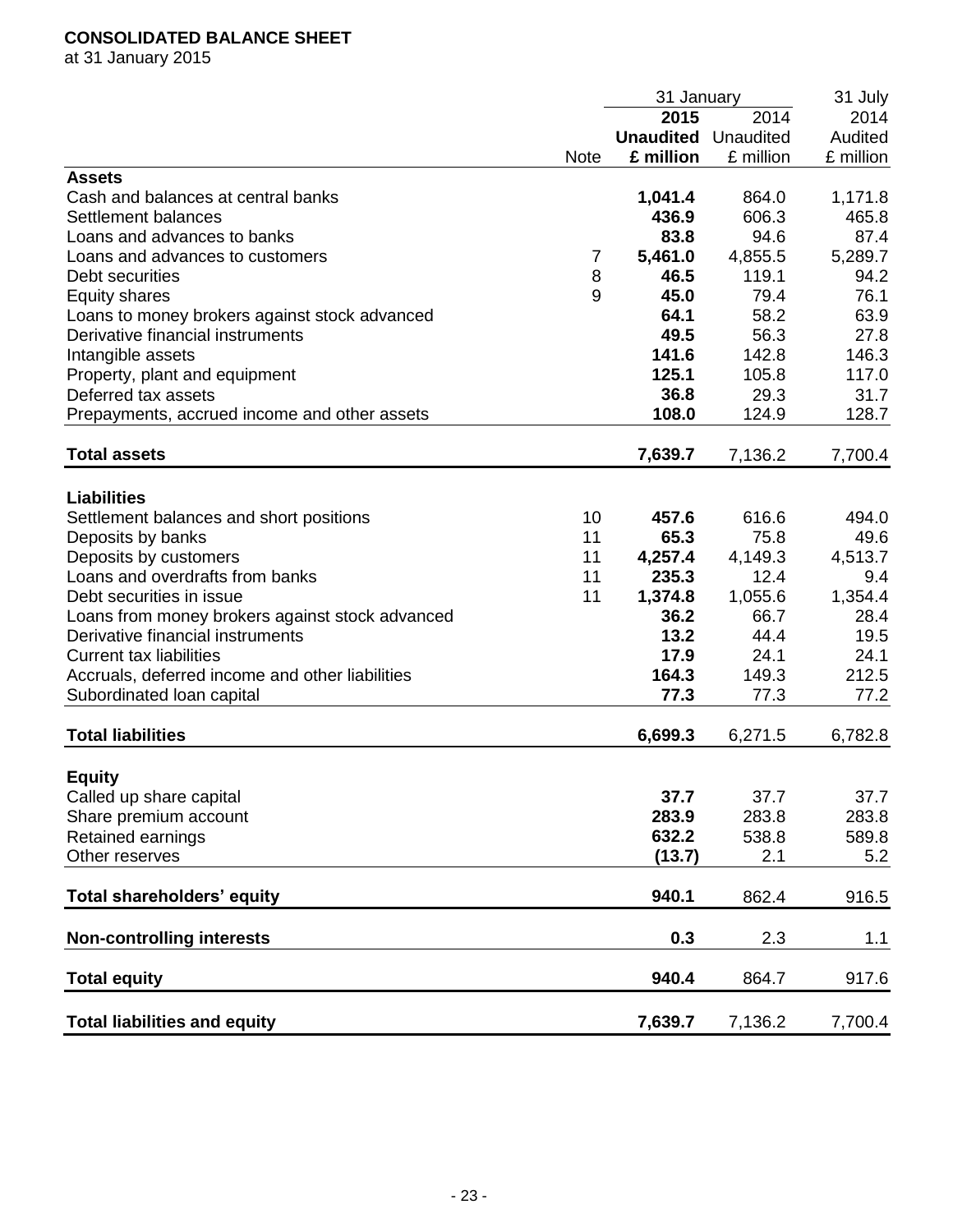## **CONSOLIDATED STATEMENT OF CHANGES IN EQUITY**

for the six months ended 31 January 2015

|                       |           |       |                               |                                                     | Other reserves           |          |                     |                          |                          |                     |
|-----------------------|-----------|-------|-------------------------------|-----------------------------------------------------|--------------------------|----------|---------------------|--------------------------|--------------------------|---------------------|
|                       |           |       |                               | Available                                           | Share-                   |          | Cash                | Total                    |                          |                     |
|                       | Called up | Share |                               | for sale                                            | based                    | Exchange |                     | flow attributable        | Non-                     |                     |
|                       |           |       |                               | share premium Retained movements payments movements |                          |          | hedging             |                          | to equity controlling    | Total               |
|                       |           |       | capital account earnings      | reserve                                             | reserve                  | reserve  | reserve             | holders                  | interests                | equity              |
|                       |           |       | £ million £ million £ million | £ million                                           | £ million                |          | £ million £ million | £ million                |                          | £ million £ million |
| At 1 August 2013      |           |       |                               |                                                     |                          |          |                     |                          |                          |                     |
| (audited)             | 37.7      | 283.7 | 511.9                         | 9.1                                                 | (13.1)                   | 5.2      | (1.7)               | 832.8                    | 3.7                      | 836.5               |
| Profit for the period |           |       | 72.4                          |                                                     |                          |          |                     | 72.4                     | 0.2                      | 72.6                |
| Other comprehensive   |           |       |                               |                                                     |                          |          |                     |                          |                          |                     |
| (expense)/income      |           |       |                               |                                                     |                          |          |                     |                          |                          |                     |
| for the period        |           |       | (2.6)                         | 1.1                                                 |                          | (3.0)    | 2.1                 | (2.4)                    |                          | (2.4)               |
| Total comprehensive   |           |       |                               |                                                     |                          |          |                     |                          |                          |                     |
| income/(expense)      |           |       |                               |                                                     |                          |          |                     |                          |                          |                     |
| for the period        |           |       | 69.8                          | 1.1                                                 |                          | (3.0)    | 2.1                 | 70.0                     | 0.2                      | 70.2                |
| Exercise of options   |           | 0.1   |                               |                                                     |                          |          |                     | 0.1                      | $\blacksquare$           | 0.1                 |
| Dividends paid        |           |       | (42.9)                        |                                                     | $\overline{\phantom{a}}$ |          |                     | (42.9)                   | (0.1)                    | (43.0)              |
| Shares purchased      |           |       |                               |                                                     | (7.8)                    |          |                     | (7.8)                    | $\overline{\phantom{a}}$ | (7.8)               |
| Shares issued         |           |       |                               |                                                     |                          |          |                     | $\overline{\phantom{a}}$ |                          |                     |
| Shares released       |           |       |                               |                                                     | 12.7                     |          |                     | 12.7                     | $\overline{\phantom{a}}$ | 12.7                |
| Other movements       |           |       | (3.3)                         |                                                     | (2.5)                    |          |                     | (5.8)                    | (1.5)                    | (7.3)               |
| Income tax            |           |       | 3.3                           |                                                     |                          |          |                     | 3.3                      |                          | 3.3                 |
| At 31 January 2014    |           |       |                               |                                                     |                          |          |                     |                          |                          |                     |
| (unaudited)           | 37.7      | 283.8 | 538.8                         | 10.2                                                | (10.7)                   | 2.2      | 0.4                 | 862.4                    | 2.3                      | 864.7               |
|                       |           |       |                               |                                                     |                          |          |                     |                          |                          |                     |
| Profit for the period |           |       | 77.4                          |                                                     |                          |          |                     | 77.4                     | 0.2                      | 77.6                |
| Other comprehensive   |           |       |                               |                                                     |                          |          |                     |                          |                          |                     |
| income/(expense)      |           |       |                               |                                                     |                          |          |                     |                          |                          |                     |
| for the period        |           |       | 1.3                           | (0.6)                                               |                          | (1.2)    | 1.7                 | 1.2                      |                          | 1.2                 |
| Total comprehensive   |           |       |                               |                                                     |                          |          |                     |                          |                          |                     |
| income/(expense)      |           |       |                               |                                                     |                          |          |                     |                          |                          |                     |
| for the period        |           |       | 78.7                          | (0.6)                                               |                          | (1.2)    | 1.7                 | 78.6                     | 0.2                      | 78.8                |
| Exercise of options   |           |       |                               |                                                     |                          |          |                     |                          |                          |                     |
| Dividends paid        |           |       | (24.2)                        |                                                     |                          |          |                     | (24.2)                   | (0.1)                    | (24.3)              |
| Shares purchased      |           |       |                               |                                                     |                          |          |                     |                          |                          |                     |
| Shares issued         |           |       |                               |                                                     |                          |          |                     |                          |                          |                     |
| Shares released       |           |       |                               |                                                     | 1.0                      |          |                     | 1.0                      |                          | 1.0                 |
| Other movements       |           |       | (2.4)                         |                                                     | 2.2                      |          |                     | (0.2)                    | (1.3)                    | (1.5)               |
| Income tax            |           |       | (1.1)                         |                                                     |                          |          | -                   | (1.1)                    |                          | (1.1)               |
| At 31 July 2014       |           |       |                               |                                                     |                          |          |                     |                          |                          |                     |
| (audited)             | 37.7      | 283.8 | 589.8                         | 9.6                                                 | (7.5)                    | 1.0      | 2.1                 | 916.5                    | 1.1                      | 917.6               |
|                       |           |       |                               |                                                     |                          |          |                     |                          |                          |                     |
| Profit/(loss)for the  |           |       |                               |                                                     |                          |          |                     |                          |                          |                     |
| period                |           |       | 95.3                          |                                                     |                          |          |                     | 95.3                     | (0.1)                    | 95.2                |
| Other comprehensive   |           |       |                               |                                                     |                          |          |                     |                          |                          |                     |
| (expense)/income      |           |       |                               |                                                     |                          |          |                     |                          |                          |                     |
| for the period        |           |       | (3.7)                         | (6.3)                                               |                          | (2.9)    | (6.1)               | (19.0)                   | -                        | (19.0)              |
| Total comprehensive   |           |       |                               |                                                     |                          |          |                     |                          |                          |                     |
| income/(expense)      |           |       |                               |                                                     |                          |          |                     |                          |                          |                     |
| for the period        |           |       | 91.6                          | (6.3)                                               |                          | (2.9)    | (6.1)               | 76.3                     | (0.1)                    | 76.2                |
| Exercise of options   |           |       |                               |                                                     |                          |          |                     |                          |                          |                     |
| Dividends paid        |           |       | (47.6)                        |                                                     |                          |          |                     | (47.6)                   | (0.1)                    | (47.7)              |
| Shares purchased      |           |       |                               |                                                     | (18.0)                   |          |                     | (18.0)                   | -                        | (18.0)              |
| Shares issued         |           | 0.1   |                               |                                                     |                          |          |                     | 0.1                      |                          | 0.1                 |
| Shares released       |           |       |                               |                                                     | 15.5                     |          |                     | 15.5                     |                          | 15.5                |
| Other movements       |           |       | (4.3)                         |                                                     | (1.1)                    |          |                     | (5.4)                    | (0.6)                    | (6.0)               |
| Income tax            |           |       | 2.7                           |                                                     |                          |          |                     | 2.7                      |                          | 2.7                 |
| At 31 January 2015    |           |       |                               |                                                     |                          |          |                     |                          |                          |                     |
| (unaudited)           | 37.7      | 283.9 | 632.2                         | 3.3                                                 | (11.1)                   | (1.9)    | (4.0)               | 940.1                    | 0.3                      | 940.4               |
|                       |           |       |                               |                                                     |                          |          |                     |                          |                          |                     |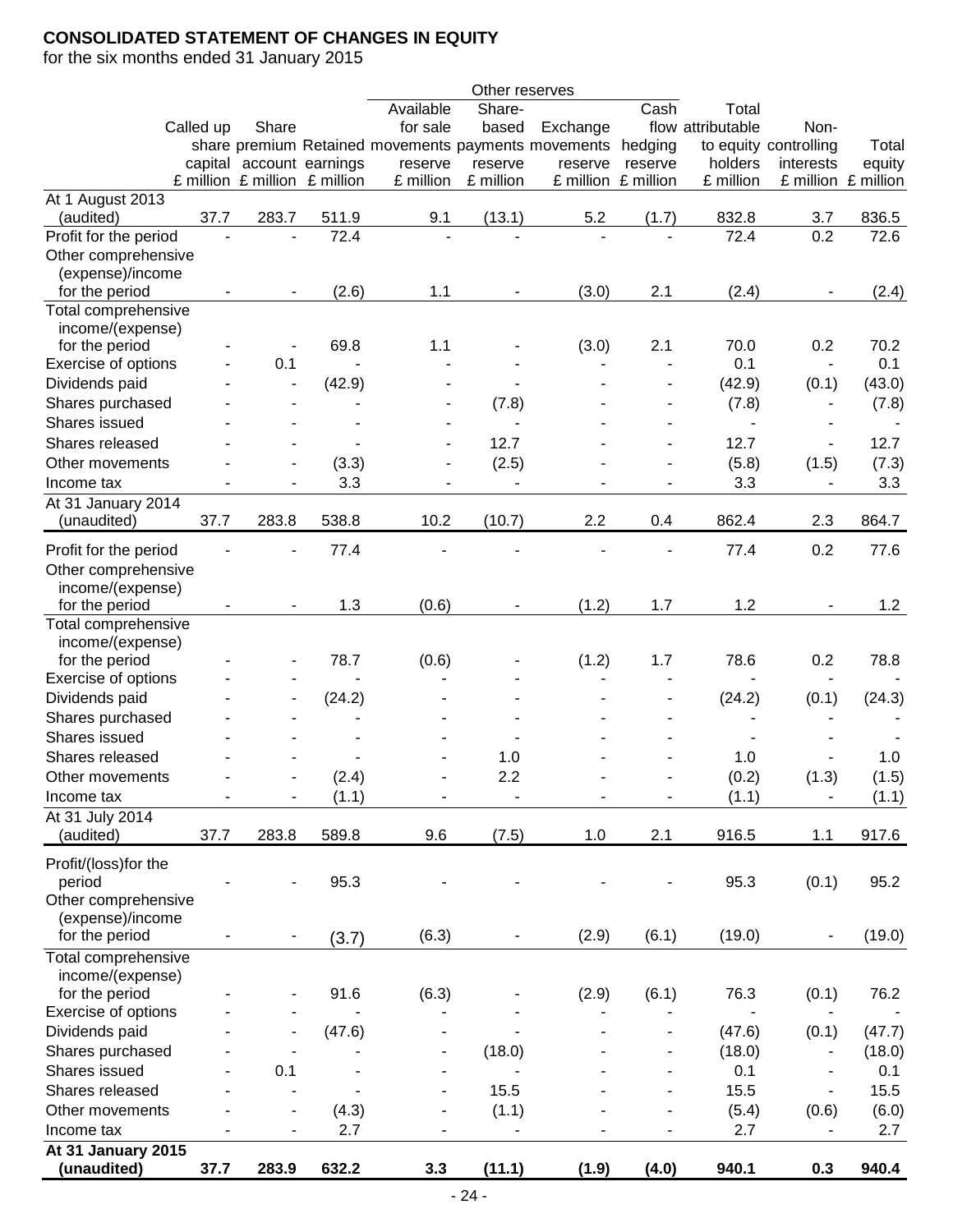## **CONSOLIDATED CASH FLOW STATEMENT**

for the six months ended 31 January 2015

|                                                                                          |             | Six months ended |           | Year ended |
|------------------------------------------------------------------------------------------|-------------|------------------|-----------|------------|
|                                                                                          |             | 31 January       |           | 31 July    |
|                                                                                          |             | 2015             | 2014      | 2014       |
|                                                                                          |             | <b>Unaudited</b> | Unaudited | Audited    |
|                                                                                          | <b>Note</b> | £ million        | £ million | £ million  |
| Net cash (outflow)/inflow from operating activities                                      | 15(a)       | (73.3)           | 9.4       | 339.6      |
| Net cash (outflow)/inflow from investing activities                                      |             |                  |           |            |
| Purchase of:                                                                             |             |                  |           |            |
| Property, plant and equipment                                                            |             | (4.4)            | (2.4)     | (5.9)      |
| Intangible assets - software                                                             |             | (7.5)            | (8.1)     | (19.9)     |
| Equity shares held for investment                                                        |             |                  | (0.1)     | (0.1)      |
| Non-controlling interest                                                                 | 15(b)       | (0.2)            | (3.8)     | (7.5)      |
| Sale of:                                                                                 |             |                  |           |            |
| Property, plant and equipment                                                            |             | 0.1              |           |            |
| Equity shares held for investment                                                        |             | 4.9              | 0.6       | 8.7        |
| Subsidiary and associate                                                                 | 15(c)       | 23.2             | 2.7       |            |
|                                                                                          |             | 16.1             | (11.1)    | (24.7)     |
|                                                                                          |             |                  |           |            |
| Net cash (outflow)/inflow before financing activities                                    |             | (57.2)           | (1.7)     | 314.9      |
|                                                                                          |             |                  |           |            |
| <b>Financing activities</b><br>Issue of ordinary share capital, net of transaction costs | 15(d)       | 0.1              | 0.1       | 0.1        |
| Purchase of own shares for employee share award schemes                                  |             | (18.0)           | (7.8)     | (7.8)      |
| Equity dividends paid                                                                    |             | (47.6)           | (42.9)    | (67.1)     |
| Dividends paid to non-controlling interests                                              |             | (0.1)            | (0.1)     | (0.2)      |
| Interest paid on subordinated loan capital and debt financing                            |             | (9.4)            | (9.3)     | (18.6)     |
|                                                                                          |             |                  |           |            |
| Net (decrease)/increase in cash                                                          |             | (132.2)          | (61.7)    | 221.3      |
| Cash and cash equivalents at beginning of period                                         |             | 1,238.7          | 1,017.4   | 1,017.4    |
|                                                                                          |             |                  |           |            |
| Cash and cash equivalents at end of period                                               | 15(e)       | 1,106.5          | 955.7     | 1,238.7    |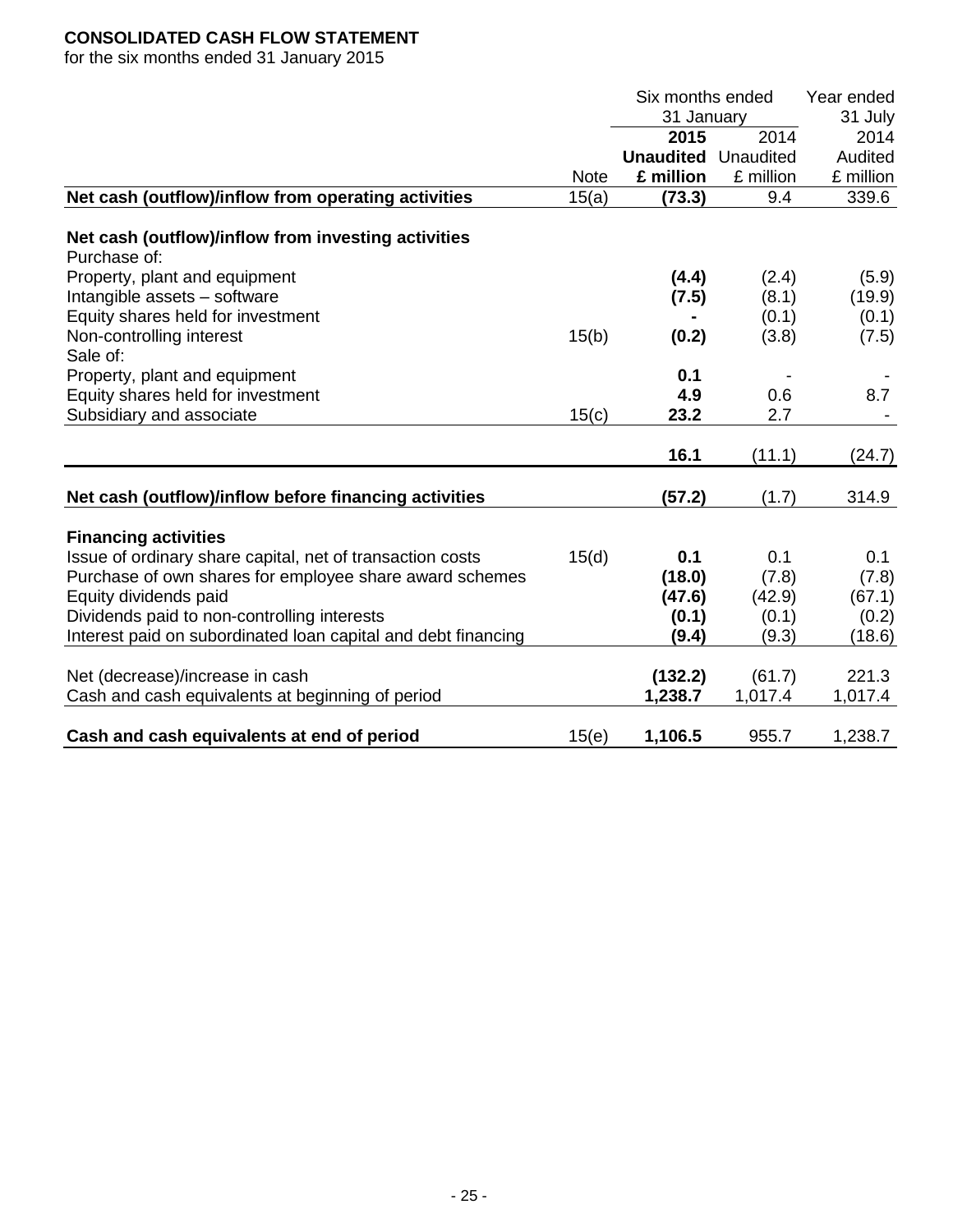## **1. Basis of preparation and accounting policies**

The interim financial information has been prepared in accordance with the Disclosure and Transparency Rules of the Financial Conduct Authority and in accordance with the International Financial Reporting Standards ("IFRS") endorsed by the European Union. These include International Accounting Standard ("IAS") 34, Interim Financial Reporting, which specifically addresses the contents of condensed interim financial statements. The consolidated financial statements incorporate the individual financial statements of Close Brothers Group plc and the entities it controls, using the acquisition method of accounting. The accounting policies used are consistent with those set out on pages 91 to 96 of the Annual Report 2014 except for the adoption of the following standards, amendments and interpretations with effect from 1 August 2014:

- IFRS 10 "Consolidated financial statements"
- IFRS 11 "Joint arrangements"
- IFRS 12 "Disclosure of interests in other entities"
- IAS 27 "Separate financial statements"
- IAS 28 "Investments in associates and joint ventures"
- IAS 32 "Financial instruments: Presentation Offsetting financial assets and financial liabilities"
- IFRS Annual Improvements 2010 to 2012 and 2011 to 2013
- IFRIC 21 "Levies"

The adoption of these standards, amendments and interpretations did not have a material impact on these financial statements.

After making enquiries, the directors have a reasonable expectation that the company and the group as a whole have adequate resources to continue in operational existence for the foreseeable future, a period of not less than 12 months from the date of this report. For this reason, they continue to adopt the going concern basis in preparing the condensed consolidated interim financial statements.

The preparation of the Interim Report requires management to make estimates and assumptions that affect the reported income and expense, assets and liabilities and disclosure of contingencies at the date of the Interim Report. Although these estimates and assumptions are based on the management's best judgement at that date, actual results may differ from these estimates. There have been no significant changes in the basis upon which estimates have been determined compared to that applied at 31 July 2014.

The Interim Report is unaudited and does not constitute statutory accounts within the meaning of Section 434 of the Companies Act 2006. However, the information has been reviewed by the company's auditor, Deloitte LLP, and their report appears on page 20.

The financial information for the year ended 31 July 2014 contained within this Interim Report does not constitute statutory accounts as defined in Section 434 of the Companies Act 2006. A copy of those statutory accounts has been reported on by Deloitte LLP and delivered to the Registrar of Companies. The report of the auditor on those statutory accounts was unqualified, did not contain an emphasis of matter paragraph and did not contain a statement under Section 498(2) or (3) of the Companies Act 2006.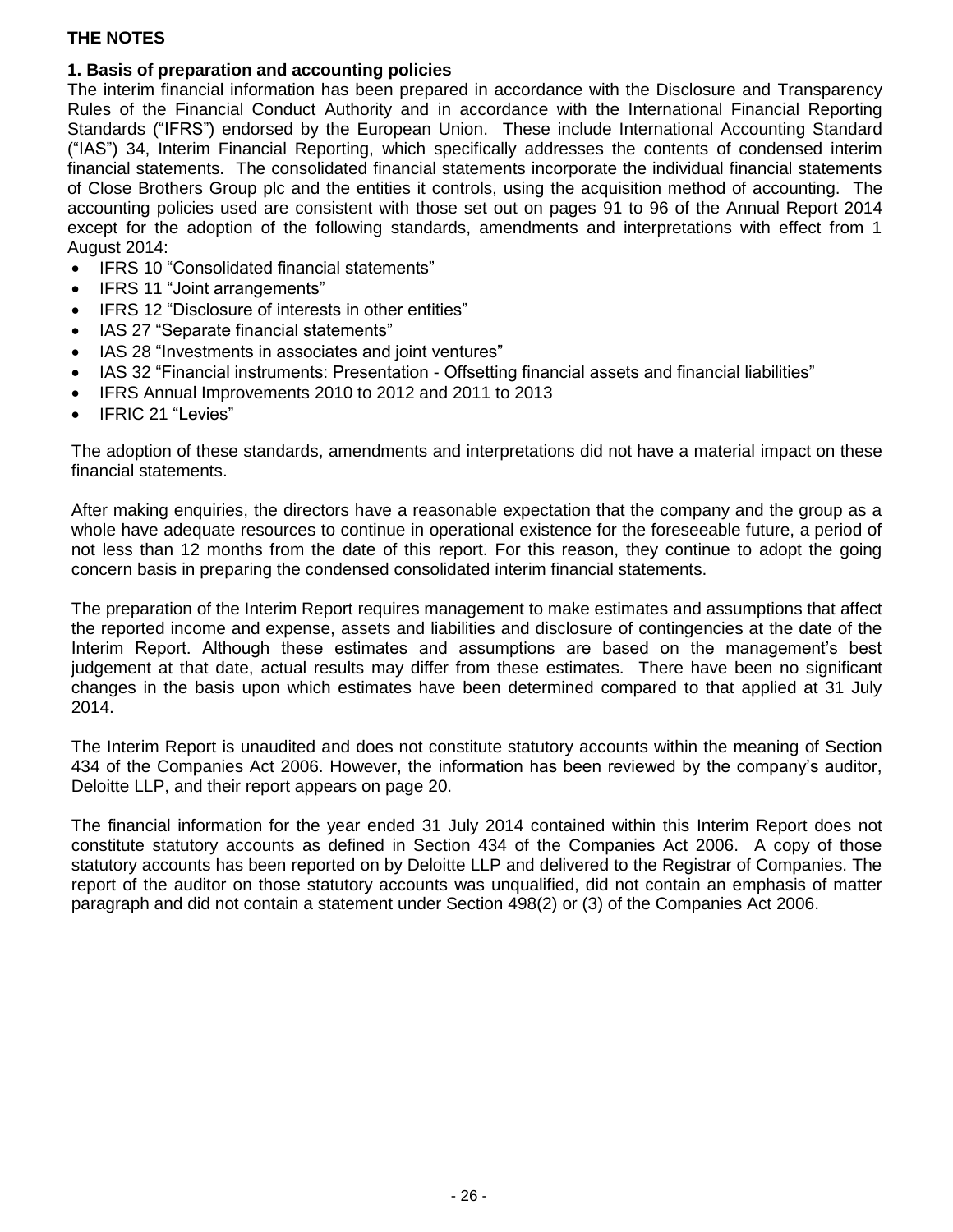### **2. Segmental analysis**

The directors manage the group primarily by class of business and present the segmental analysis on that basis. The group's activities are organised in three primary divisions: Banking, Securities and Asset Management.

Divisions charge market prices for services rendered to other parts of the group. Funding charges between segments are determined by the Banking division's Treasury operation taking into account commercial demands. More than 90% of all the group's activities, revenue and assets are located in the UK.

|                                                                                                          |                 |                   | <b>Asset</b>      |               | <b>Continuing</b> | <b>Discontinued</b> |                 |
|----------------------------------------------------------------------------------------------------------|-----------------|-------------------|-------------------|---------------|-------------------|---------------------|-----------------|
|                                                                                                          | <b>Banking</b>  | <b>Securities</b> | <b>Management</b> | Group         | operations        | operations          | <b>Total</b>    |
|                                                                                                          | £ million       | £ million         | £ million         | £ million     | £ million         | £ million           | £ million       |
| <b>Summary Income</b><br><b>Statement for the six</b><br>months ended<br>31 January 2015<br>Net interest |                 |                   |                   |               |                   |                     |                 |
| income/(expense)                                                                                         | 197.5           | (0.4)             | (0.1)             | 0.4           | 197.4             |                     | 197.4           |
| Non-interest income                                                                                      | 47.3            | 42.3              | 43.4              |               | 133.0             | 11.3                | 144.3           |
|                                                                                                          |                 |                   |                   |               |                   |                     |                 |
| Operating income                                                                                         | 244.8           | 41.9              | 43.3              | 0.4           | 330.4             | 11.3                | 341.7           |
| Administrative expenses<br>Depreciation and                                                              | (103.1)         | (31.2)            | (37.5)            | (13.2)        | (185.0)           | (9.4)               | (194.4)         |
| amortisation<br>Impairment losses on                                                                     | (16.0)          | (0.4)             | (0.7)             | (0.4)         | (17.5)            |                     | (17.5)          |
| loans and advances                                                                                       | (19.3)          |                   |                   |               | (19.3)            | $\blacksquare$      | (19.3)          |
| <b>Total operating</b><br>expenses                                                                       | (138.4)         | (31.6)            | (38.2)            | (13.6)        | (221.8)           | (9.4)               | (231.2)         |
| <b>Adjusted operating</b><br>$profit/(loss)^1$<br>Amortisation of intangible                             | 106.4           | 10.3              | 5.1               | (13.2)        | 108.6             | 1.9                 | 110.5           |
| assets on acquisition                                                                                    | (0.2)           |                   | (2.2)             |               | (2.4)             |                     | (2.4)           |
| Profit on disposal of<br>discontinued operations                                                         |                 |                   |                   |               |                   | 9.9                 | 9.9             |
| <b>Operating profit/(loss)</b><br>before tax<br>Tax                                                      | 106.2<br>(21.9) | 10.3<br>(2.1)     | 2.9<br>(0.6)      | (13.2)<br>2.4 | 106.2<br>(22.2)   | 11.8<br>(0.6)       | 118.0<br>(22.8) |
| Non-controlling interests                                                                                |                 |                   | 0.1               |               | 0.1               |                     | 0.1             |
| Profit/(loss) after tax and<br>non-controlling interests                                                 | 84.3            | 8.2               | 2.4               | (10.8)        | 84.1              | 11.2                | 95.3            |

1 Adjusted operating profit/(loss) is stated before amortisation of intangible assets on acquisition, profit on disposal of discontinued operations and tax.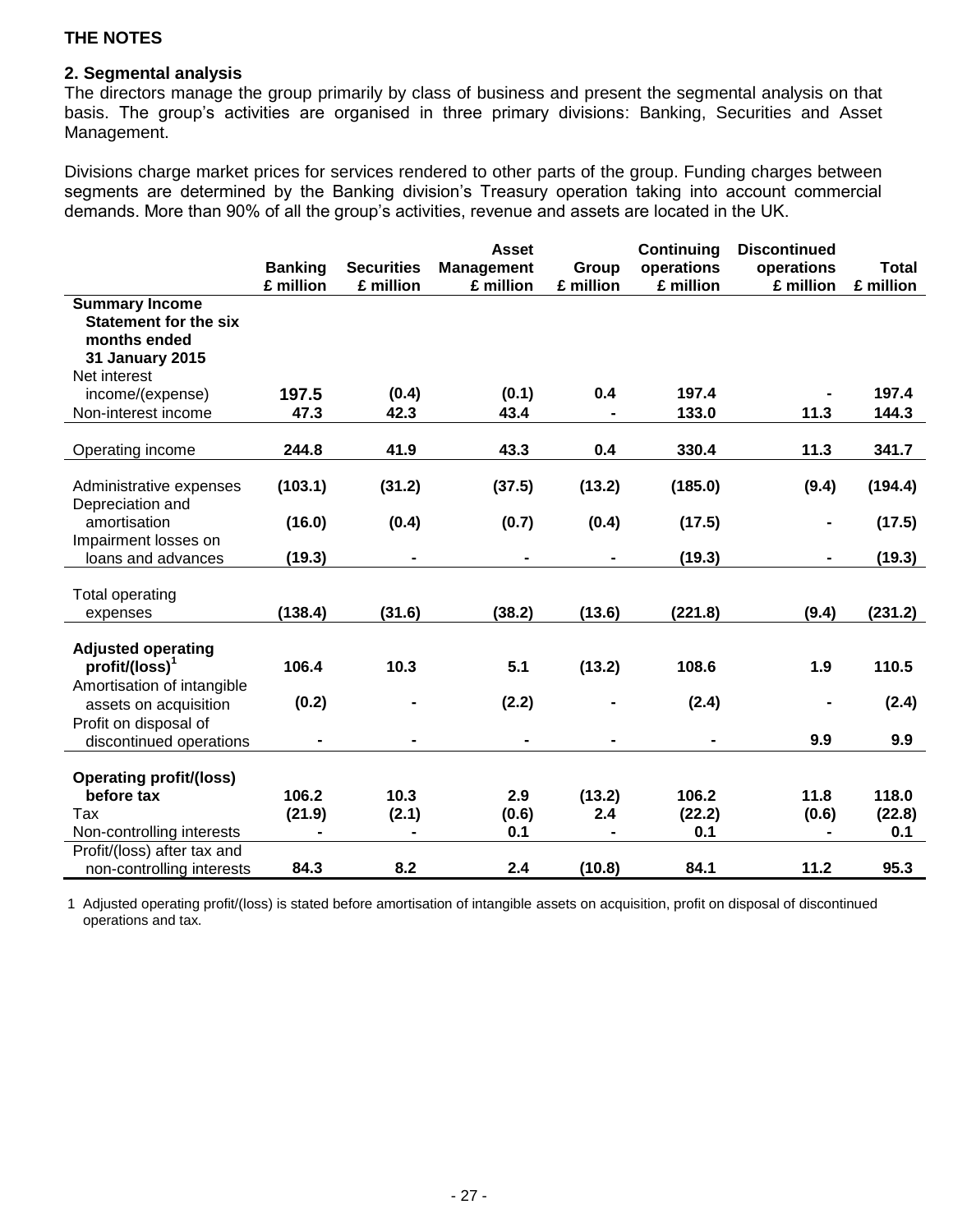## **2. Segmental analysis** continued

The following table provides further detail on operating income:

|                                               | Six months ended | Year ended |           |
|-----------------------------------------------|------------------|------------|-----------|
|                                               | 31 January       |            | 31 July   |
|                                               | 2014<br>2015     |            | 2014      |
|                                               | £ million        | £ million  | £ million |
| <b>Banking</b>                                |                  |            |           |
| Retail                                        | 89.9             | 81.1       | 164.6     |
| Commercial                                    | 101.2            | 92.0       | 187.3     |
| Property                                      | 46.7             | 35.5       | 75.4      |
| Treasury and other non-lending income         | 7.0              | 9.2        | 19.4      |
| <b>Securities</b>                             |                  |            |           |
| Market-making and related activities          | 41.9             | 48.3       | 96.1      |
| <b>Asset Management</b>                       |                  |            |           |
| Advice and other services                     | 17.2             | 17.6       | 36.6      |
| Investment management                         | 25.7             | 22.4       | 47.2      |
| Other income                                  | 0.4              | 0.5        | 0.6       |
| Group                                         | 0.4              | 0.2        | 0.7       |
|                                               |                  |            |           |
| Operating income from continuing operations   | 330.4            | 306.8      | 627.9     |
| Operating income from discontinued operations | 11.3             | 15.2       | 31.3      |
| <b>Operating income</b>                       | 341.7            | 322.0      | 659.2     |

|                                        | <b>Banking</b> | <b>Securities</b> | <b>Asset</b><br><b>Management</b> | Group     | <b>Total</b> |
|----------------------------------------|----------------|-------------------|-----------------------------------|-----------|--------------|
|                                        | £ million      | £ million         | £ million                         | £ million | £ million    |
| <b>Summary Balance Sheet at</b>        |                |                   |                                   |           |              |
| 31 January 2015<br><b>Assets</b>       |                |                   |                                   |           |              |
| Cash and loans and advances to banks   | 1,093.3        | 18.7              | 12.9                              | 0.3       | 1,125.2      |
| Settlement balances, long trading      |                |                   |                                   |           |              |
| positions and loans to money brokers   |                | 560.4             |                                   |           | 560.4        |
| Loans and advances to customers        | 5,461.0        |                   |                                   |           | 5,461.0      |
| Non-trading debt securities            | 20.3           |                   |                                   |           | 20.3         |
| Intangible assets                      | 63.3           | 24.6              | 53.6                              | 0.1       | 141.6        |
| Other assets                           | 279.1          | 12.0              | 27.1                              | 13.0      | 331.2        |
|                                        |                |                   |                                   |           |              |
| <b>Total assets</b>                    | 6,917.0        | 615.7             | 93.6                              | 13.4      | 7,639.7      |
|                                        |                |                   |                                   |           |              |
| <b>Liabilities</b>                     |                |                   |                                   |           |              |
| Settlement balances, short trading     |                |                   |                                   |           |              |
| positions and loans from money brokers |                | 493.8             |                                   |           | 493.8        |
| Deposits by banks                      | 65.3           |                   |                                   |           | 65.3         |
| Deposits by customers                  | 4,257.4        |                   |                                   |           | 4,257.4      |
| <b>Borrowings</b>                      | 1,475.4        | 6.5               |                                   | 205.5     | 1,687.4      |
| <b>Other liabilities</b>               | 126.6          | 20.0              | 35.3                              | 13.5      | 195.4        |
| Intercompany balances                  | 342.9          | 23.6              | 19.1                              | (385.6)   |              |
|                                        |                |                   |                                   |           |              |
| <b>Total liabilities</b>               | 6,267.6        | 543.9             | 54.4                              | (166.6)   | 6,699.3      |
| <b>Equity</b>                          | 649.4          | 71.8              | 39.2                              | 180.0     | 940.4        |
| <b>Total liabilities and equity</b>    | 6,917.0        | 615.7             | 93.6                              | 13.4      | 7,639.7      |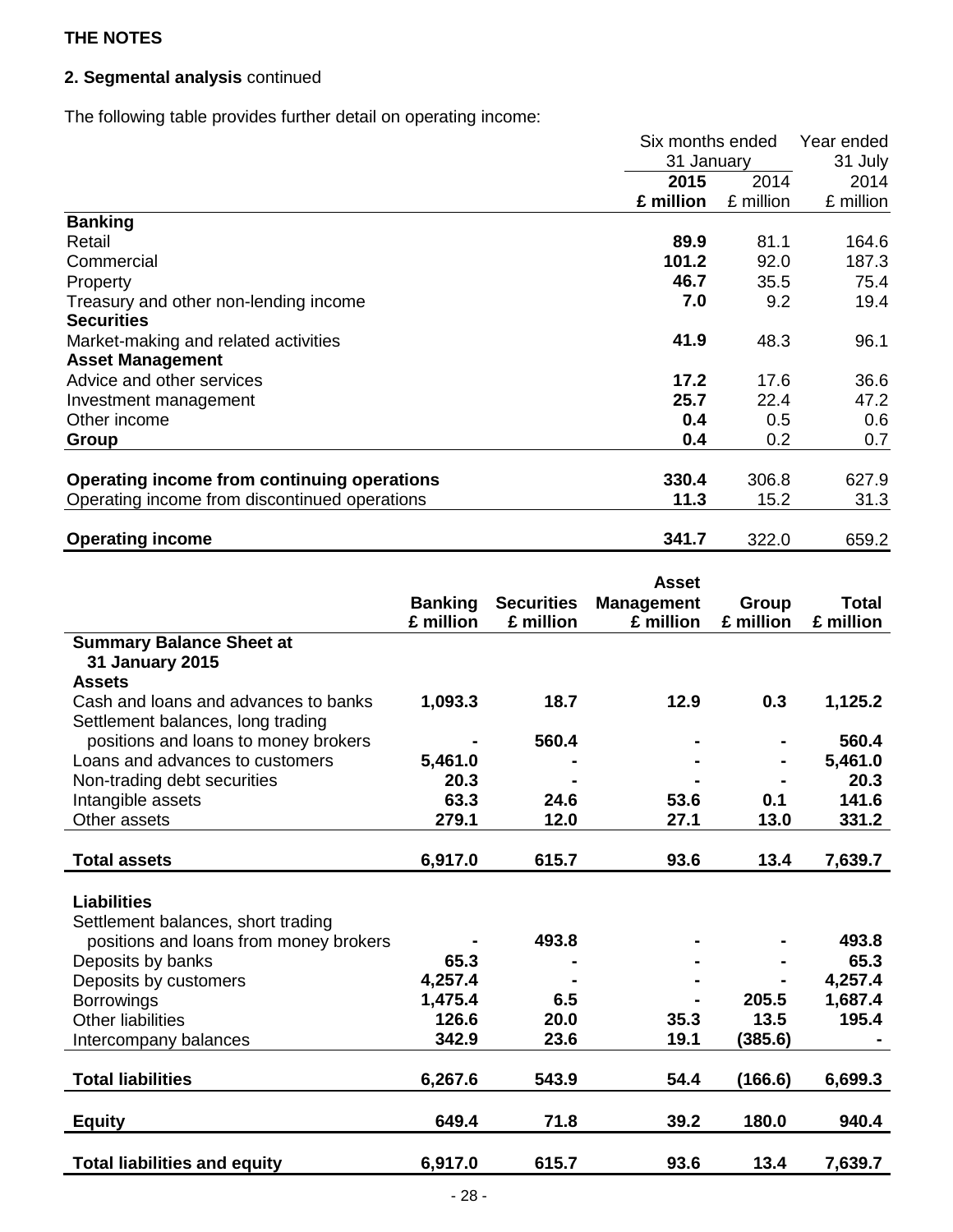## **2. Segmental analysis** continued

|                                                                                                | Banking<br>£ million | <b>Securities</b><br>£ million | Asset<br>Management<br>£ million | Group<br>£ million | Continuing<br>operations<br>£ million | Discontinued<br>operations<br>£ million | Total<br>£ million |
|------------------------------------------------------------------------------------------------|----------------------|--------------------------------|----------------------------------|--------------------|---------------------------------------|-----------------------------------------|--------------------|
| <b>Summary Income Statement</b><br>for the six months ended<br>31 January 2014<br>Net interest |                      |                                |                                  |                    |                                       |                                         |                    |
| income/(expense)<br>Non-interest income                                                        | 171.1<br>46.7        | (0.5)<br>48.8                  | (0.2)<br>40.7                    | 0.2                | 170.6<br>136.2                        | 0.1<br>15.1                             | 170.7<br>151.3     |
| Operating income                                                                               | 217.8                | 48.3                           | 40.5                             | 0.2                | 306.8                                 | 15.2                                    | 322.0              |
| Administrative expenses                                                                        | (93.4)               | (34.3)                         | (36.6)                           | (12.0)             | (176.3)                               | (11.7)                                  | (188.0)            |
| Depreciation and<br>amortisation<br>Impairment losses on                                       | (12.1)               | (0.6)                          | (0.7)                            | (0.4)              | (13.8)                                | (0.3)                                   | (14.1)             |
| loans and advances                                                                             | (22.7)               |                                |                                  |                    | (22.7)                                |                                         | (22.7)             |
| Total operating expenses                                                                       | (128.2)              | (34.9)                         | (37.3)                           | (12.4)             | (212.8)                               | (12.0)                                  | (224.8)            |
| <b>Adjusted operating</b><br>profit/(loss) <sup>1</sup><br>Amortisation of intangible          | 89.6                 | 13.4                           | 3.2                              | (12.2)             | 94.0                                  | 3.2                                     | 97.2               |
| assets on acquisition<br>Profit on disposal of                                                 | (0.2)                |                                | (2.2)                            |                    | (2.4)                                 |                                         | (2.4)              |
| discontinued operations                                                                        |                      | $\qquad \qquad \blacksquare$   | $\overline{a}$                   | ۰                  | $\overline{a}$                        |                                         |                    |
| <b>Operating profit/(loss)</b><br>before tax                                                   | 89.4                 | 13.4                           | 1.0                              | (12.2)             | 91.6                                  | 3.2                                     | 94.8               |
| Tax<br>Non-controlling interests                                                               | (20.2)<br>(0.1)      | (3.1)                          | (0.2)                            | 2.4<br>(0.1)       | (21.1)<br>(0.2)                       | (1.1)                                   | (22.2)<br>(0.2)    |
| Profit/(loss) after tax and                                                                    |                      |                                |                                  |                    |                                       |                                         |                    |
| non-controlling interests                                                                      | 69.1                 | 10.3                           | 0.8                              | (9.9)              | 70.3                                  | 2.1                                     | 72.4               |

1 Adjusted operating profit/(loss) is stated before amortisation of intangible assets on acquisition, profit on disposal of discontinued operations and tax.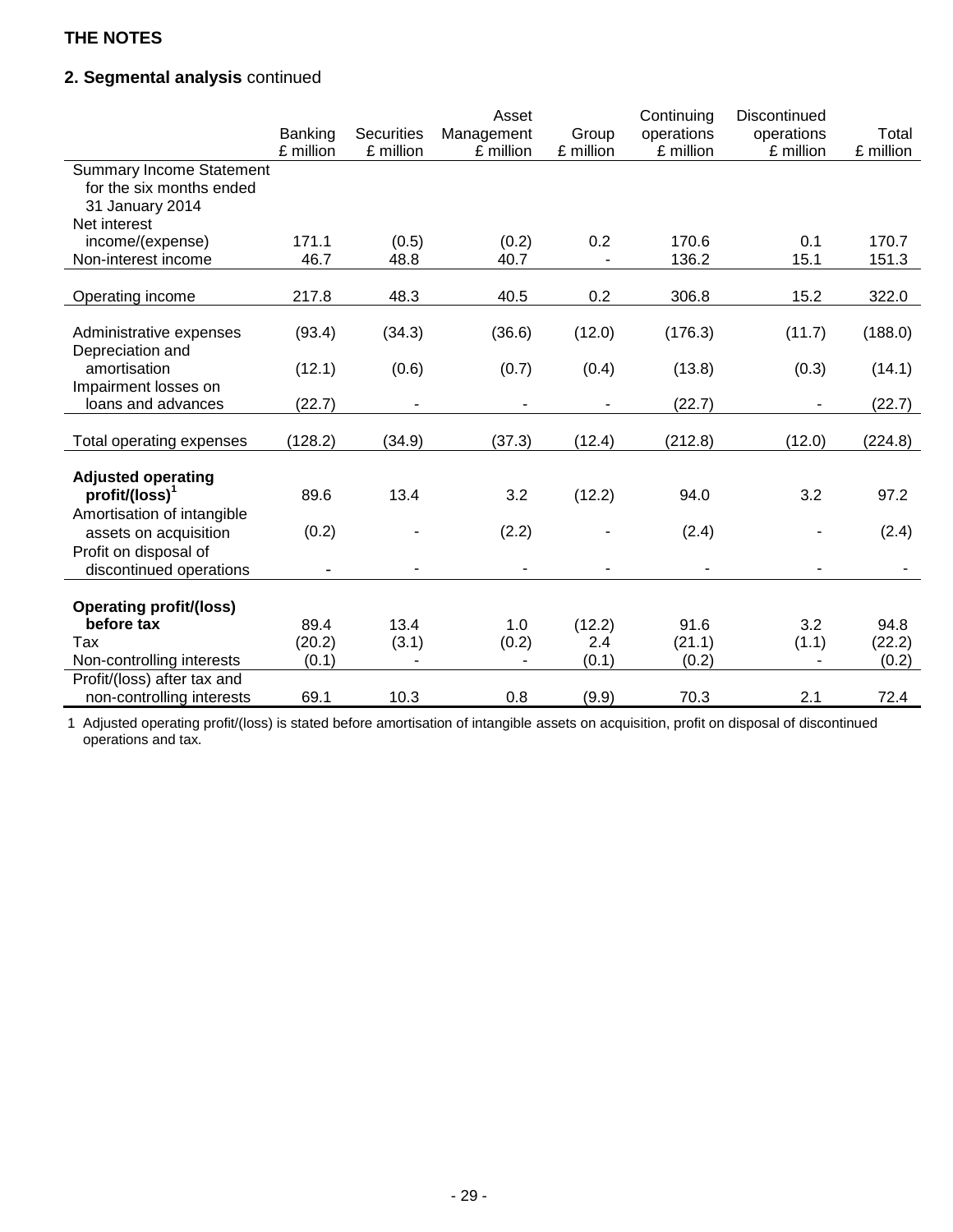## **2. Segmental analysis** continued

|                                          |                |                   | Asset      |           |           |
|------------------------------------------|----------------|-------------------|------------|-----------|-----------|
|                                          | <b>Banking</b> | <b>Securities</b> | Management | Group     | Total     |
|                                          | £ million      | £ million         | £ million  | £ million | £ million |
| Summary Balance Sheet at 31 January 2014 |                |                   |            |           |           |
| <b>Assets</b>                            |                |                   |            |           |           |
| Cash and loans and advances to banks     | 912.7          | 30.7              | 14.8       | 0.4       | 958.6     |
| Settlement balances, long trading        |                |                   |            |           |           |
| positions and loans to money brokers     |                | 775.6             |            |           | 775.6     |
| Loans and advances to customers          | 4,855.5        |                   |            |           | 4,855.5   |
| Non-trading debt securities              | 61.2           |                   |            |           | 61.2      |
| Intangible assets                        | 55.6           | 28.2              | 58.9       | 0.1       | 142.8     |
| Other assets                             | 270.3          | 19.4              | 27.8       | 25.0      | 342.5     |
|                                          |                |                   |            |           |           |
| <b>Total assets</b>                      | 6,155.3        | 853.9             | 101.5      | 25.5      | 7,136.2   |
|                                          |                |                   |            |           |           |
| <b>Liabilities</b>                       |                |                   |            |           |           |
| Settlement balances, short trading       |                |                   |            |           |           |
| positions and loans from money brokers   |                | 683.3             |            |           | 683.3     |
| Deposits by banks                        | 75.8           |                   |            |           | 75.8      |
| Deposits by customers                    | 4,139.2        | 10.1              |            |           | 4,149.3   |
| <b>Borrowings</b>                        | 932.5          | 7.7               |            | 205.1     | 1,145.3   |
| <b>Other liabilities</b>                 | 140.1          | 29.0              | 39.1       | 9.6       | 217.8     |
| Intercompany balances                    | 328.7          | 27.8              | 29.9       | (386.4)   |           |
|                                          |                |                   |            |           |           |
| <b>Total liabilities</b>                 | 5,616.3        | 757.9             | 69.0       | (171.7)   | 6,271.5   |
|                                          |                |                   |            |           |           |
| <b>Equity</b>                            | 539.0          | 96.0              | 32.5       | 197.2     | 864.7     |
|                                          |                |                   |            |           |           |
| <b>Total liabilities and equity</b>      | 6,155.3        | 853.9             | 101.5      | 25.5      | 7,136.2   |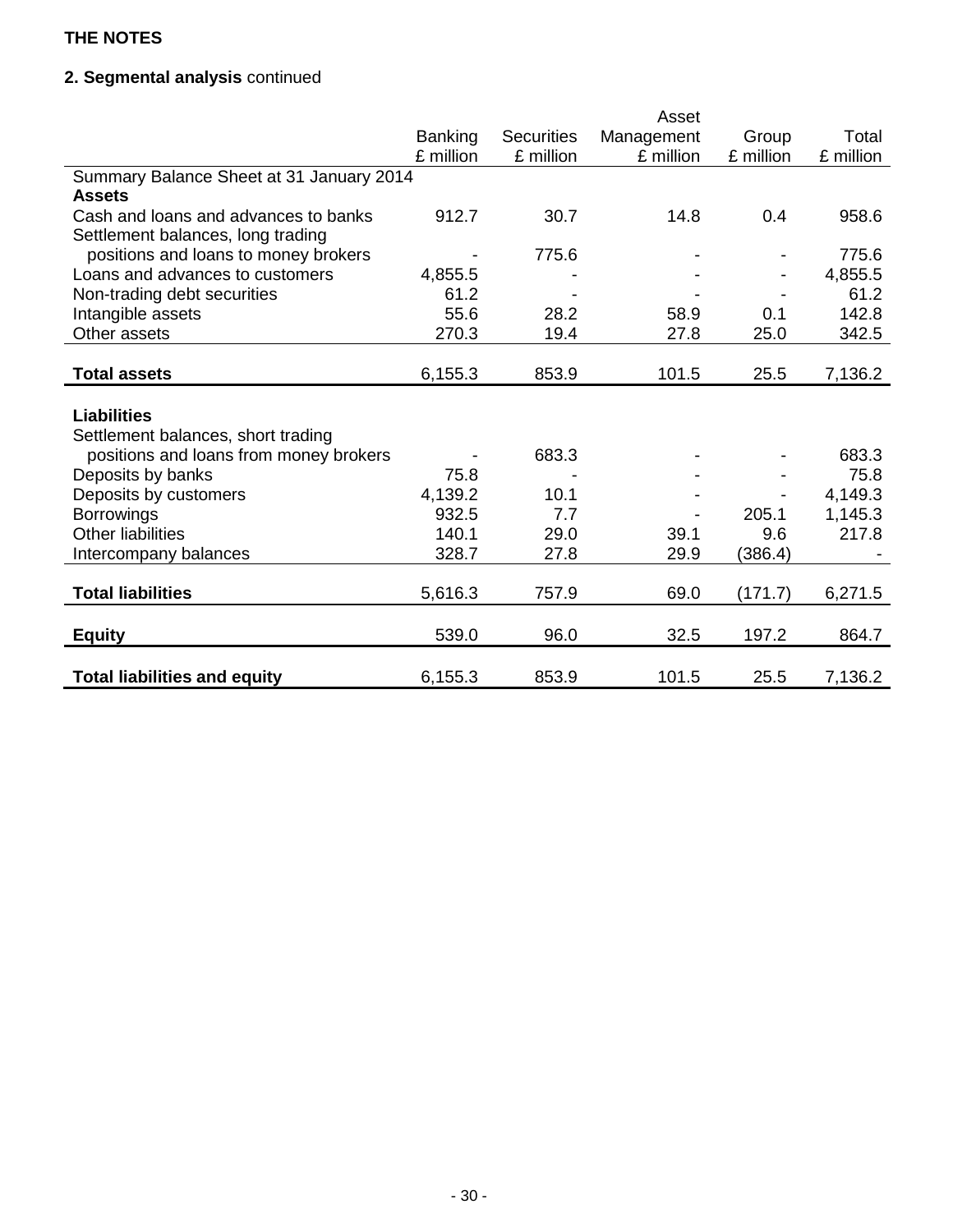## **2. Segmental analysis** continued

|                                 | Banking<br>£ million | <b>Securities</b><br>£ million | Asset<br>Management<br>£ million | Group<br>£ million | Continuing<br>operations<br>£ million | Discontinued<br>operations<br>£ million | Total<br>£ million |
|---------------------------------|----------------------|--------------------------------|----------------------------------|--------------------|---------------------------------------|-----------------------------------------|--------------------|
|                                 |                      |                                |                                  |                    |                                       |                                         |                    |
| <b>Summary Income Statement</b> |                      |                                |                                  |                    |                                       |                                         |                    |
| for the year ended              |                      |                                |                                  |                    |                                       |                                         |                    |
| 31 July 2014<br>Net interest    |                      |                                |                                  |                    |                                       |                                         |                    |
|                                 |                      |                                |                                  |                    | 352.1                                 |                                         | 352.1              |
| income/(expense)                | 352.9<br>93.8        | (1.2)                          | (0.3)                            | 0.7                | 275.8                                 |                                         | 307.1              |
| Non-interest income             |                      | 97.3                           | 84.7                             |                    |                                       | 31.3                                    |                    |
| Operating income                | 446.7                | 96.1                           | 84.4                             | 0.7                | 627.9                                 | 31.3                                    | 659.2              |
|                                 |                      |                                |                                  |                    |                                       |                                         |                    |
| Administrative expenses         | (194.7)              | (68.6)                         | (73.1)                           | (24.4)             | (360.8)                               | (23.9)                                  | (384.7)            |
| Depreciation and                |                      |                                |                                  |                    |                                       |                                         |                    |
| amortisation                    | (26.3)               | (0.9)                          | (1.4)                            | (0.7)              | (29.3)                                | (0.5)                                   | (29.8)             |
| Impairment losses on            |                      |                                |                                  |                    |                                       |                                         |                    |
| loans and advances              | (44.1)               | $\overline{\phantom{a}}$       | $\qquad \qquad \blacksquare$     | ۰                  | (44.1)                                | $\blacksquare$                          | (44.1)             |
| Total operating expenses        | (265.1)              | (69.5)                         | (74.5)                           | (25.1)             | (434.2)                               | (24.4)                                  | (458.6)            |
|                                 |                      |                                |                                  |                    |                                       |                                         |                    |
| <b>Adjusted operating</b>       |                      |                                |                                  |                    |                                       |                                         |                    |
| $profit/(loss)^1$               | 181.6                | 26.6                           | 9.9                              | (24.4)             | 193.7                                 | 6.9                                     | 200.6              |
| Amortisation of intangible      |                      |                                |                                  |                    |                                       |                                         |                    |
| assets on acquisition           | (0.5)                |                                | (4.4)                            |                    | (4.9)                                 |                                         | (4.9)              |
| Profit on disposal of           |                      |                                |                                  |                    |                                       |                                         |                    |
| discontinued operations         |                      | $\overline{\phantom{a}}$       |                                  |                    |                                       | $\blacksquare$                          |                    |
|                                 |                      |                                |                                  |                    |                                       |                                         |                    |
| <b>Operating profit/(loss)</b>  |                      |                                |                                  |                    |                                       |                                         |                    |
| before tax                      | 181.1                | 26.6                           | 5.5                              | (24.4)             | 188.8                                 | 6.9                                     | 195.7              |
| Tax                             | (42.0)               | (5.5)                          | (0.9)                            | 5.2                | (43.2)                                | (2.3)                                   | (45.5)             |
| Non-controlling interests       | (0.3)                |                                |                                  | (0.1)              | (0.4)                                 |                                         | (0.4)              |
| Profit/(loss) after tax and     |                      |                                |                                  |                    |                                       |                                         |                    |
| non-controlling interests       | 138.8                | 21.1                           | 4.6                              | (19.3)             | 145.2                                 | 4.6                                     | 149.8              |

1 Adjusted operating profit/(loss) is stated before amortisation of intangible assets on acquisition, profit on disposal of discontinued operations and tax.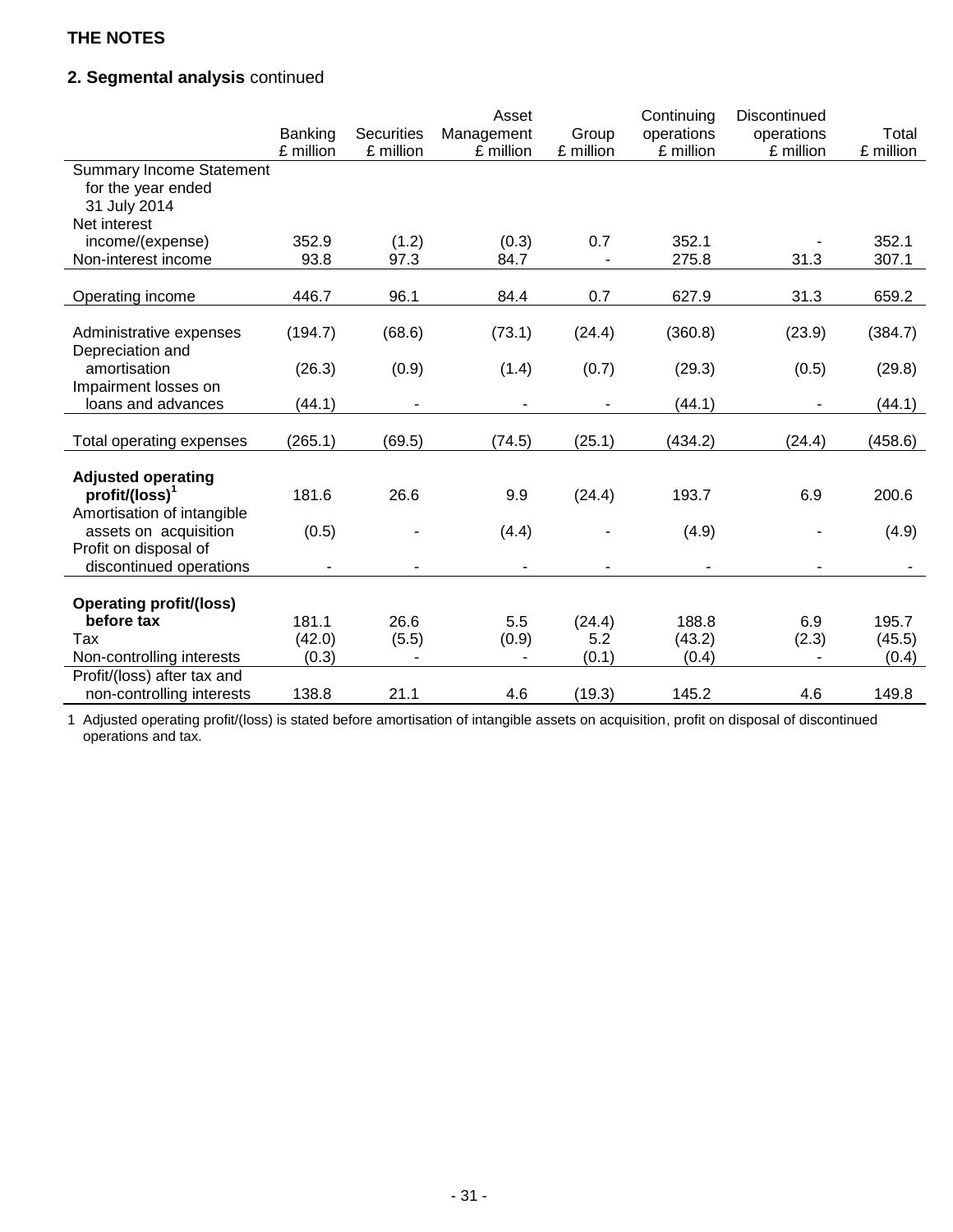## **2. Segmental analysis** continued

|                                        | Asset          |                   |            |           |           |
|----------------------------------------|----------------|-------------------|------------|-----------|-----------|
|                                        | <b>Banking</b> | <b>Securities</b> | Management | Group     | Total     |
|                                        | £ million      | £ million         | £ million  | £ million | £ million |
| Summary Balance Sheet at 31 July 2014  |                |                   |            |           |           |
| <b>Assets</b>                          |                |                   |            |           |           |
| Cash and loans and advances to banks   | 1,225.1        | 16.2              | 17.5       | 0.4       | 1,259.2   |
| Settlement balances, long trading      |                |                   |            |           |           |
| positions and loans to money brokers   |                | 634.8             |            |           | 634.8     |
| Loans and advances to customers        | 5,289.7        |                   |            |           | 5,289.7   |
| Non-trading debt securities            | 45.6           |                   |            |           | 45.6      |
| Intangible assets                      | 61.7           | 28.1              | 56.4       | 0.1       | 146.3     |
| Other assets                           | 251.6          | 19.6              | 34.0       | 19.6      | 324.8     |
|                                        |                |                   |            |           |           |
| <b>Total assets</b>                    | 6,873.7        | 698.7             | 107.9      | 20.1      | 7,700.4   |
|                                        |                |                   |            |           |           |
| <b>Liabilities</b>                     |                |                   |            |           |           |
| Settlement balances, short trading     |                |                   |            |           |           |
| positions and loans from money brokers |                | 522.4             |            |           | 522.4     |
| Deposits by banks                      | 49.6           |                   |            |           | 49.6      |
| Deposits by customers                  | 4,510.3        | 3.4               |            |           | 4,513.7   |
| <b>Borrowings</b>                      | 1,229.7        | 6.0               |            | 205.3     | 1,441.0   |
| <b>Other liabilities</b>               | 145.5          | 40.8              | 52.7       | 17.1      | 256.1     |
| Intercompany balances                  | 330.6          | 27.1              | 18.8       | (376.5)   |           |
|                                        |                |                   |            |           |           |
| <b>Total liabilities</b>               | 6,265.7        | 599.7             | 71.5       | (154.1)   | 6,782.8   |
|                                        |                |                   |            |           |           |
| <b>Equity</b>                          | 608.0          | 99.0              | 36.4       | 174.2     | 917.6     |
|                                        |                |                   |            |           |           |
| <b>Total liabilities and equity</b>    | 6,873.7        | 698.7             | 107.9      | 20.1      | 7,700.4   |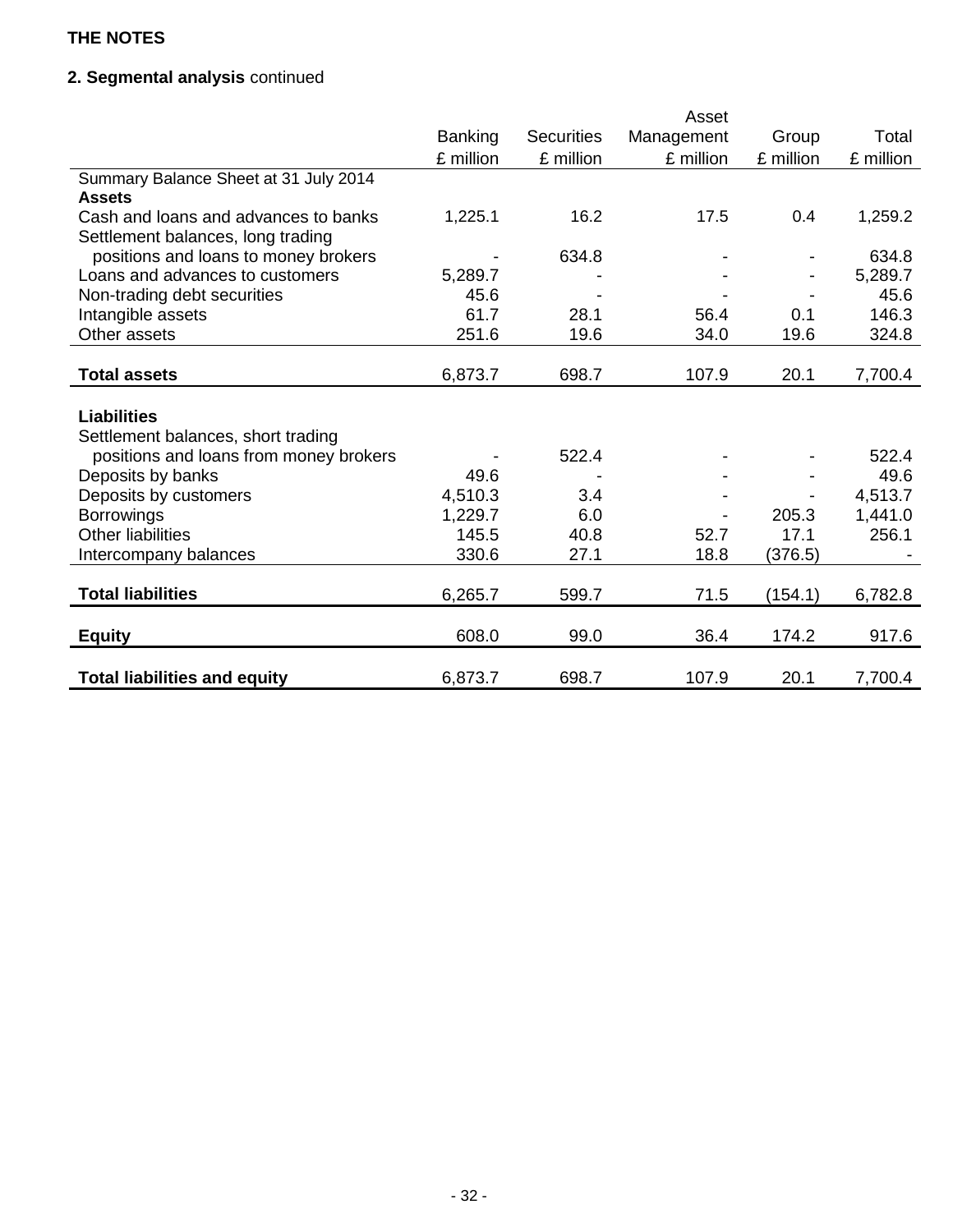## **3. Tax expense**

|                                                             | Six months ended |           | Year ended |
|-------------------------------------------------------------|------------------|-----------|------------|
|                                                             | 31 January       |           | 31 July    |
|                                                             | 2015             | 2014      | 2014       |
|                                                             | £ million        | £ million | £ million  |
| Tax charged/(credited) to the income statement              |                  |           |            |
| Current tax:                                                |                  |           |            |
| UK corporation tax                                          | 22.0             | 23.6      | 48.8       |
| Foreign tax                                                 | 2.0              | 0.7       | 1.2        |
| Adjustments in respect of previous periods                  |                  |           | 0.4        |
|                                                             | 24.0             | 24.3      | 50.4       |
| Deferred tax:                                               |                  |           |            |
| Deferred tax credit for the current period                  | (1.8)            | (3.1)     | (7.2)      |
| Adjustments in respect of previous periods                  |                  | (0.1)     |            |
|                                                             |                  |           |            |
|                                                             | 22.2             | 21.1      | 43.2       |
|                                                             |                  |           |            |
| Tax on items not (credited)/charged to the income statement |                  |           |            |
| Current tax relating to:                                    |                  |           |            |
| Share-based transactions tax allowance in excess of expense |                  |           |            |
| recognised                                                  | (2.8)            | (2.7)     | (3.0)      |
| Deferred tax relating to:                                   |                  |           |            |
| Cash flow hedging                                           | (1.5)            | 0.6       | 0.9        |
| Defined benefit pension scheme                              | (1.0)            | (0.6)     | (0.3)      |
| Financial instruments classified as available for sale      | (0.9)            | 0.3       | (0.1)      |
| Share-based transactions tax allowance in excess of expense |                  |           |            |
| recognised                                                  | 0.1              | (0.6)     | 0.8        |
|                                                             |                  |           |            |
|                                                             | (6.1)            | (3.0)     | (1.7)      |

The effective tax rate for the period is 20.9% (six months ended 31 January 2014: 23.0%; year ended 31 July 2014: 22.9%), representing the best estimate of the annual effective tax rate expected for the full year, applied to the operating profit before tax for the six month period.

The effective tax rate is broadly in line with the UK corporation tax rate for the period of 20.7% (six months ended 31 January 2014: 22.3%; year ended 31 July 2014: 22.3%).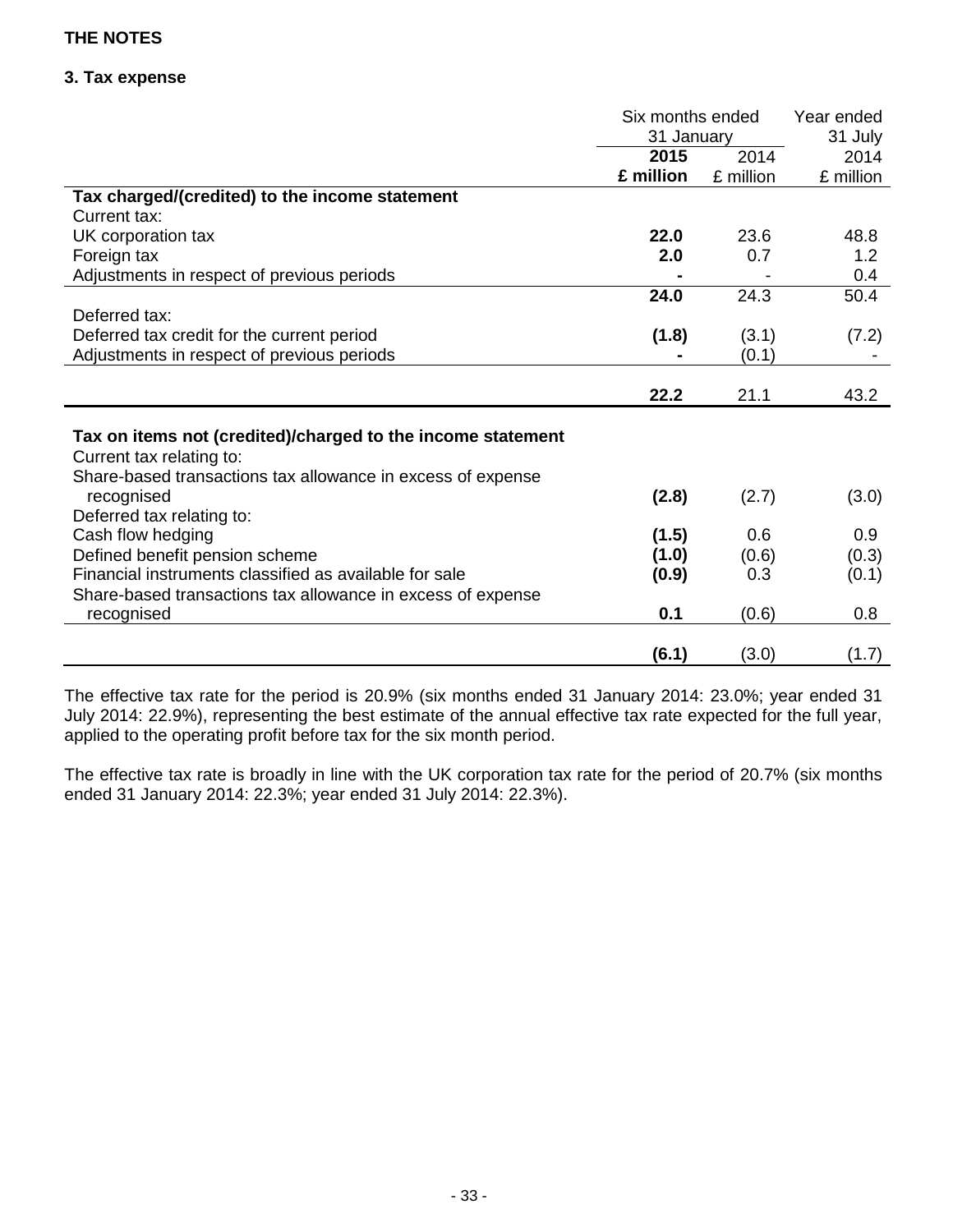### **4. Discontinued operations**

On 5 January 2015, the group completed the sale of Close Brothers Seydler Bank AG ("Seydler") to Oddo & Cie for a gross cash consideration of €47.3 million (£36.9 million) subject to finalisation of the closing accounts which is not expected to have a significant impact on the total consideration. The profit on disposal was £9.9 million.

Based in Frankfurt, Seydler provided equity and debt capital markets services, securities trading and research primarily in German small and mid-sized companies and was part of the Securities division.

The transaction fulfilled the requirements of IFRS 5 to be classified as "Discontinued operations" in the consolidated income statement, the results of which are set out below:

#### **Results of discontinued operations**

|                                                           | Six months ended |           | Year ended |
|-----------------------------------------------------------|------------------|-----------|------------|
|                                                           | 31 January       |           | 31 July    |
|                                                           | $2015^1$         | 2014      | 2014       |
|                                                           | £ million        | £ million | £ million  |
| Operating income                                          | 11.3             | 15.2      | 31.3       |
| Operating expenses                                        | (9.4)            | (12.0)    | (24.4)     |
| Operating profit before tax                               | 1.9              | 3.2       | 6.9        |
| Tax                                                       | (0.6)            | (1.1)     | (2.3)      |
|                                                           |                  |           |            |
| Profit after tax                                          | 1.3              | 2.1       | 4.6        |
|                                                           |                  |           |            |
| Profit on disposal of discontinued operations, net of tax | 9.9              | ٠         |            |
| Profit for the period from discontinued operations        | 11.2             | 2.1       | 4.6        |

1 Profit after tax is up until the point of disposal.

#### **Cash flow from discontinued operations**

|                                         | Six months ended |                          | Year ended |
|-----------------------------------------|------------------|--------------------------|------------|
|                                         | 31 January       |                          | 31 July    |
|                                         | $2015^1$<br>2014 |                          | 2014       |
|                                         | £ million        | £ million                | £ million  |
| Net cash flow from operating activities | 6.6              | (0.7                     | (9.5)      |
| Net cash flow from investing activities | (0.1)            | $\overline{\phantom{a}}$ | (0.2)      |
| Net cash flow from financing activities |                  |                          |            |

1 Up until the point of disposal.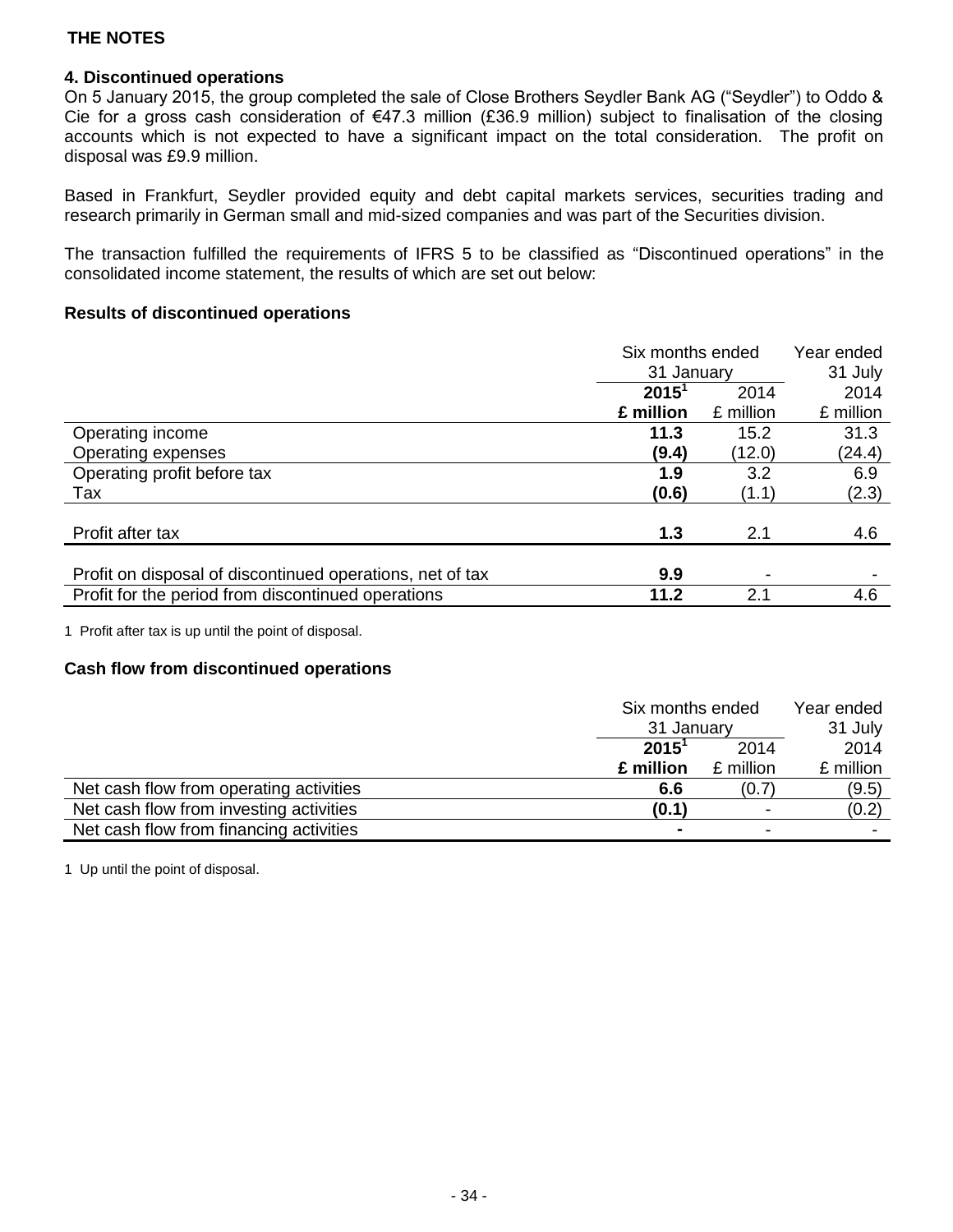## **5. Earnings per share**

The calculation of basic earnings per share is based on the profit attributable to shareholders and the number of basic weighted average shares. When calculating the diluted earnings per share, the weighted average number of shares in issue is adjusted for the effects of all dilutive share options and awards.

|                                               | Six months ended<br>31 January |       | Year ended       |  |
|-----------------------------------------------|--------------------------------|-------|------------------|--|
|                                               |                                |       | 31 July          |  |
|                                               | 2015                           | 2014  | 2014             |  |
| <b>Earnings per share</b>                     |                                |       |                  |  |
| <b>Continuing operations</b>                  |                                |       |                  |  |
| <b>Basic</b>                                  | 56.9p                          | 47.7p | 98.4p            |  |
| <b>Diluted</b>                                | 56.2p                          | 47.1p | 96.9p            |  |
| Adjusted basic <sup>1</sup>                   | 58.2p                          | 49.0p | 101.0p           |  |
| Adjusted diluted <sup>1</sup>                 | 57.5p                          | 48.3p | 99.5p            |  |
| <b>Continuing and discontinued operations</b> |                                |       |                  |  |
| <b>Basic</b>                                  | 64.5p                          | 49.2p | 101.5p           |  |
| <b>Diluted</b>                                | 63.7p                          | 48.5p | 100.0p           |  |
| <b>Discontinued operations</b>                |                                |       |                  |  |
| <b>Basic</b>                                  | 7.6p                           | 1.4p  | 3.1 <sub>p</sub> |  |
| <b>Diluted</b>                                | 7.5p                           | 1.4p  | 3.1 <sub>p</sub> |  |

1 Excludes amortisation of intangible assets on acquisition, discontinued operations and their tax effects.

|                                                                              | Six months ended               |           | Year ended            |
|------------------------------------------------------------------------------|--------------------------------|-----------|-----------------------|
|                                                                              | 31 January                     |           | 31 July               |
|                                                                              | 2015                           | 2014      | 2014                  |
|                                                                              | £ million                      | £ million | £ million             |
| Profit attributable to shareholders                                          | 95.3                           | 72.4      | 149.8                 |
| Less profit for the period from discontinued operations, net of tax          | 11.2                           | 2.1       | 4.6                   |
| Profit attributable to shareholders on continuing operations<br>Adjustments: | 84.1                           | 70.3      | 145.2                 |
| Amortisation of intangible assets on acquisition                             | 2.4                            | 2.4       | 4.9                   |
| Tax effect of adjustments                                                    | (0.5)                          | (0.5)     | (1.0)                 |
| Adjusted profit attributable to shareholders on continuing                   |                                |           |                       |
| operations                                                                   | 86.0                           | 72.2      | 149.1                 |
|                                                                              | Six months ended<br>31 January |           | Year ended<br>31 July |
|                                                                              | 2015                           | 2014      | 2014                  |
|                                                                              | million                        | million   | million               |
| Average number of shares                                                     |                                |           |                       |
| <b>Basic weighted</b>                                                        | 147.7                          | 147.3     | 147.6                 |
| Effect of dilutive share options and awards                                  | 1.9                            | 2.1       | 2.2                   |
| <b>Diluted weighted</b>                                                      | 149.6                          | 149.4     | 149.8                 |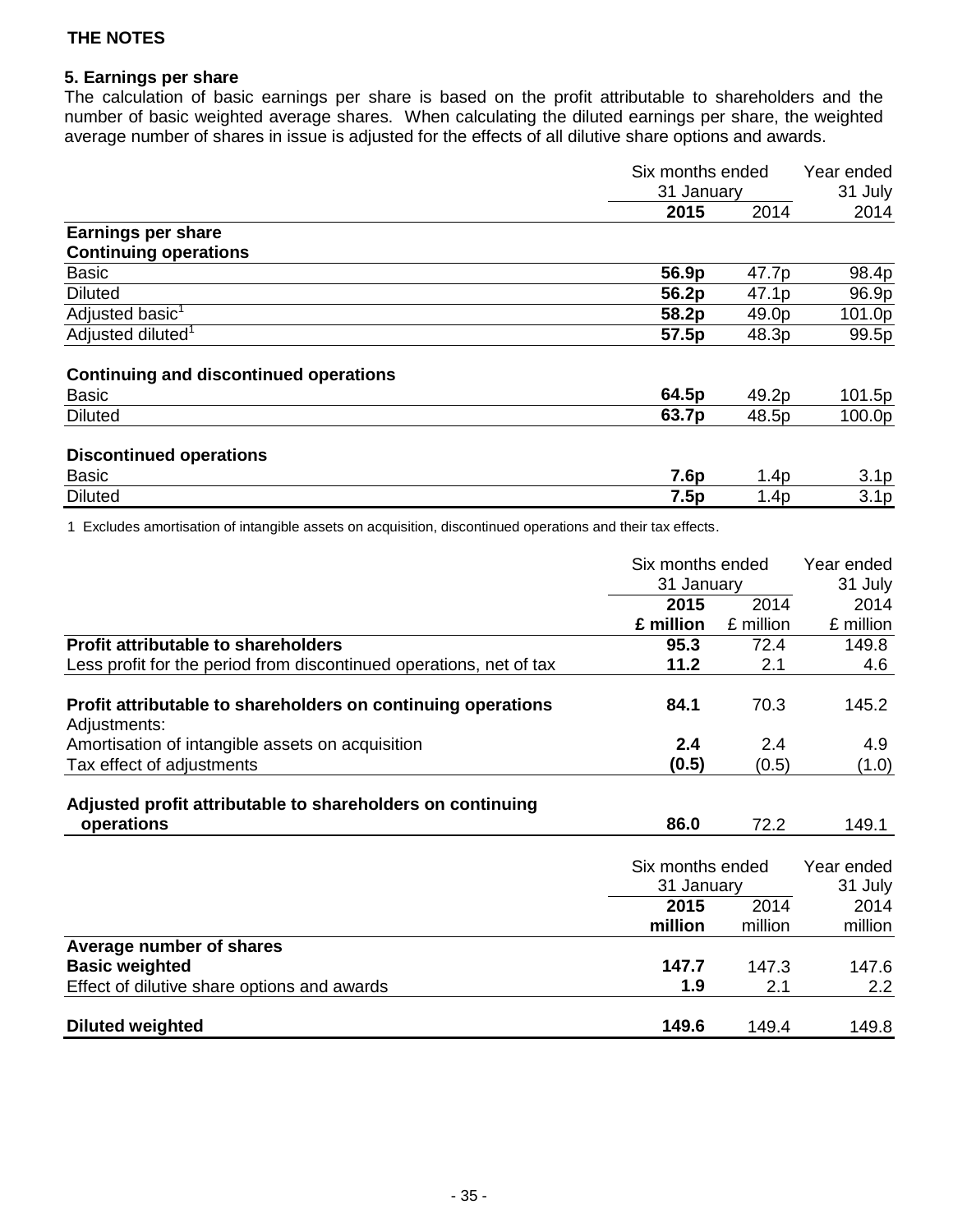### **6. Dividends**

|                                                                         | Six months ended<br>31 January |           | Year ended |  |
|-------------------------------------------------------------------------|--------------------------------|-----------|------------|--|
|                                                                         |                                |           | 31 July    |  |
|                                                                         | 2014<br>2015                   |           | 2014       |  |
|                                                                         | £ million                      | £ million | £ million  |  |
| For each ordinary share                                                 |                                |           |            |  |
| Interim dividend for previous financial year paid in April 2014: 16.5p  |                                |           | 24.2       |  |
| Final dividend for previous financial year paid in November 2014: 32.5p |                                |           |            |  |
| (2013:29.5p)                                                            | 47.6                           | 42.9      | 42.9       |  |
|                                                                         |                                |           |            |  |
|                                                                         | 47.6                           | 42.9      | 67.1       |  |

An interim dividend relating to the six months ended 31 January 2015 of 18.0p, amounting to an estimated £26.5 million, is declared. This interim dividend, which is due to be paid on 22 April 2015, is not reflected in these financial statements.

### **7. Loans and advances to customers**

The contractual maturity of loans and advances to customers is set out below:

|                    |           | Within    | <b>Between</b><br>three<br>months | <b>Between</b> | <b>Between</b> | After more |            |           |
|--------------------|-----------|-----------|-----------------------------------|----------------|----------------|------------|------------|-----------|
|                    | On.       | three     | and one                           | one and        | two and        | than five  | Impairment |           |
|                    |           |           |                                   |                |                |            |            |           |
|                    | demand    | months    | year                              | two years      | five years     | vears      | provisions | Total     |
|                    | £ million | £ million | £ million                         | £ million      | £ million      | £ million  | £ million  | £ million |
| At 31 January 2015 | 64.5      | 1,595.2   | 1,669.9                           | 1,054.6        | 1,094.6        | 34.2       | (52.0)     | 5,461.0   |
| At 31 January 2014 | 59.5      | 1,351.5   | 1,487.7                           | 1,000.7        | 998.2          | 17.3       | (59.4)     | 4,855.5   |
| At 31 July 2014    | 60.9      | 1,463.3   | 1,660.8                           | 1,038.3        | 1,093.3        | 21.4       | (48.3)     | 5,289.7   |
|                    |           |           |                                   |                |                |            |            |           |

|                                                          | 31 January   |           | 31 July   |
|----------------------------------------------------------|--------------|-----------|-----------|
|                                                          | 2015<br>2014 |           | 2014      |
|                                                          | £ million    | £ million | £ million |
| Impairment provisions on loans and advances to customers |              |           |           |
| Opening balance                                          | 48.3         | 61.9      | 61.9      |
| Charge for the period                                    | 19.3         | 22.7      | 44.1      |
| Amounts written off net of recoveries                    | (15.6)       | (25.2)    | (57.7)    |
|                                                          |              |           |           |
| <b>Impairment provisions</b>                             | 52.0         | 59.4      | 48.3      |

At 31 January 2015, gross impaired loans were £171.2 million (31 January 2014: £190.4 million; 31 July 2014: £159.9 million) and equate to 3% (31 January 2014: 4%; 31 July 2014: 3%) of the gross loan book before impairment provisions. The majority of the group's lending is secured and therefore the gross impaired loans quoted do not reflect the expected loss.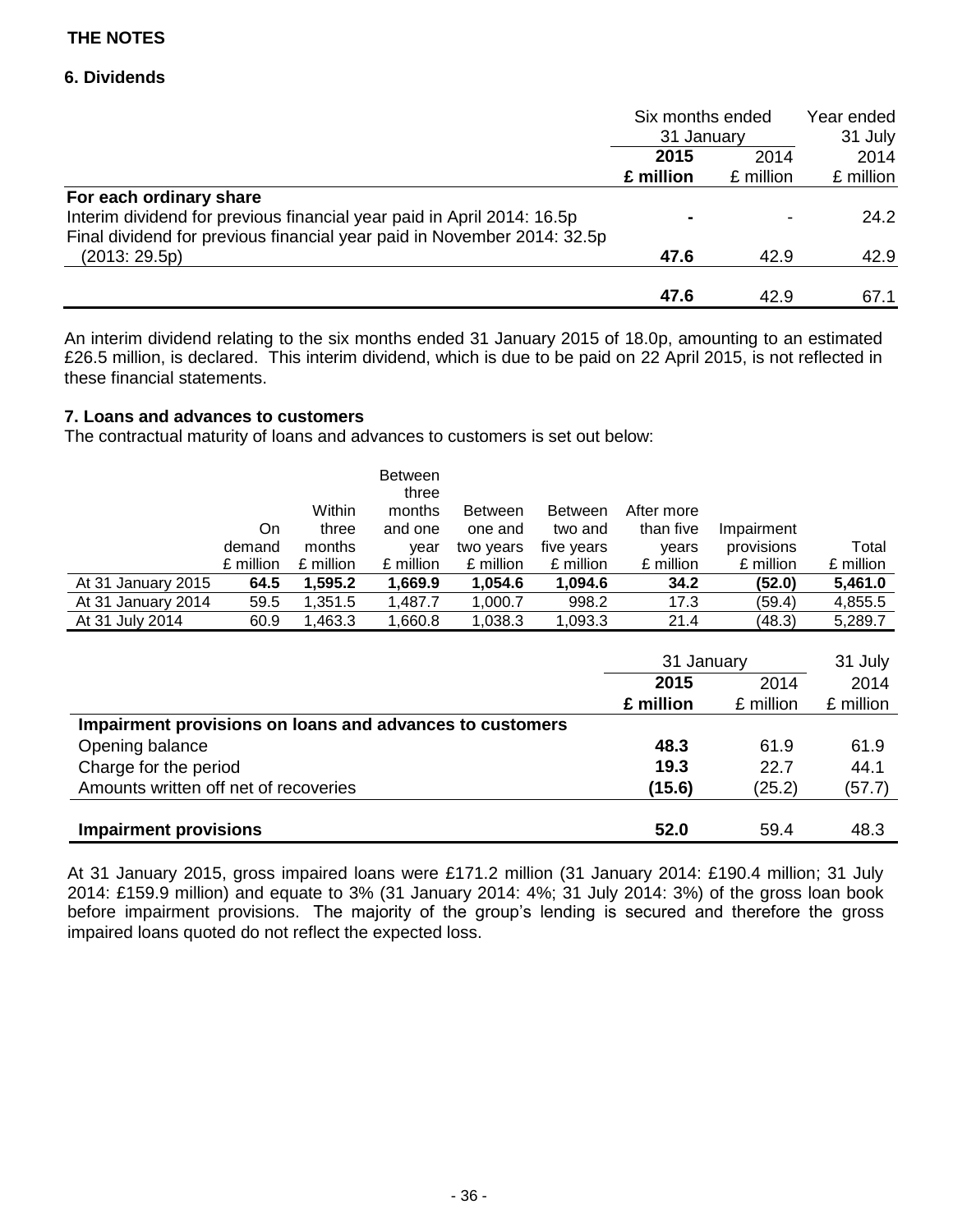## **8. Debt securities**

|                                           | <b>Held for</b><br>trading<br>£ million | <b>Available</b><br>for sale<br>£ million | <b>Loans and</b><br>receivables<br>£ million | <b>Total</b><br>£ million |
|-------------------------------------------|-----------------------------------------|-------------------------------------------|----------------------------------------------|---------------------------|
| Long trading positions in debt securities | 26.2                                    |                                           |                                              | 26.2                      |
| Certificates of deposit                   |                                         |                                           |                                              |                           |
| Gilts                                     |                                         | 20.3                                      |                                              | 20.3                      |
|                                           |                                         |                                           |                                              |                           |
| At 31 January 2015                        | 26.2                                    | 20.3                                      |                                              | 46.5                      |
|                                           |                                         |                                           |                                              |                           |
|                                           | Held for                                | Available                                 | Loans and                                    |                           |
|                                           | trading                                 | for sale                                  | receivables                                  | Total                     |
|                                           | £ million                               | £ million                                 | £ million                                    | £ million                 |
| Long trading positions in debt securities | 57.9                                    |                                           |                                              | 57.9                      |
| Certificates of deposit                   |                                         |                                           | 15.1                                         | 15.1                      |
| Gilts                                     |                                         | 46.1                                      |                                              | 46.1                      |
|                                           |                                         |                                           |                                              |                           |
| At 31 January 2014                        | 57.9                                    | 46.1                                      | 15.1                                         | 119.1                     |
|                                           |                                         |                                           |                                              |                           |
|                                           | Held for                                | Available                                 | Loans and                                    |                           |
|                                           | trading                                 | for sale                                  | receivables                                  | Total                     |
|                                           | £ million                               | £ million                                 | £ million                                    | £ million                 |
| Long trading positions in debt securities | 48.6                                    |                                           |                                              | 48.6                      |
| Certificates of deposit                   |                                         |                                           |                                              |                           |
| Gilts                                     |                                         | 45.6                                      |                                              | 45.6                      |
|                                           |                                         |                                           |                                              |                           |
| At 31 July 2014                           | 48.6                                    | 45.6                                      |                                              | 94.2                      |

Movements in the book value of gilts and floating rate notes ("FRNs") held during the period comprise:

|                                         | Available for sale |            |           |
|-----------------------------------------|--------------------|------------|-----------|
|                                         |                    | Floating   |           |
|                                         | <b>Gilts</b>       | rate notes | Total     |
|                                         | £ million          | £ million  | £ million |
| At 1 August 2013                        | 46.7               | 39.4       | 86.1      |
| <b>Disposals</b>                        |                    | (37.8)     | (37.8)    |
| Redemptions at maturity                 |                    |            |           |
| <b>Currency translation differences</b> |                    | (1.6)      | (1.6)     |
| Movement in value                       | (0.6)              |            | (0.6)     |
| At 31 January 2014                      | 46.1               |            | 46.1      |
|                                         |                    |            |           |
| <b>Disposals</b>                        |                    |            |           |
| Redemptions at maturity                 |                    |            |           |
| <b>Currency translation differences</b> |                    |            |           |
| Movement in value                       | (0.5)              |            | (0.5)     |
| At 31 July 2014                         | 45.6               |            | 45.6      |
|                                         |                    |            |           |
| <b>Disposals</b>                        |                    |            |           |
| Redemptions at maturity                 | (25.0)             |            | (25.0)    |
| <b>Currency translation differences</b> |                    |            |           |
| Movement in value                       | (0.3)              |            | (0.3)     |
| At 31 January 2015                      | 20.3               |            | 20.3      |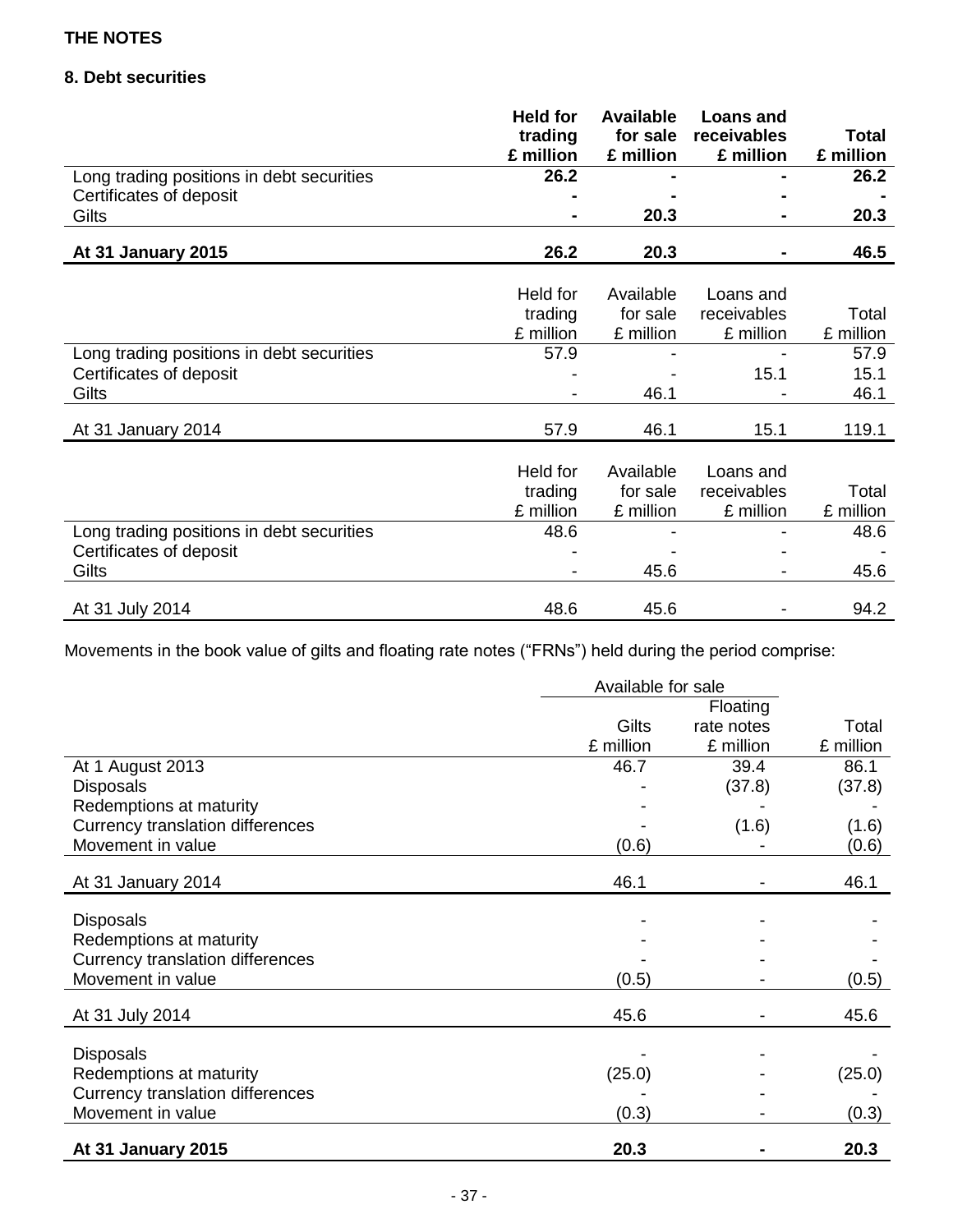## **9. Equity shares**

|                        | 31 January |           | 31 July   |
|------------------------|------------|-----------|-----------|
|                        | 2015       | 2014      | 2014      |
|                        | £ million  | £ million | £ million |
| Long trading positions | 33.2       | 53.2      | 56.5      |
| Other equity shares    | 11.8       | 26.2      | 19.6      |
|                        |            |           |           |
|                        | 45.0       | 79.4      | 76.1      |

Movements in the book value of other equity shares held during the period comprise:

|                                                |           | Fair value     |           |
|------------------------------------------------|-----------|----------------|-----------|
|                                                | Available | through        |           |
|                                                | for sale  | profit or loss | Total     |
|                                                | £ million | £ million      | £ million |
| At 1 August 2013                               | 27.1      | 0.6            | 27.7      |
| <b>Additions</b>                               | 0.1       |                | 0.1       |
| <b>Disposals</b>                               | (2.7)     | (0.4)          | (3.1)     |
| <b>Currency translation differences</b>        | (0.9)     |                | (0.9)     |
| Movement in value of:                          |           |                |           |
| Equity shares classified as available for sale |           |                |           |
| Unlisted equity shares held at fair value      | 2.3       | 0.1            | 2.4       |
|                                                |           |                |           |
| At 31 January 2014                             | 25.9      | 0.3            | 26.2      |
|                                                |           |                |           |
| Additions                                      |           |                |           |
| <b>Disposals</b>                               | (5.5)     | (0.1)          | (5.6)     |
| Currency translation differences               | (0.9)     |                | (0.9)     |
| Movement in value of:                          |           |                |           |
| Equity shares classified as available for sale |           |                |           |
| Unlisted equity shares held at fair value      |           | (0.1)          | (0.1)     |
|                                                |           |                |           |
| At 31 July 2014                                | 19.5      | 0.1            | 19.6      |
|                                                |           |                |           |
| <b>Additions</b>                               |           |                |           |
| <b>Disposals</b>                               | (7.1)     |                | (7.1)     |
| <b>Currency translation differences</b>        |           |                |           |
| Movement in value of:                          |           |                |           |
| Equity shares classified as available for sale | (0.7)     |                | (0.7)     |
| Unlisted equity shares held at fair value      |           |                |           |
|                                                |           |                |           |
| At 31 January 2015                             | 11.7      | 0.1            | 11.8      |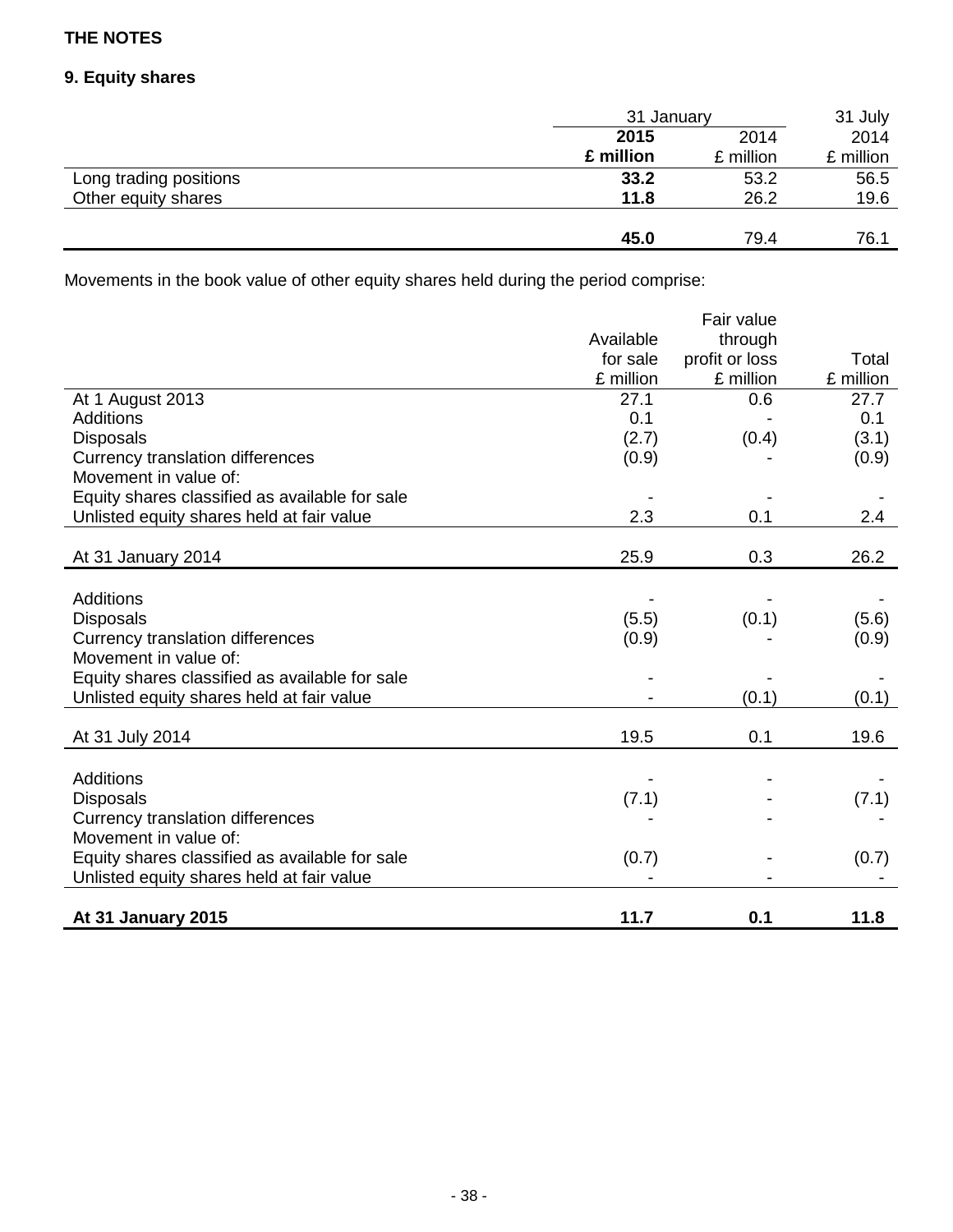## **10. Settlement balances and short positions**

|                                   | 31 January |           | 31 July   |
|-----------------------------------|------------|-----------|-----------|
|                                   | 2015       | 2014      | 2014      |
|                                   | £ million  | £ million | £ million |
| Settlement balances               | 433.4      | 561.7     | 444.1     |
| Short positions held for trading: |            |           |           |
| Debt securities                   | 12.8       | 39.0      | 34.3      |
| <b>Equity shares</b>              | 11.4       | 15.9      | 15.6      |
|                                   |            |           |           |
|                                   | 24.2       | 54.9      | 49.9      |
|                                   |            |           |           |
|                                   | 457.6      | 616.6     | 494.0     |

## **11. Financial liabilities**

The contractual maturity of financial liabilities is set out below:

|                          |           | <b>Within</b> | <b>Between</b>                 | <b>Between</b>            | <b>Between</b>            | <b>After</b>             |              |
|--------------------------|-----------|---------------|--------------------------------|---------------------------|---------------------------|--------------------------|--------------|
|                          | On        | three         | three months                   | one and                   | two and                   | more than                |              |
|                          | demand    | months        | and one year                   | two years                 | five years                | five years               | <b>Total</b> |
|                          | £ million | £ million     | £ million                      | £ million                 | £ million                 | £ million                | £ million    |
| Deposits by banks        | 37.2      | 6.6           | 18.0                           | 3.5                       |                           |                          | 65.3         |
| Deposits by customers    | 122.4     | 810.5         | 2,057.4                        | 1,074.2                   | 192.9                     |                          | 4,257.4      |
| Loans and overdrafts     |           |               |                                |                           |                           |                          |              |
| from banks               | 7.2       | 228.1         |                                |                           |                           |                          | 235.3        |
| Debt securities in issue | 21.1      | 0.5           | 107.2                          | 205.4                     | 741.8                     | 298.8                    | 1,374.8      |
| At 31 January 2015       | 187.9     | 1,045.7       | 2,182.6                        | 1,283.1                   | 934.7                     | 298.8                    | 5,932.8      |
|                          |           |               |                                |                           |                           |                          |              |
|                          |           | Within        | <b>Between</b>                 | <b>Between</b>            | <b>Between</b>            | After                    |              |
|                          | On        | three         | three months                   | one and                   | two and                   | more than                |              |
|                          | demand    | months        | and one year                   | two years                 | five years                | five years               | Total        |
|                          | £ million | £ million     | £ million                      | £ million                 | £ million                 | £ million                | £ million    |
| Deposits by banks        | 46.1      | 19.1          | 8.1                            | 2.5                       |                           |                          | 75.8         |
| Deposits by customers    | 166.2     | 1,183.0       | 1,610.2                        | 1,092.3                   | 97.6                      | -                        | 4,149.3      |
| Loans and overdrafts     |           |               |                                |                           |                           |                          |              |
| from banks               | 7.4       | 5.0           |                                |                           |                           |                          | 12.4         |
| Debt securities in issue |           | 6.7           |                                | 850.0                     | 198.9                     |                          | 1,055.6      |
|                          |           |               |                                |                           |                           |                          |              |
| At 31 January 2014       | 219.7     | 1,213.8       | 1,618.3                        | 1,944.8                   | 296.5                     | $\overline{\phantom{0}}$ | 5,293.1      |
|                          |           | Within        |                                |                           |                           |                          |              |
|                          | On        | three         | <b>Between</b><br>three months | <b>Between</b><br>one and | <b>Between</b><br>two and | After more<br>than five  |              |
|                          | demand    | months        | and one year                   | two years                 | five years                | years                    | Total        |
|                          | £ million | £ million     | £ million                      | £ million                 | £ million                 | £ million                | £ million    |
| Deposits by banks        | 21.1      | 20.0          | 8.5                            |                           |                           |                          | 49.6         |
| Deposits by customers    | 165.0     | 1,256.5       | 1,532.5                        | 1,399.3                   | 160.4                     |                          | 4,513.7      |
| Loans and overdrafts     |           |               |                                |                           |                           |                          |              |
| from banks               | 4.4       | 5.0           |                                |                           |                           |                          | 9.4          |
| Debt securities in issue |           | 6.7           | 350.5                          | 227.8                     | 470.4                     | 299.0                    | 1,354.4      |
|                          |           |               |                                |                           |                           |                          |              |
| At 31 July 2014          | 190.5     | 1,288.2       | 1,891.5                        | 1,627.1                   | 630.8                     | 299.0                    | 5,927.1      |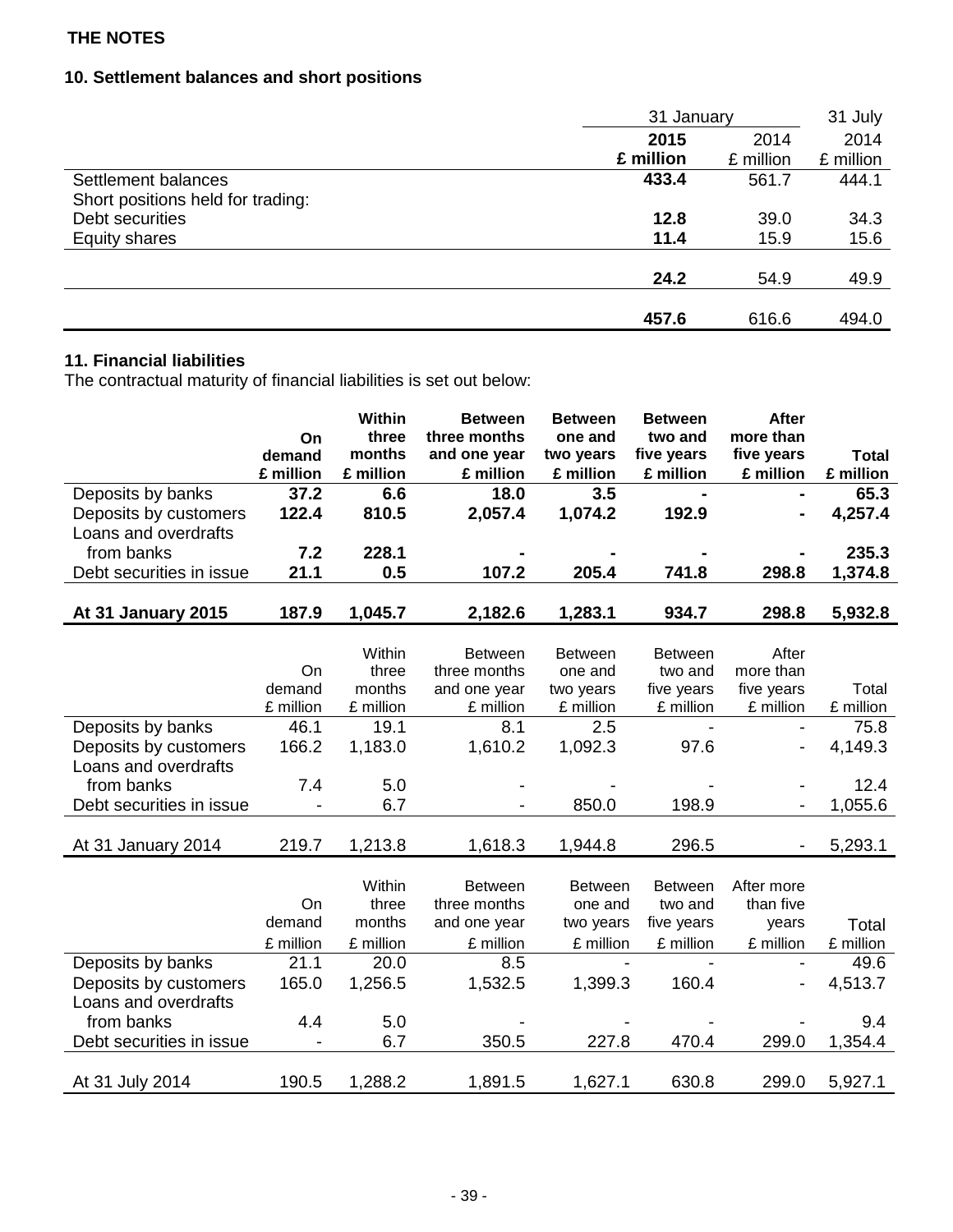## **11. Financial liabilities** continued

On 6 November 2014 the group accessed the Funding for Lending Scheme ("FLS") which enables it to borrow highly liquid UK Treasury Bills from the Bank of England in exchange for eligible collateral. At 31 January 2015, asset finance loan receivables of £679.5 million were positioned. The term of these transactions is four years from the date of drawdown. The group also had repurchase agreements whereby £225.0 million Treasury Bills have been drawn and lent in exchange for cash included within loans and overdrafts from banks.

The Treasury Bills are not recorded on the group's consolidated balance sheet as ownership remains with the Bank of England. The risk and rewards of the loans and advances to customers remains with the group and continue to be recognised in the consolidated balance sheet.

The group has securitised without recourse and restrictions £1,175.4 million (31 January 2014: £1,164.4 million; 31 July 2014: £1,134.1 million) of its insurance premium and motor loan receivables in return for debt securities in issue of £850.0 million (31 January 2014: £850.0 million; 31 July 2014: £848.6 million). As the group has retained exposure to substantially all the credit risk and rewards of the residual benefit of the underlying assets it continues to recognise these assets in loans and advances to customers in its consolidated balance sheet.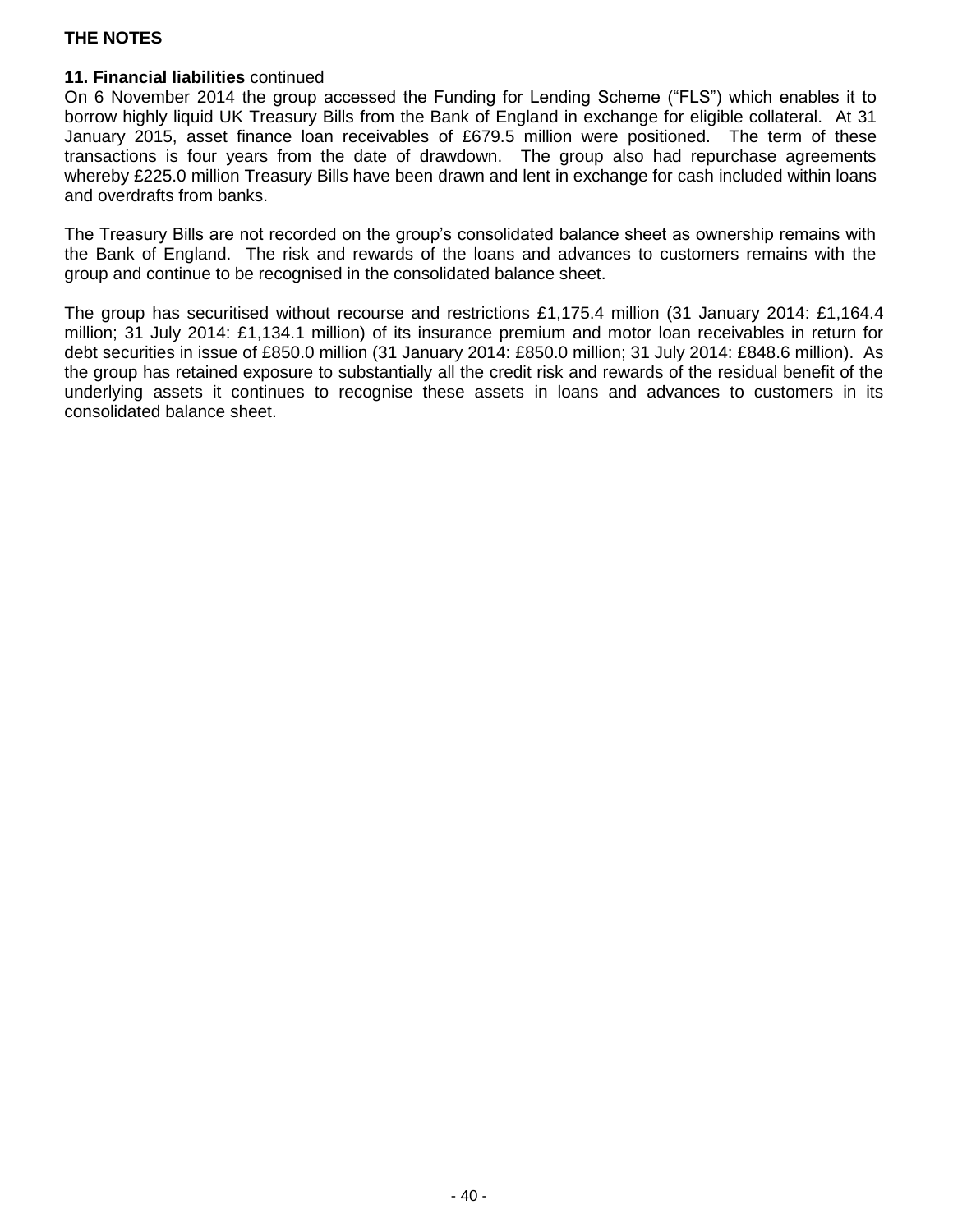## **12. Capital**

The group's individual regulated entities and the group as a whole complied with all of the externally imposed capital requirements to which they were subject for the periods to 31 January 2015 and 31 January 2014 and the year ended 31 July 2014. The table below summarises the composition of regulatory capital and Pillar 1 risk weighted assets at those financial period ends.

|                                                               | 31 January |           | 31 July   |
|---------------------------------------------------------------|------------|-----------|-----------|
|                                                               | 2015       | 2014      | 2014      |
|                                                               | £ million  | £ million | £ million |
| <b>Common equity tier 1 capital</b>                           |            |           |           |
| Called up share capital                                       | 37.7       | 37.7      | 37.7      |
| Share premium account                                         | 283.9      | 283.8     | 283.8     |
| Retained earnings                                             | 632.2      | 538.8     | 589.8     |
| Other reserves recognised for common equity tier 1 capital    | 17.4       | 20.5      | 21.4      |
| Deductions from common equity tier 1 capital                  |            |           |           |
| Intangible assets, net of associated deferred tax liabilities | (137.9)    | (138.1)   | (142.1)   |
| Foreseeable dividend <sup>1</sup>                             | (46.3)     | (43.5)    | (47.7)    |
| Investment in own shares                                      | (30.4)     | (29.0)    | (27.9)    |
| Pension asset, net of associated deferred tax liabilities     | (0.2)      | (2.5)     | (3.9)     |
| Additional valuation adjustments                              | (0.2)      |           | (0.3)     |
|                                                               |            |           |           |
| <b>Common equity tier 1 capital</b>                           | 756.2      | 667.7     | 710.8     |
|                                                               |            |           |           |
| <b>Tier 2 capital</b>                                         |            |           |           |
| Subordinated debt <sup>2</sup>                                | 52.5       | 60.0      | 60.0      |
| Unrealised gains on available for sale equity shares          | 3.3        | 10.2      | 9.6       |
|                                                               |            |           |           |
| <b>Tier 2 capital</b>                                         | 55.8       | 70.2      | 69.6      |
|                                                               |            |           |           |
| <b>Total regulatory capital</b>                               | 812.0      | 737.9     | 780.4     |
|                                                               |            |           |           |
| Risk weighted assets (notional) - unaudited                   |            |           |           |
| Credit and counterparty risk                                  | 4,779.7    | 4,179.9   | 4,564.5   |
| Operational risk <sup>3</sup>                                 | 695.5      | 679.1     | 695.5     |
| Market risk <sup>3</sup>                                      | 92.6       | 202.7     | 185.8     |
|                                                               |            |           |           |
|                                                               | 5,567.8    | 5,061.7   | 5,445.8   |
|                                                               |            |           |           |
| Common equity tier 1 capital ratio                            | 13.6%      | 13.2%     | 13.1%     |
| Total capital ratio                                           | 14.6%      | 14.6%     | 14.3%     |

1 Under the Regulatory Technical Standard on own funds, a deduction has been recognised for a foreseeable dividend. In accordance with this standard, for 31 January 2014 and 31 January 2015 a foreseeable dividend has been determined based on the average payout ratio over the previous three years applied to the retained earnings for the period. For 31 July 2014 a foreseeable dividend was determined as the proposed final dividend (subsequently paid).

2 Under CRD IV transitional arrangements, 70% (31 January 2014: 80%, 31 July 2014: 80%) of the principal value of subordinated debt is recognised.

3 Operational and market risk include a notional adjustment at 8% in order to determine notional risk weighted assets.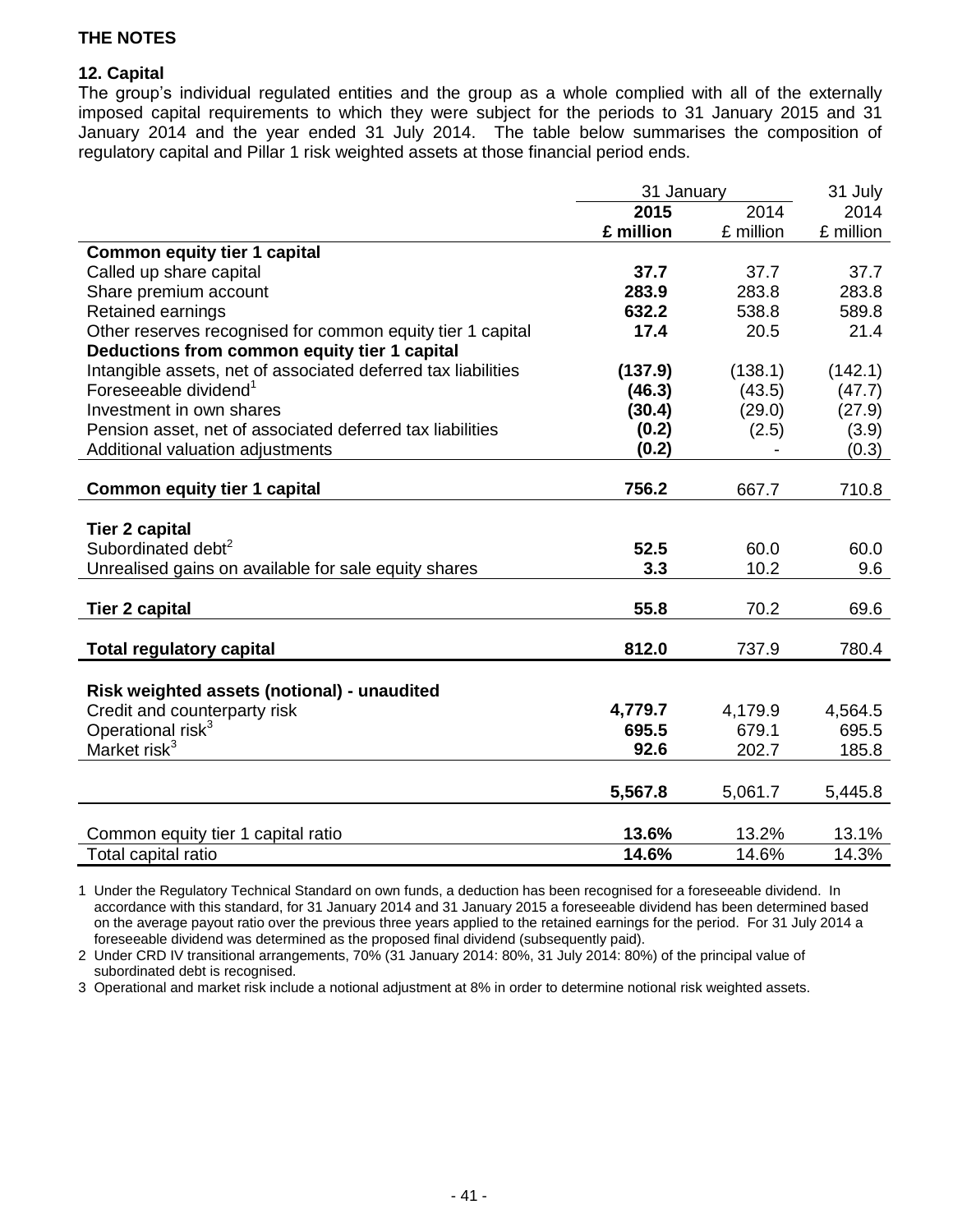### **12. Capital** continued

The following table shows a reconciliation between equity and common equity tier 1 capital after deductions:

|                                                                 | 31 January |           | 31 July   |
|-----------------------------------------------------------------|------------|-----------|-----------|
|                                                                 | 2015       | 2014      | 2014      |
|                                                                 | £ million  | £ million | £ million |
| Equity                                                          | 940.4      | 864.7     | 917.6     |
| Regulatory deductions from equity:                              |            |           |           |
| Intangible assets, net of associated deferred tax liabilities   | (137.9)    | (138.1)   | (142.1)   |
| Foreseeable dividend <sup>1</sup>                               | (46.3)     | (43.5)    | (47.7)    |
| Pension asset, net of associated deferred tax liabilities       | (0.2)      | (2.5)     | (3.9)     |
| Additional valuation adjustments                                | (0.2)      |           | (0.3)     |
| Other reserves not recognised for common equity tier 1 capital: |            |           |           |
| Available for sale movements reserve                            | (3.3)      | (10.2)    | (9.6)     |
| Cash flow hedging reserve                                       | 4.0        | (0.4)     | (2.1)     |
| Non-controlling interests                                       | (0.3)      | (2.3)     | (1.1)     |
| <b>Common equity tier 1 capital</b>                             | 756.2      | 667.7     | 710.8     |

1 Under the Regulatory Technical Standard on own funds, a deduction has been recognised for a foreseeable dividend. In accordance with this standard, for 31 January 2014 and 31 January 2015 a foreseeable dividend has been determined based on the average payout ratio over the previous three years applied to the retained earnings for the period. For 31 July 2014 a foreseeable dividend was determined as the proposed final dividend (subsequently paid).

### **13. Contingent liabilities**

### Financial Services Compensation Scheme ("FSCS")

As disclosed in note 26 of the Annual Report 2014, the group is exposed to the FSCS which provides compensation to customers of financial institutions in the event that an institution is unable, or is likely to be unable, to pay claims against it. The FSCS raises levies on UK licensed deposit-taking institutions to meet such claims based on their share of UK deposits on 31 December of the year preceding the scheme year (which runs from 1 April to 31 March).

Following the default of a number of deposit takers in 2008, the FSCS borrowed funds from HM Treasury to meet the compensation costs for customers of those firms. The interest rate on the borrowings with HM Treasury, which total approximately £20 billion, increased from 12 month LIBOR plus 30 basis points to 12 month LIBOR plus 100 basis points on 1 April 2012. Whilst it is expected that the substantial majority of the principal will be repaid from funds the FSCS receives from asset sales, surplus cash flow or other recoveries in relation to the assets of the institutions that defaulted, to the extent that there remains a shortfall, the FSCS will raise compensation levies on all deposit-taking participants.

The amount of any future compensation levies payable by the group also depends on a number of factors including participation in the market at 31 December, the level of protected deposits and the population of deposit-taking participants. The group continues to accrue for its share of levies that have been raised by the FSCS.

#### **14. Related party transactions**

Related party transactions, including salary and benefits provided to directors and key management, did not have a material effect on the financial position or performance of the group during the period. There were no changes to the type and nature of the related party transactions disclosed in the Annual Report 2014 that could have a material effect on the financial position and performance of the group in the six months to 31 January 2015.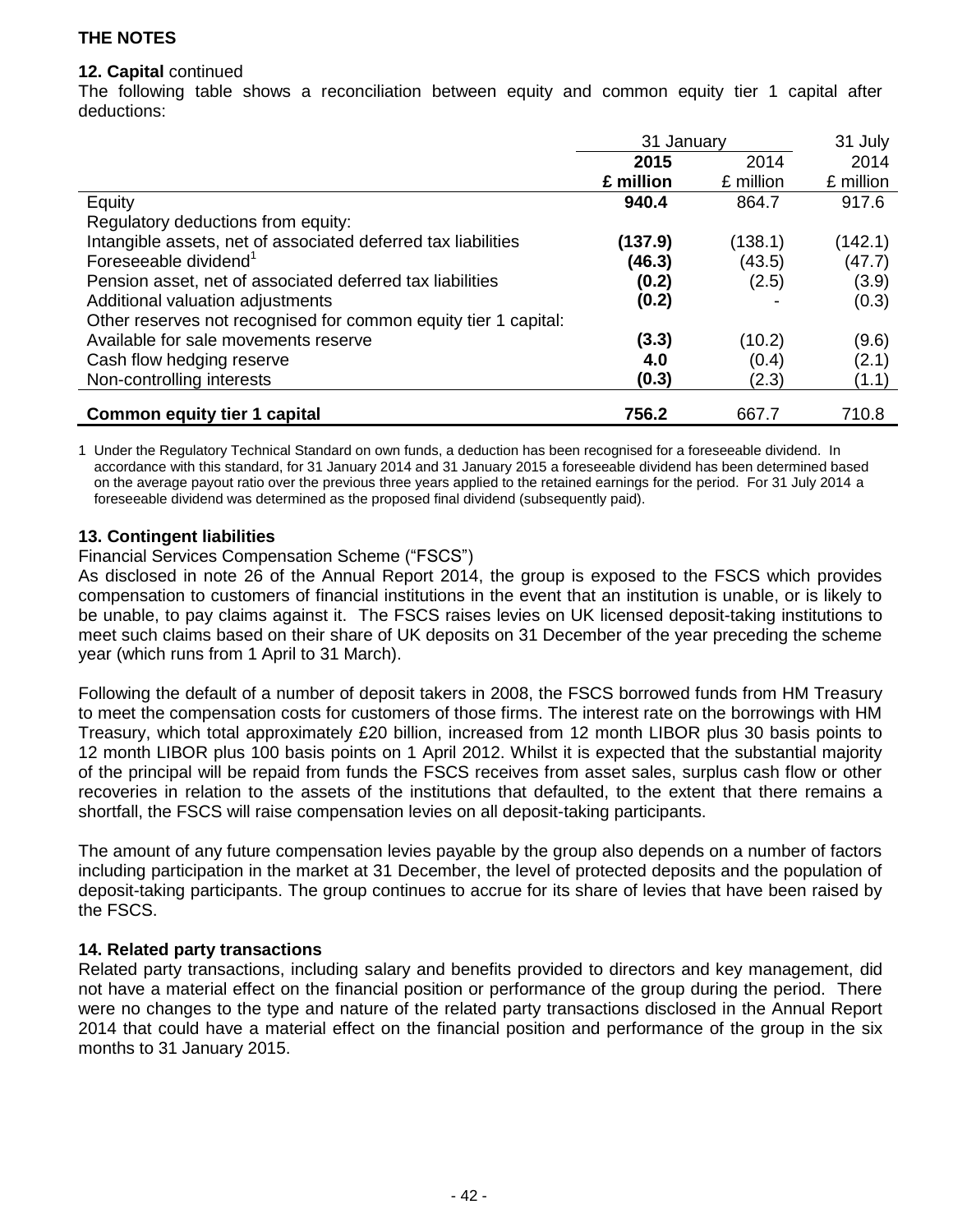# **15. Consolidated cash flow statement reconciliation**

|                                                                                | 31 January          |         | 31 July   |
|--------------------------------------------------------------------------------|---------------------|---------|-----------|
|                                                                                | 2015                | 2014    | 2014      |
|                                                                                | £ million £ million |         | £ million |
| (a) Reconciliation of operating profit before tax to net cash                  |                     |         |           |
| inflow from operating activities                                               |                     |         |           |
| Operating profit before tax from continuing operations                         | 106.2               | 91.6    | 188.8     |
| Operating profit before tax on discontinued operations                         | 11.8                | 3.2     | 6.9       |
| Tax paid                                                                       | (28.2)              | (8.6)   | (35.3)    |
| Depreciation and amortisation                                                  | 19.9                | 16.5    | 34.7      |
| Decrease/(increase) in:                                                        |                     |         |           |
| Interest receivable and prepaid expenses                                       | 1.2                 | (2.1)   | 4.9       |
| Net settlement balances and trading positions                                  | 22.3                | (32.7)  | (8.8)     |
| Net loans to/from money broker against stock advanced                          | 7.6                 | 44.2    | 0.2       |
| (Decrease)/increase in interest payable and accrued expenses                   | (29.7)              | (24.8)  | 15.9      |
|                                                                                |                     |         |           |
| Net cash inflow from trading activities                                        | 111.1               | 87.3    | 207.3     |
| Decrease/(increase) in:                                                        |                     |         |           |
| Loans and advances to banks not repayable on demand                            | 1.8                 | (0.1)   | (2.6)     |
| Loans and advances to customers                                                | (172.0)             | (209.9) | (644.1)   |
| Assets held under operating leases                                             | (14.8)              | (22.3)  | (41.4)    |
| Floating rate notes classified as available for sale                           |                     | 37.8    | 37.8      |
| Debt securities held for liquidity                                             | 25.0                |         |           |
| Other assets less other liabilities                                            | (18.8)              | (1.3)   | 30.5      |
| Increase/(decrease) in:                                                        |                     |         |           |
| Deposits by banks                                                              | 15.7                | 9.2     | (17.0)    |
| Deposits by customers                                                          | (247.2)             | 133.9   | 498.3     |
| Loans and overdrafts from banks                                                | 225.9               | (25.2)  | (28.2)    |
| Debt securities in issue, net of transaction costs                             |                     |         | 299.0     |
|                                                                                |                     |         |           |
| Net cash (outflow)/inflow from operating activities                            | (73.3)              | 9.4     | 339.6     |
|                                                                                |                     |         |           |
| (b) Analysis of net cash outflow in respect of the purchase of                 |                     |         |           |
| non-controlling interests                                                      |                     |         |           |
| Cash consideration paid                                                        | (0.2)               | (3.8)   | (7.5)     |
|                                                                                |                     |         |           |
| (c) Analysis of net cash inflow in respect of the sale of                      |                     |         |           |
| subsidiary and associate                                                       |                     |         |           |
| Cash consideration received                                                    | 36.9                | 2.7     |           |
| Cash and cash equivalents disposed of                                          | (13.7)              |         |           |
|                                                                                |                     |         |           |
|                                                                                | 23.2                | 2.7     |           |
|                                                                                |                     |         |           |
| (d) Analysis of changes in financing activities                                |                     |         |           |
| Share capital (including premium) and subordinated loan capital <sup>1</sup> : |                     |         |           |
| Opening balance                                                                | 396.5               | 396.4   | 396.4     |
| Shares issued for cash                                                         | 0.1                 | 0.1     | 0.1       |
|                                                                                |                     |         |           |
| <b>Closing balance</b>                                                         | 396.6               | 396.5   | 396.5     |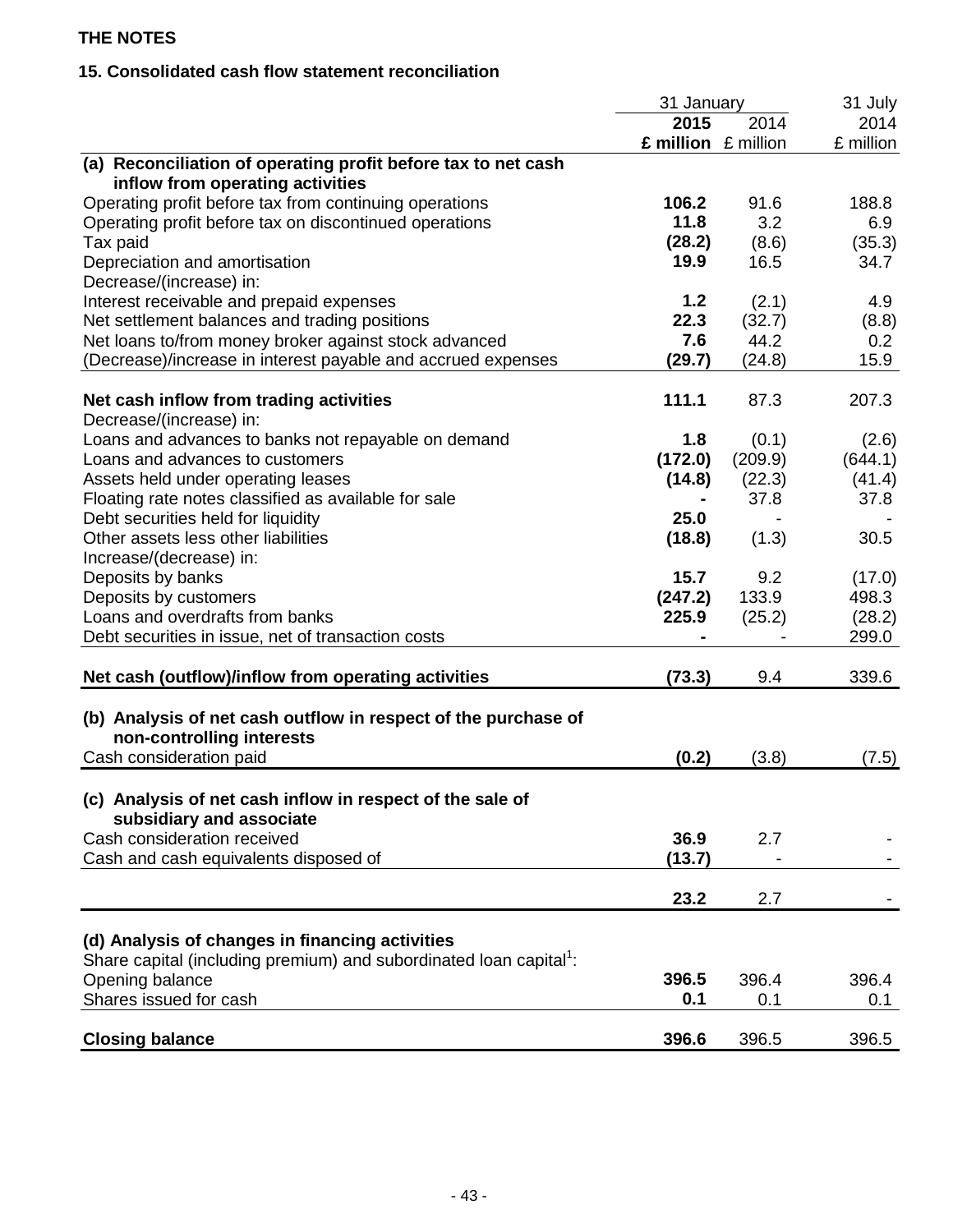## **15. Consolidated cash flow statement reconciliation** continued

|                                                        | 31 January              |       | 31 July   |
|--------------------------------------------------------|-------------------------|-------|-----------|
|                                                        | 2015                    | 2014  | 2014      |
|                                                        | $£$ million $£$ million |       | £ million |
| (e) Analysis of cash and cash equivalents <sup>2</sup> |                         |       |           |
| Cash and balances at central banks                     | 1,034.0                 | 857.2 | 1,164.7   |
| Loans and advances to banks repayable on demand        | 72.5                    | 83.4  | 74.0      |
| Certificates of deposit                                |                         | 15.1  |           |
|                                                        |                         |       |           |
|                                                        | 1,106.5                 | 955.7 | 1,238.7   |

1 Excludes accrued interest.

2 Excludes Bank of England cash reserve account and amounts held as collateral.

#### **16. Fair value of financial assets and liabilities**

The fair values of the group's financial assets and liabilities are not materially different from their carrying values, with the exception of subordinated loan capital, and the Close Brothers Group plc ("CBG") and Close Brothers Limited ("CBL") bonds.

|                           |       | 31 January 2015 |                          | 31 January 2014          |       | 31 July 2014 |
|---------------------------|-------|-----------------|--------------------------|--------------------------|-------|--------------|
|                           | Fair  | Carrying        | Fair                     | Carrying                 | Fair  | Carrying     |
|                           | value | value           | value                    | value                    | value | value        |
| Subordinated Ioan capital | 90.9  | 77.3            | 88.6                     | 77.3                     | 88.3  | 77.2         |
| CBG bond                  | 225.2 | 205.5           | 223.0                    | 205.1                    | 224.9 | 205.2        |
| $CBL$ bond <sup>1</sup>   | 329.9 | 321.0           | $\overline{\phantom{0}}$ | $\overline{\phantom{0}}$ | 306.5 | 300.2        |

1 CBL bond issued on 25 June 2014.

The group holds financial instruments that are measured at fair value subsequent to initial recognition. Each instrument has been categorised within one of three levels using a fair value hierarchy that reflects the significance of the inputs used in making the measurements. These levels are based on the degree to which the fair value is observable and are defined in note 31 "Financial risk management" of the Annual Report 2014.

The table below shows the classification of financial instruments held at fair value into the valuation hierarchy:

|                                                            | Level 1   | Level 2   | Level 3   | <b>Total</b> |
|------------------------------------------------------------|-----------|-----------|-----------|--------------|
|                                                            | £ million | £ million | £ million | £ million    |
| At 31 January 2015                                         |           |           |           |              |
| <b>Assets</b>                                              |           |           |           |              |
| Debt securities:                                           |           |           |           |              |
| Long trading positions in debt securities held for trading | 22.0      | 4.2       |           | 26.2         |
| Gilts classified as available for sale                     | 20.3      |           |           | 20.3         |
| Equity shares:                                             |           |           |           |              |
| Held for trading                                           | 33.2      |           |           | 33.2         |
| Fair value through profit or loss                          | 0.1       |           |           | 0.1          |
| Available for sale                                         |           |           | 11.7      | 11.7         |
| Derivative financial instruments                           | ۰         | 49.5      |           | 49.5         |
|                                                            | 75.6      | 53.7      | 11.7      | 141.0        |
| <b>Liabilities</b>                                         |           |           |           |              |
| Short positions:                                           |           |           |           |              |
| Debt securities                                            | 9.9       | 2.9       |           | 12.8         |
| Equity shares                                              | 11.4      |           |           | 11.4         |
| Derivative financial instruments                           |           | 13.2      |           | 13.2         |
|                                                            | 21.3      | 16.1      |           | 37.4         |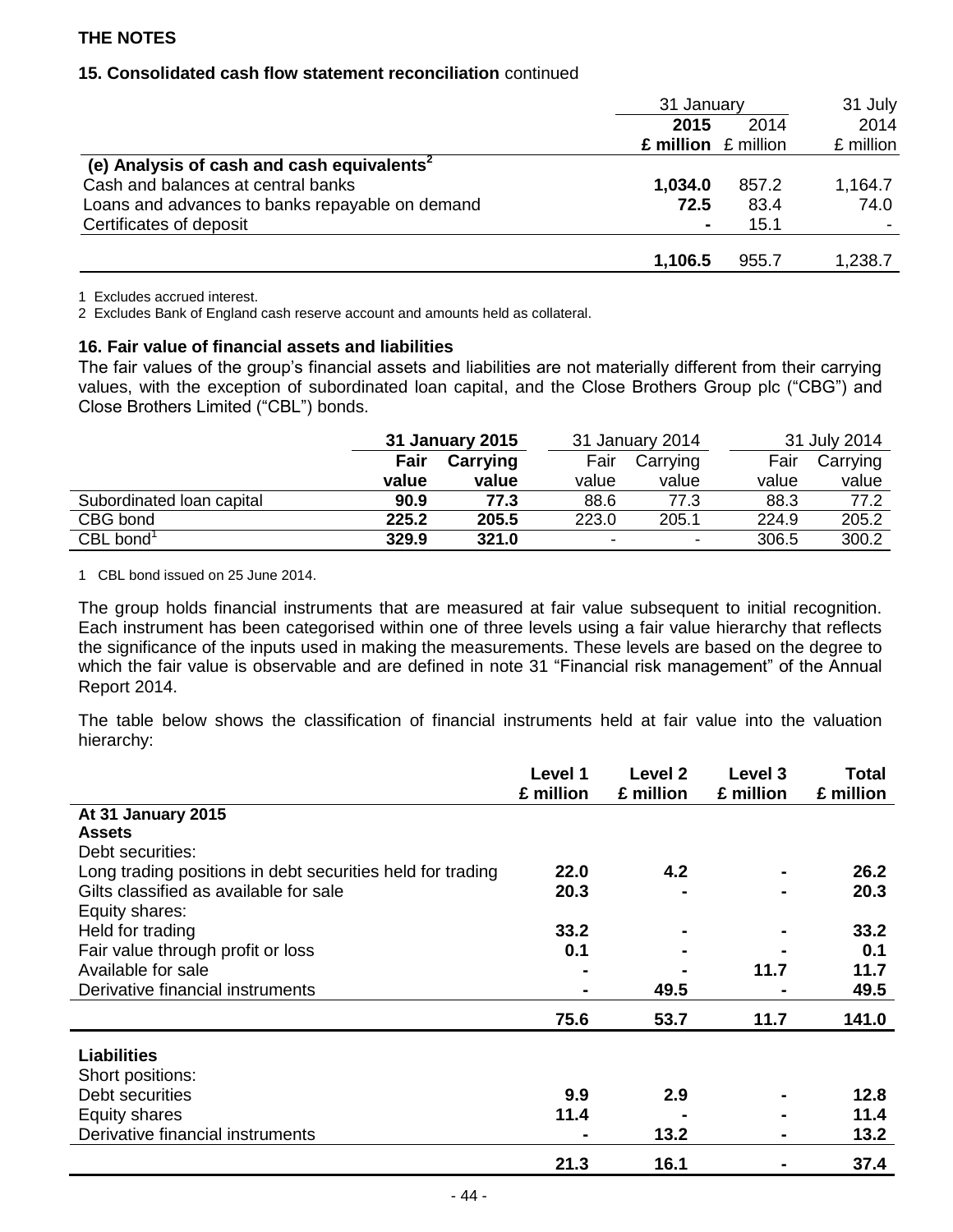# **16. Fair value of financial assets and liabilities** continued

|                                                            | Level 1<br>£ million     | Level <sub>2</sub><br>£ million | Level 3<br>£ million         | Total<br>£ million |
|------------------------------------------------------------|--------------------------|---------------------------------|------------------------------|--------------------|
| At 31 January 2014                                         |                          |                                 |                              |                    |
| <b>Assets</b>                                              |                          |                                 |                              |                    |
| Debt securities:                                           |                          |                                 |                              |                    |
| Long trading positions in debt securities held for trading | 52.7                     | 5.2                             |                              | 57.9               |
| Gilts classified as available for sale                     | 46.1                     |                                 |                              | 46.1               |
| Equity shares:<br>Held for trading                         | 53.2                     |                                 |                              | 53.2               |
| Fair value through profit or loss                          | 0.1                      |                                 | 0.2                          | 0.3                |
| Available for sale                                         |                          |                                 | 25.9                         | 25.9               |
| Derivative financial instruments                           | 0.6                      | 55.7                            |                              | 56.3               |
|                                                            |                          |                                 |                              |                    |
|                                                            | 152.7                    | 60.9                            | 26.1                         | 239.7              |
| <b>Liabilities</b>                                         |                          |                                 |                              |                    |
| Short positions:                                           |                          |                                 |                              |                    |
| Debt securities                                            | 34.6                     | 4.4                             |                              | 39.0               |
| <b>Equity shares</b>                                       | 15.9                     |                                 |                              | 15.9               |
| Derivative financial instruments                           | $\overline{\phantom{a}}$ | 44.4                            | $\overline{\phantom{a}}$     | 44.4               |
|                                                            |                          |                                 |                              |                    |
|                                                            | 50.5                     | 48.8                            |                              | 99.3               |
|                                                            |                          |                                 |                              |                    |
|                                                            |                          |                                 |                              |                    |
|                                                            | Level 1                  | Level <sub>2</sub>              | Level 3                      | Total              |
|                                                            | £ million                | £ million                       | £ million                    | £ million          |
| At 31 July 2014<br><b>Assets</b>                           |                          |                                 |                              |                    |
| Debt securities:                                           |                          |                                 |                              |                    |
| Long trading positions in debt securities held for trading | 45.9                     | 2.7                             |                              | 48.6               |
| Gilts classified as available for sale                     | 45.6                     |                                 |                              | 45.6               |
| Equity shares:                                             |                          |                                 |                              |                    |
| Held for trading                                           | 56.5                     |                                 |                              | 56.5               |
| Fair value through profit or loss                          |                          |                                 | 0.1                          | 0.1                |
| Available for sale                                         |                          |                                 | 19.5                         | 19.5               |
| Derivative financial instruments                           | 0.4                      | 27.4                            | $\qquad \qquad \blacksquare$ | 27.8               |
|                                                            | 148.4                    | 30.1                            | 19.6                         | 198.1              |
|                                                            |                          |                                 |                              |                    |
| <b>Liabilities</b>                                         |                          |                                 |                              |                    |
| Short positions:                                           |                          |                                 |                              |                    |
| Debt securities                                            | 31.1                     | 3.2                             |                              | 34.3               |
| <b>Equity shares</b>                                       | 15.6                     |                                 |                              | 15.6               |
| Derivative financial instruments                           |                          | 19.5                            |                              | 19.5               |

There were no significant transfers between Level 1 and 2 during the periods.